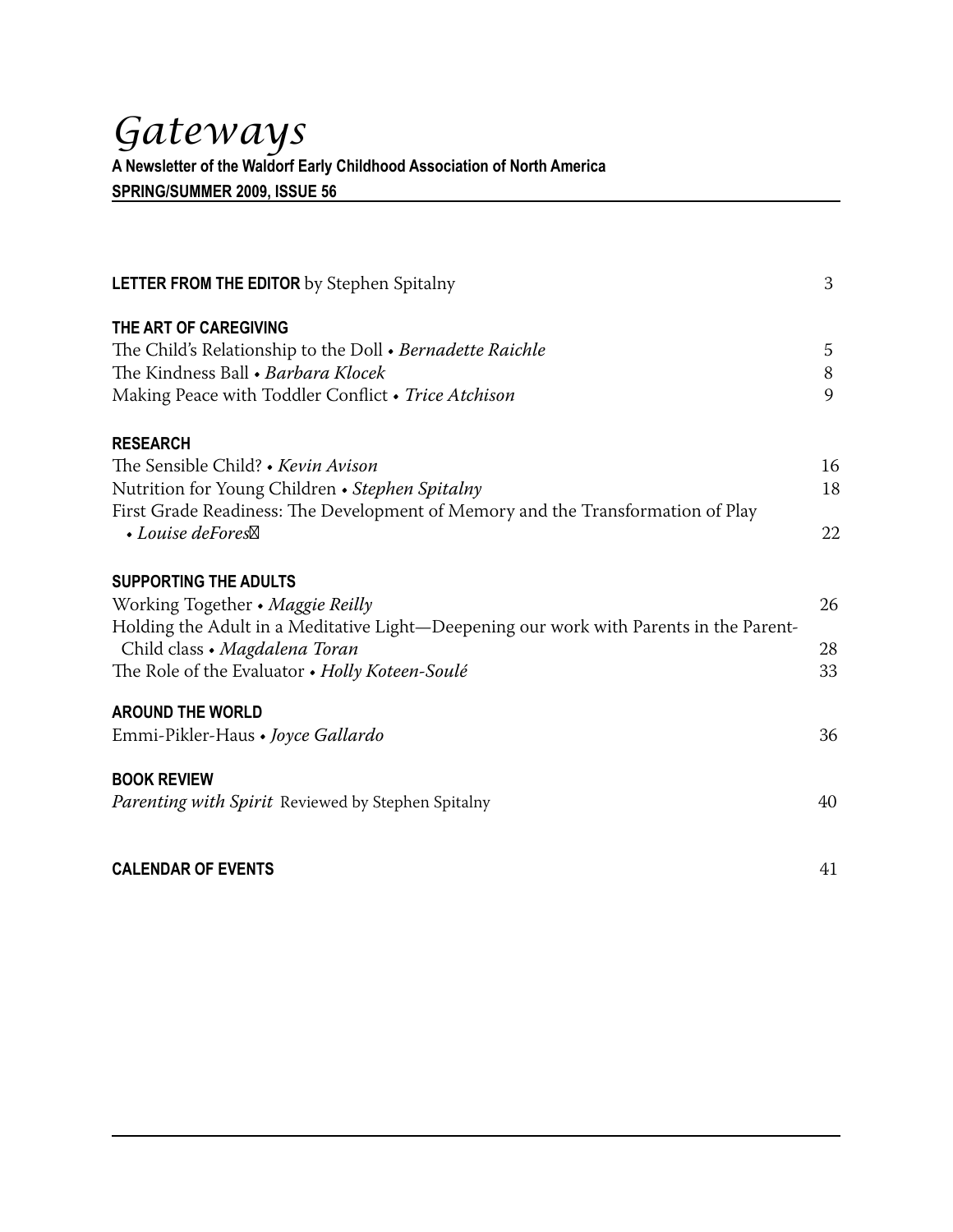# *From the Editor*

Stephen Spitalny

A colleague in Denmark, Christine Christiansen, sent along a short and noteworthy quote from *The Sense of Wonder*, by Rachel Carson, perfect for starting off this issue of *Gateways*. Carson writes, "If a child is to keep alive his inborn sense of wonder, he needs the companionship of at least one adult who can share it, rediscovering with him the joy, excitement and mystery of the world we live in." It reminds me of something Rudolf Steiner wrote (in *The Education of the Child in the Light of Anthroposophy*) that has appeared in these pages before. "Pleasure and delight are the forces that most properly enliven and call forth the organs' physical forms. . . The joy of children in and with their environment, must therefore be counted among the forces that build and shape the physical organs. They need teachers that look and act with happiness and, most of all, with honest, unaffected love. Such a love that streams, as it were, with warmth through the physical environment of the children may be said to literally 'hatch' the forms of the physical organs." Two different takes on how important it is for developing children to be surrounded by adults who live joyously. told to them, the screen media watched and the food ingested. From one angle, we can say it is important to make sure the child is experiencing healthy images, healthy sense impressions that will support her or his development. Through another lens, we can say that all sense impressions are a type of nutrition, not unlike food. And we could say it is important to make sure the child is given nutritious experiences that are full of healthy building material especially during their formative years, for the building up of soul capacities, life forces and the physical body. One could say that the central role of early childhood educators is to create a healthy environment for the children to develop within, as well as advise parents as to how they could create a healthy environment for their child's developing as well. This issue of *Gateways* offers a variety of thoughts about the creation of that healthy environment, not merely the support of the lower senses, but also how the adult can be a healthier element of that environment, and even how the food the child eats, the food provided by the adults, is also an essential part of that environment.

In taking an overview of this issue, it seems there is almost a theme—the development of the senses, though, the senses taken from a very wide viewpoint. It has been described in various ways how the totality of the young child is like a sense organ. All that is experienced, on many levels, is taken deeply in and become the substance, as it were, for the building up of children's physical bodies and their patterns of soul response to experience. These sense impressions, or images, come in a wide ranging variety and include what can be seen, heard, smelled, tasted and touched, as well as the feelings and thoughts of the people around them, the images from stories

The Alliance for Childhood has just released their latest research project report entitled *Crisis in the Kindergarten: Why children need to play in school*. Written by Joan Almon, former chair of WECAN, and Edward Miller, this report is a call to action to bring play back into programs for young children.

*Didactic instruction and standardized testing have pushed play out of early childhood education. Meanwhile, other social and technological trends in children's lives, such as increasing screen time and the linking of toys to TV shows, films, and commercial*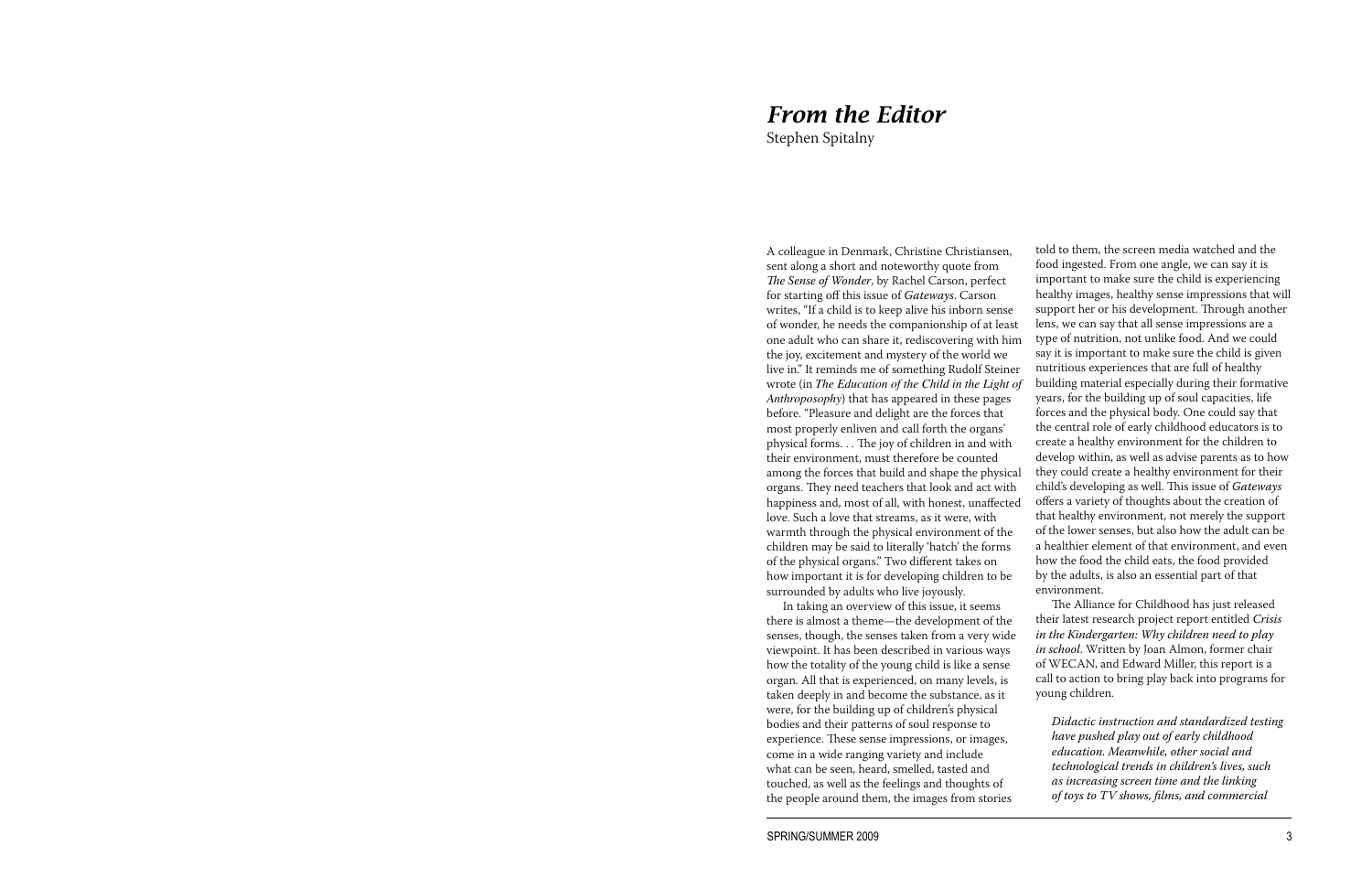## THE ART OF CAREGIVING

# *The Child's Relationship to the Doll*

• Bernadette Raichle

There is nothing more sacred than making a doll for a beloved child. The creating, which may be experienced as an "ensouling," begins with the first piece of fleece that is taken to begin rolling the head, organically building up, little by little, each layer of wool . . . a gesture of enfolding, of wrapping, until you have before you a beautiful sphere. For the young child, this sphere, which is later to become the head of the dolly, resonates of cosmic memories.

The loving gestures we use will "sing" to the child, who experiences them in every fold and every nuance of the dolly. The soul life of the very young child lives between two worlds, the spiritual and the earthly world, with the little child and his day-dreaming still passing lightly to and fro from one paradise to another — heaven and earth are one.

*In 1995, Bernadette Raichle began Awhina Day Nursery and Kindergarten in New Zealand, which has been a model and inspiration for many others seeking to provide anthropsophically-based out-of-home care for young children. In her book,*  Creating a Home for Body, Soul, and Spirit: A New Approach to Childcare *(WECAN, 2008) Bernadette explores in loving detail the many aspects of making a true "home away from home" for children. These excerpts from Chapters 12 and 13 give a few of her insights.* hand comes to rest on something that is already becoming a part of her. The little hand closes around the soft, wooly bundle and immediately lifts this to the mouth and nose, literally "tasting" the dolly and then holding it slightly away and simply breathing her in. I have spent many a moment in awe of the special quality of this moment. The baby of six months is "here" in that she is awake (from her sleep) but in her "dreaming" oblivious to anything in her nursery other than her dolly, which is simply a bundle of

## **The Child's First Doll**

The little child's first doll — I call it the sleeping dolly — is but a reflection of this cosmic realm and supports the little one as mediator between these two realms. The sleeping dolly, the simplest of dolls, accompanies the little child as she "sleeps" her way into earthly life.

One has only to watch the little baby having recently woken and at just six months able to take hold of her little sleeping dolly. First the baby's

fleece and wool, lovingly fashioned in a simple way to imbue the qualities of the human being.

#### **The Sleeping Dolly**

Just as the young child lives in transition between the world of spirit and the earthly realm, it is the sleeping dolly who supports the daily transition from home to the day nursery and from day nursery to home again. Just as the child and family become a part of the day nursery environment so too does the sleeping dolly become part of the child's home.

In the early days of the day nursery, we found that many children liked to bring an array of soft toys with them. We simply asked that home toys stay at home and introduced the sleeping dolly, which was for sleep time only and which would go home with the child each day.

These dollies are very simple. However, to make a soft dolly with the child in mind carries with it certain responsibilities. We need to carry an inner picture of the "uprightness" of the human being, as well as an outer observation of the healthy physical being.

The sleeping dolly is made in what has been described as a "meditation in doing," carrying an inner picture of the child. It is with this attention to detail that the sleeping dolly is ensouled, and which enables the child to so readily take hold of this dolly. The quality of a harmonious whole is

*web sites, also undermine creative play. "Adult life begins in a child's imagination," writes poet Dana Gioia, former chairman of the National Endowment for the Arts, "and we've relinquished that imagination to the marketplace." The withering of imagination in childhood is a looming catastrophe with consequences as profound as global climate change, but much less widely recognized. The very attributes we most want to nurture in our children—creativity, initiative, collaboration, problem-solving, courage—are best developed through imaginative play. Just as decisive action is needed to reverse the process of climate change, we must change course now to restore child initiated play and learning to our schools and communities.*

The Alliance for Childhood website (allianceforchildhood.org) has many articles, reports and fact sheets about play on their home page. Their earlier reports on children and technology are also available on the website.

Several days after receiving the Alliance report, I was at a bookstore and a book by Stuart Brown leaped off of the shelf and went home with me. *Play: How it shapes the brain, opens the imagination and invigorates the soul* was recently published (in March 2009) and is a wonderful book! Stuart Brown, MD is the founder of the National Institute for Play, and has devoted many years to thinking, researching and writing about play, in adults and in children. Dr. Brown offers a deep understanding of what true play is, and points to play as the most advanced process for developing the brain and supporting social integration, in all species, not only human beings. How is it humans have the most potential of all for play? This very readable book is filled with research and description of neurological response and development, and stories from Brown's many years of practice and research. He writes about his "concerns about play revolving around screens (television, computers, Game Boys, games on cell phones and iPods)…The intense visual stimuli that screens provide, along with a captivating narrative, can be very seductive playmates" (p. 183-184).

Brown describes qualities he thinks important in early childhood teachers: "It is a wonder to

watch someone who is really good at balancing children's simultaneous needs for supervision and freedom, for order and disorder. My friend Mindy Upton is one such wonderful teacher. She runs a preschool in Boulder, Colorado where the kids have a lot of structure, but they are free within that structure. Mindy, like the best teachers and caregivers, can make a game of anything. There is joy, evident even in the cleanup" (p. 98). This hearkens back to the quotes at the beginning of this letter.

The Alliance for Childhood report and Dr. Brown's book are excellent resources for standing firm in the work of Waldorf early childhood education where play plays a central role in the children's day, and for promoting the revival of play based programs for all young children.

As editor, I appreciate hearing from readers, whether it is a question, a quote (such as the one beginning this Letter from the Editor), comment, suggestion, disagreement, or request for a particular topic to be addressed. I am grateful for all the contributions of articles, whether we were able to use them or not. This enterprise depends on YOUR contributions for filling the pages.

This issue we have included an article by Maggie Reilly. She offers another wonderful quote from Steiner, this on the theme of the adult as part of the environment that is helping to shape the developing child, and a reminder about the importance of imitation.

*Most people would ask how a child should behave, but anthroposophy comes along and says that adults should learn how to behave in front of children, even in words, attitudes, and thoughts. Children are much more receptive in their souls than people commonly think, and certainly more receptive than adults. . . What you do in detail is less important than the kind of person you try to be and the thoughts and ideas you carry. It is not enough to hide things from children while allowing yourself thoughts not intended for them. We must have and live the thoughts than we feel could and should live in the child. This is uncomfortable, but nevertheless true.*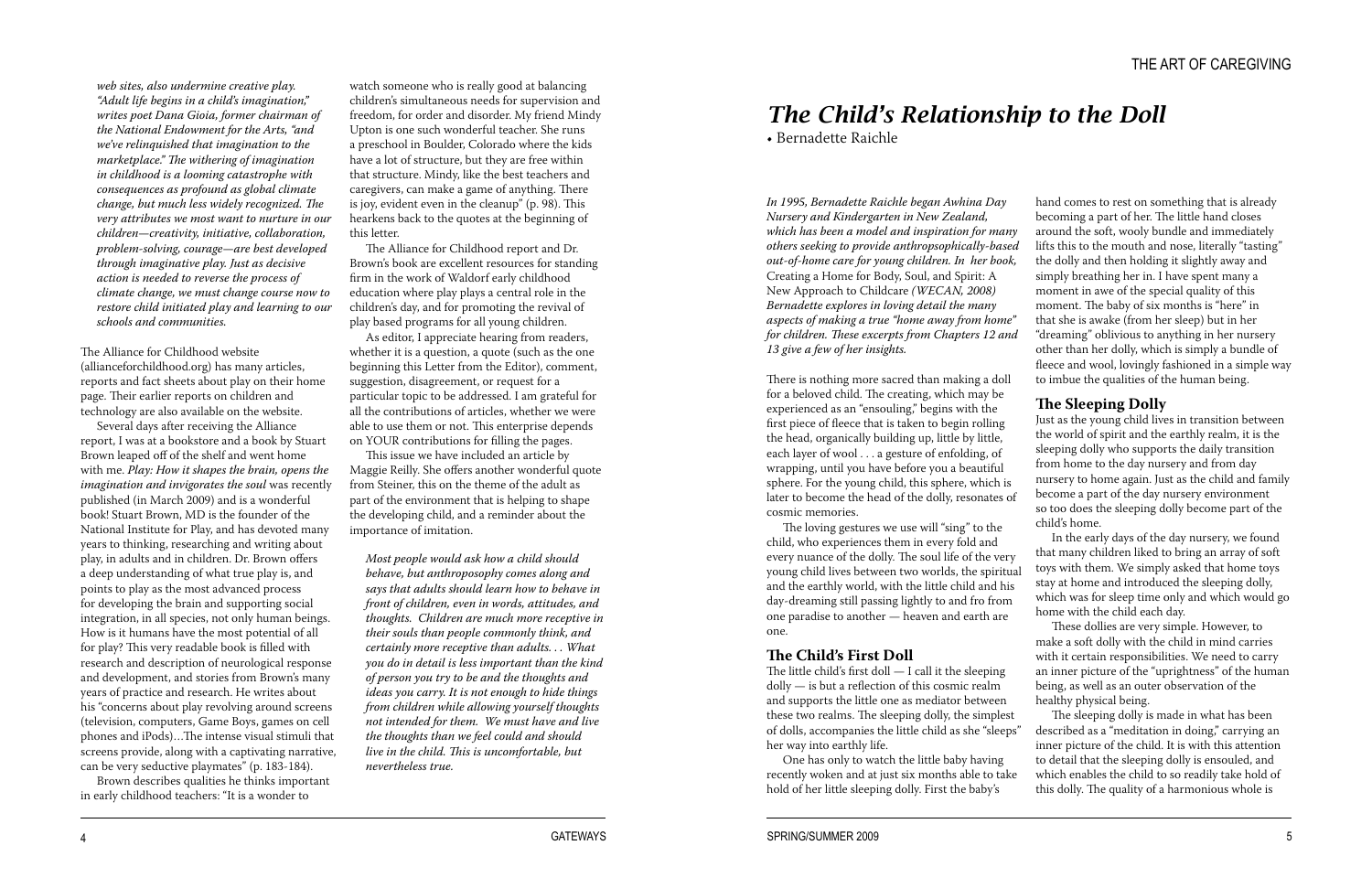reflected in the composition of the dolly, made from just one piece of fabric, and this in turn accompanies the child, who lives in a state of consciousness described as a "sleeping" or "monoconsciousness," which expresses the child's "atoneness" with his environment.

Making a dolly is one of the greatest gifts we can offer the child, for it is in crafting the soft toy, with care and in a right process, that we ensoul the dolly with an inner gesture. It is this soul gesture that the child connects with. The dolly is imbued with dried lavender, surrounding the child with a quality of harmony and peace. Where possible, Awhina dollies are made from natural fabrics and materials that have been salvaged or recycled. This provides an "enduring" soul quality to the finished doll.

In the morning, the parent with the child carefully places sleeping dolly in the child's cot (for the baby) or the basket in the playroom (for the older child).

Occasionally parents are reminded that the gesture of respect and care that they give to the sleeping dolly will also be reflected in the gestures of the child. Parents are asked not to underestimate the significance of this special dolly to the child, which offers a unique bond that links the day nursery and home. When the parent handles this dolly with a genuine warmth and love, the child too is warmed by this loving gesture.

The sleeping dolly is for that sacred time of the day and night when the child reconnects with her spiritual origins. Dolly is there when the child drifts into sleep and dolly is there when the child reawakens to the world. It is just that, a dolly for sleeping. There are other dolls that the child has for play. This dolly, however, has a particular role in the child's soul life.

### **Doll Play for Older Children**

Daniel Udo De Haes describes the little child as not yet having any conscious picture of the human being, but says that in his soul this concept lives as a foundation of his development. The child's soul continues to be vividly animated by an archetypal idea of humanity, and from it he begins and continues to fashion his life (De Haes, 25).

Little children, in their play, practice themselves into life. They re-enact the adult world of relationships in miniature. They learn little by little to become social, mainly by imitating those adults who are around them the most. Children come to an experience of "self" in their relationship with others — surrounded by adults, sharing healthy and loving relationships. It is natural for the child to imitate warmth expressed by the other. The outpouring of love is intensely felt in the whole being of the child — a two-yearold will, without any apparent motive, approach another, enfolding this child in her embrace. The joy experienced by all is so very tangible. The "need" to nurture the dolly, which arises primarily out of imitation, is also somehow an innate instinct in the healthy child and yet another reason to support children being in mixed-age groups.

At Awhina, play and dolls and the day in the life of the child are one. An environment where dolls are loved and respectfully cared for has very consciously been developed. Each dolly has a cradle with its own blankets and one or two even have little sleeping dollies. The dolls have become a part of the life of the children.

No house built would be complete without one or two (sometimes more) "babies" to care for. Often a highchair will be brought to the morning tea table — complete with a bib and a drinking cup — not for one of our Awhina toddlers, but for a dolly! The child does not distinguish between what is play and what is real, because they are one and the same. The child totally, and with his whole being, embraces the dolly and cares for it, his soul experiencing the image of the human being. With this unconscious yet profound experience, the child's journey into life and further development is strengthened and deepened.

Above all, the doll provides the possibility for the child to be supported in his need to become, to enter the world of relationship that begins with mother and father, brother and sister. The doll has the potential to become the child's first special friend because hidden from the unseeing eye of the adult are archetypal mysteries, so tangible to the child and his dreaming world of heaven and earth.

The Awhina dolls have been created with this cosmic picture in mind. On the one hand, the doll, a representative of the human being displaying

When making a doll, we need to learn to observe and in our own development learn to be self-critical. We must aspire to the best for our young children and sometimes this will mean re-doing again and again and maybe even again, remembering that the child will love and respect his doll as much as we love and respect his doll.

healthy human qualities, supports the little child into the upright. It goes without saying that in making the doll we carry in mind a picture of the healthy human being with well-proportioned features. On the other hand, the doll imbues the child with cosmic memories, leaving him dreamily "absorbed" in the spiritual origin of mankind. These memories and recollections naturally live unconsciously in the little child, but manifest outwardly as a sense of comfort and security. some time before it is shown to the children. The key to bringing the children with you right into the puppet play is preparation. The puppeteer's role is that of moving the puppets and of telling the story. The puppeteer's consciousness breathes into the puppet play and travels as far as the periphery of the cloth or veil. Beyond this point is the concern or realm of the other co-workers. To maintain a sense of oneness, we need to ensure that the cloths are wrinkle-free and are

come to know, love, and anticipate them. The puppet play accompanies the children for around three weeks, sometimes longer. They carry a simple story line that bears within it a symbolic picture — for instance, "The Giant Turnip," where good human qualities exist. Most of the puppet plays we bring have a repetitive quality with a sung refrain, which especially appeals to young children.

**• • • The Puppet Play for Little Children** The very first story that the child hears comes from the mother, and may be in the form of a lullaby. The sound of mother's voice gently awakens the child and yet still allows for the child to experience the wholeness, the sense of oneness that is so much a picture of the little child and his environment. In the day nursery, we support this at-oneness or "sleeping consciousness," this quality of wholeness, in a number of ways. We do this by using the third person voice How the puppets are moved will have a profound effect on the children, as they will take the story back into their own playing. Is the puppet bumped along, or is it moved along as a picture of the human qualities of walking? Whatever we present to the children must be brought with truth and not in any way be caricatured or misrepresented. Just as important is how we handle the puppet. We take hold of the shoulders of the puppet rather than the head, for the head is a sacred part of the human body and

The puppet play is prepared by a co-worker for

(I refer to myself by using my name rather than using 'I' and I address the child by using her name rather than using 'you'), by not raising our voice to the child, and by means of the stories we bring to the child. These will be simple little stories about the child's day, or they may be in the form of a puppet play. At Awhina we bring the same beloved puppet plays year after year. In doing so, the children should be respected as such. For the very young child, the best stage for the puppet play is the body or the floor. In using our body we offer something of ourselves, and sometimes this is not easy. The floor is a wonderful stage. It provides much scope. The children are one with you and can participate easily, and it is natural that creative play should develop from this. Children are often on the floor, and you can be anywhere and everywhere.

of colors that support the story. There is a vast difference in the experience of a beautifully ironed cloth and one that is taken out of the basket and used as is. The puppeteer endeavors also to be wearing a color that simply becomes part of the scenery, allowing for the child to become one with the mood of the moment.

#### **References**

De Haes, Daniel Udo. *The Young Child: Creative Living with Two to Four Year Olds.* Edinburgh: Floris Books, 1986

**Bernadette Raichle** *is now devoting her time to bringing what was developed at Awhina out into the world, writing, lecturing, and teaching internationally. She lives in New Zealand.*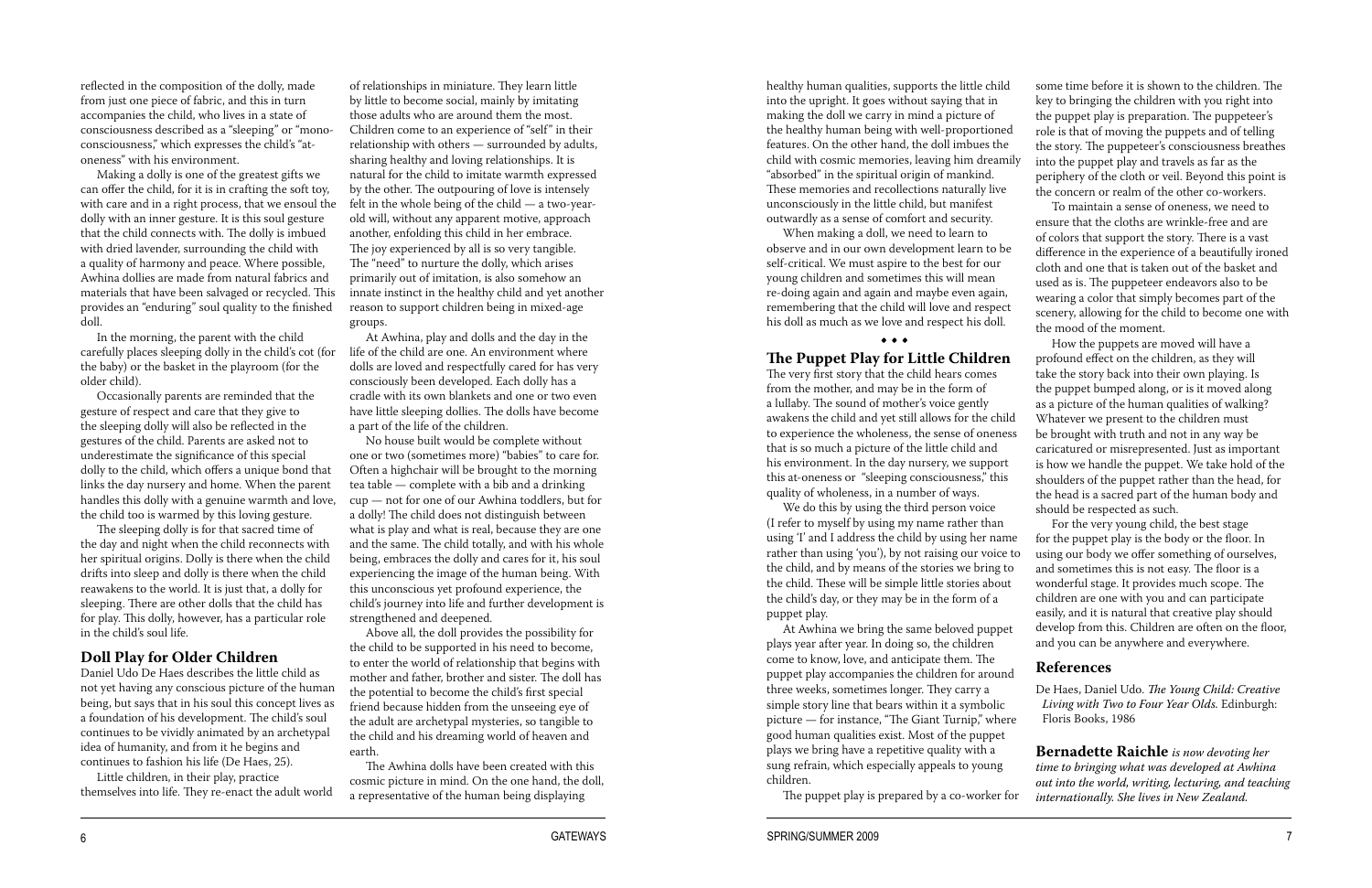It was August and I was getting ready for the new school year. I was hoping for some inspiration, as I knew one of the children coming into my class had a real reputation in the community for being difficult. A harmonious social mood in my class is a high priority for me. I have come to feel that one of my tasks as a kindergarten teacher is to support learning the social skills needed for resolving differences and being inclusive.

This child was prone to poking, pushing, grabbing, laughing at, and saying mean things to other children (and teachers). I had in place a "watching chair" as a discipline tool in my class. This was in fact any chair, but usually referred to several that were set to the side of the classroom. The rough or rude child would be led there, and with the teacher sitting with him or her, would have a chance to sit and observe ("watch") how the other children were interacting. This has the effect of bringing the child into stillness, which for many children is necessary in order for them to calm and collect themselves. It also serves to give positive feedback to children who are able to be kind and cooperative. I have found this a gentle yet effective way to encourage "listening" on the part of the children.

However, with this rough boy coming, I wanted another step as well as the "watching chair" to encourage kind hands and words. I had a copper ball in my classroom that was languishing in a basket. I woke up one morning with the inspiration to use this as a "kindness" ball that lives in the "kindness pouch." I took time to make a beautiful pouch with soft textures and a circle of heart trim around it.

It came into the class as part of the first story, brought by the king and queen puppets as a gift. The story related how children who were not being kind with their hands or words could hold it and roll it to warm it and this would bring the gold from their own hearts into their hands (or

words). The pouch hung in a special place in the classroom. We could also fill it with kindness if we had extra kindness. We would often do this when we were waiting for the other children to finish washing their hands before story. It could be passed from child to child during this time becoming more and more filled.

What a gift it become to the class. It was a gentle reminder to be kind without needing to be punitive. It was especially wonderful for the little boy who was so rough, as I could say, "It seems like your hands have forgotten to be kind. The kindness ball will take the gold from your heart to your hands." Over time, it also provided a way for him to build better impulse control and to be seen as having a kind heart, in spite of his hands being rough with others at times.

The next year one of the children told me, "We need a kindness ball at our house." So we all had a wonderful time wet felting balls with a layer of gold on the outside. They all went home to help with kindness there. We also decided to make two wool ones for the kindness pouch. This made the passing of the balls much more fun at waiting times. It has truly been an inspiration in the class to help provide an imagination and action on building kindness in word and deed.

**Barbara Klocek** *has been teaching a mixed-age kindergarten for many years at the Sacramento Waldorf School. During that time she has also worked professionally as an artist and art therapist. She has offered many workshops for kindergarten teachers at Rudolf Steiner College, as well as teaching art nationally and internationally. She was a member of the WECAN Working Group on the Older Child and contributed articles and illustrations to the book*  You're Not the Boss of Me! *(WECAN, 2007).*

# *The Kindness Ball*

• Barbara Klocek

Conflict is inherently distressing for all but the thickest-skinned among us. And, yet, there is a subset of people who seem, in contrast, to be enlivened by conflict. Perhaps humanity can achieve a healthy balance — one that can be learned beginning in early childhood — in which conflict is neither eschewed nor ignited, but is instead met with understanding and finesse. In this article, I hope to shed some light on this age-old challenge and, perhaps, offer some tools that may help us and our children deal more successfully with this inevitable aspect of life.

A typical progression for new parents: *We have a child, and our hearts are melted. We're vulnerable, and so is our newborn. We try our best to shelter this innocent child, who grows fast and soon becomes a part of the wider world. We bring him to a playgroup, the park or a library readalong. The other new parents seem friendly enough, if also a little nervous, and the children happily observe and participate in the activities. This is healthy, this is good, this is peace, this is community.*

*And then a little boy, not more than two and for no apparent reason, reaches out to pull a tuft of our own child's hair. Hard! Unprovoked! Our child yells in protest. We are shocked and dismayed. This is not what we had in mind. We want a perfect, conflict-free world for our deeply loved child. No hair pulling, no hitting, no teasing, no excluding! These thoughts cloud the present moment, and we lose all perspective.*

Fledgling parents often seek a utopian experience for their child, and this can be especially true among parents drawn to Waldorf education. Many parents speak of the visceral reaction they

# *Making Peace with Toddler Conflict*

•Trice Atchison

had the first time they ever walked into a Waldorf early childhood classroom — the peach-blossom lazured walls, the simple cloth dolls and wooden toys, the fresh flowers on the seasonal table, and the smell of bread baking in the oven. Parents rejoice: *This is it! I've found a Garden of Eden for my child.*

I, too, was enthralled with the goodness and beauty I sensed the first time I entered a Waldorf nursery, and knew that this was the setting I wanted for my child. I still hold these positive views about a form of education that is healing, inspiring, developmentally appropriate and joyful. The difference now is that I know from experience that conflict and struggle also occur within those pastel-colored walls. We are, after all, still here on Earth.

#### **Utopia is not ideal**

As parents, we can strive to offer our children valuable experiences we may have enjoyed, or missed, as children, but we cannot surround them with perfect harmony. Even if we could achieve this end, we would not be serving our child's best interests. As Barbara Ehrensaft says in *Spoiling Childhood: How Well-Meaning Parents Are Giving Children Too Much, But Not What They Need,* "In human relationships, the act of reparation, making good on something that did not initially go well, is far better for character building than providing our children with a conflict-free, idyllic, 'perfect' childhood" (Ehrensaft, 238). Sometimes there's trouble in paradise. What's more, this trouble is normal, and a valuable learning experience for all of us as we help children navigate their way through conflict. To do this, we must become more aware of the feelings and preconceptions we bring to conflicts that we and our children encounter, and strive to be more objective and present in regard to whatever manifests in the moment.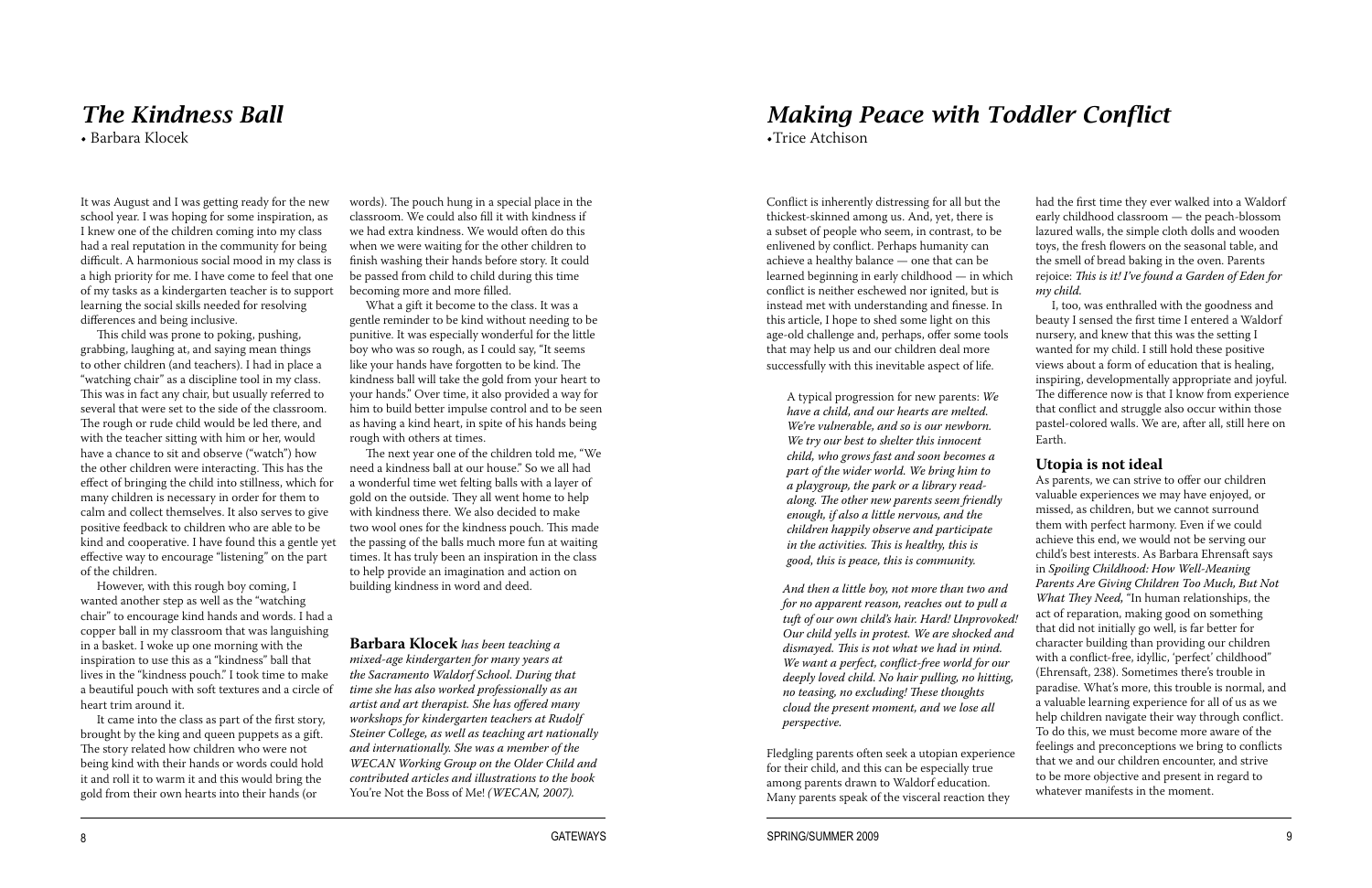Certain trends in parenting can make this objectivity toward and acceptance of conflict all the more difficult to achieve. These trends include: the blurring of boundaries between parent and child, especially common during the early years; an overzealous desire on the part of parents to offer their children an "optimal" childhood; and an overblown fear of conflict of any kind in the name of peace. In these ways, parents may be hampering their children in learning how to coexist with others. As teachers and parents, we can help children build character and important life skills by accepting conflict ourselves as a normal part of toddlerhood, childhood and adult life. As psychoanalyst and pediatrician D.W. Winnicott said, "If society is in danger, it is not because of man's aggressiveness, but because of the repression of personal aggressiveness in individuals" (Ehrensaft, 187). In other words, an extreme aversion to, and lack of acceptance of, aggression as part of life — and a corresponding inability to address conflict — can actually lead to distorted forms of aggression that can harm individuals, families and the whole social fabric. Further, the lack of authenticity that accompanies this denial of aggression can result in children and adults who suffer from depression, anxiety and other ailments. We had better get a handle on this natural phenomenon, so that our classrooms and communities are not filled with children whose well-meaning parents and teachers are unwittingly creating turmoil, as with the child, Richard, described here:

*Pamela and Gordon believed that a crying child meant a failing parent. As a small baby, their son, Richard, was given a warm and enriched environment. He had two parents who anticipated his every need and quietly removed obstacles from his course before he ever knew they were in his way . . . He had a bucolic and blissful first couple of years . . . His parents remained attuned to his every need. Richard smiled most of the time . . .*

 *But then it was time for Richard to attend preschool. Nirvana quickly turned to purgatory. Pamela and Gordon [had] failed to present their son with the 'gradual failures'*  *that would allow him to function in the world. . . . [Richard's] conflict-free home life existed in stark contrast to his new battlefield at school. Soon the battles were carried home . . . In the concerted effort to keep Richard satisfied and gratified, Richard was deprived of the basic tools that would help him cope in the world — patience, waiting his turn, dealing with frustration, problem solving, hoping for something better* (Ehrensaft, 163-4).

The unhappy situation described above begins in infancy, with the parents quietly clearing Richard's path of all obstacles. He never has to experience frustration or exert himself to solve a problem on his own — even one as simple as retrieving a toy he has flung out of reach. This practice starkly contrasts with the RIE (Resources for Infant Educarers) approach to young children, which discourages parents and caregivers from intervening too soon in a misguided effort to smooth a baby's path of obstacles. As RIE founder Magda Gerber writes in *Your Self-Confident Baby: How to encourage your child's natural abilities — from the very start,* "To respect your child is to create a little distance so that you refrain from interfering with her experience of encountering life . . . RIE's respectful approach encourages a child's authenticity, or genuineness" (Gerber, 3-4).

The strong, healthy daily rhythm of a Waldorf classroom can do much to help prevent or minimize conflicts. The rhythm helps children to know what to expect, to transition smoothly from one activity to the next, and to avoid becoming over-stimulated or bored (conditions that can prompt conflict). Waldorf early childhood teacher Barbara Patterson, in *Beyond the Rainbow Bridg Nurturing our Children from Birth to Seven,* says, "Like a heartbeat or the rising and setting of the sun, our classroom rhythms hold children in a secure balance. Our outer activity comes to mee whatever wells up within the children as we mov through repetitive daily and weekly rhythms" (Patterson and Bradley, 119). The flow of activities each day is carefully thought out to allow for a natural "breathing in" and "breathing out" of focus and energy. Ronald G. Morrish, author of *Secrets of Discipline: 12 Keys for Raising Responsible Children,* supports this practice. He describes the need for children to have a healthy dose of rhyth and routine in their lives in order to avoid feeling off-balance and unharmonious: "These days, man [children] have to think their way through every part of the day. Many parents no longer stress routines and nothing is predictable. Children have to stay alert and deal with constant change

In this light, creating a frustration-free environment for a young child can be viewed as a form of disrespect — one that alienates the child from her truest self. Of course we are meant to protect and nurture our young children; but when we strive for the impossible goal of eliminating even small upsets and challenges — wanting everything to be easy and happy all the time — we can create a sense of helplessness in the child that keeps her from developing confidence in her own strength and emerging abilities. This sense of helplessness can cast a veil of uncertainty over her interactions with life, and is, in fact, an untrue assessment of all she really is capable of doing.

## **Approaches to addressing conflict among children**

Waldorf early childhood teachers have often successfully used redirection as an approach to resolving conflicts among children. When Sally and Sammy are each insisting on using a child's broom at the same time, the teacher might get the dustpan and brush and show one of the children how to sweep up the dirt. Or she may encourage Sammy to bake some muffins in the play kitchen. This occurs without a long speech about the importance of sharing, or a dictate that each child must take a turn of a certain length with the broom before switching. Sarah Baldwin, author of *Nurturing Children and Families: One Model of a Parent/Child Program in a Waldorf School,*  specifically reminds parents to be aware that children this young often simply cannot share, and recommends that parents and teachers work together to redirect children (Baldwin, 89).

. . . Too often, we forget that children struggle to get through days like this the same as we do. The also become agitated, irritable and unproductive (Morrish, 57-8).

Additional wise strategies effective in minimizing conflict include a hearty mid-morning snack (heading off problems that can arise from

|                          | simple hunger), and encouraging early bedtimes      |
|--------------------------|-----------------------------------------------------|
| he                       | and daily naps to help ensure that children are     |
|                          | well-rested. It is up to us as adults to create an  |
| $\overline{\phantom{a}}$ | atmosphere that, as far as possible, fosters peace  |
| ì.                       | and purposefulness - and, of course, to model       |
|                          | peace ourselves. It is not helpful to toddlers or   |
|                          | to children of any age to be placed in situations   |
| ιe                       | that cause undue stress and confusion, in which     |
|                          | the children never know what to expect. A well-     |
| ļ                        | rested, well-fed, assured and engaged child will    |
|                          | tend to play well by herself and co-exist well with |
|                          | others. But, as we know, even in such positive      |
|                          | circumstances, conflicts crop up. Children also     |
| k                        | bring with them varying levels of coping skills     |
|                          | from day to day; these can be due to simple         |
| $\cdot f$                | overtiredness or other temporary factors,           |
|                          | constitutional differences, and issues children     |
| O                        | may be absorbing from their family life, such as    |
| m                        | parents' marital difficulties or job pressures.     |
|                          | Patterson suggests various options for dealing      |
|                          | with aggression and conflict when they occur in     |
| er                       | the classroom:                                      |
| re:                      |                                                     |
| s,                       | A child who bites can be given a large piece of     |
|                          | apple or carrot and must sit beside the teacher     |
|                          | to eat it. "We bite the carrot, not our friends."   |
| ۱t                       | For a child who scratches, bring out the healing    |
| ve                       | basket and trim the child's nails. "Kittens         |
|                          | scratch, but not children." A child who spits       |
| es                       | may be taken to the bathroom to spit into the       |
|                          | toilet (Patterson and Bradley, 119).                |
| us                       |                                                     |
| S                        | Patterson also recommends listening carefully       |
|                          | to children as they describe what happened in       |
| ιe                       | a conflict with another child, noting that a child  |
| ım                       | who feels sincerely heard seems better able to let  |
| g                        | go of the conflict and move on. She also helps      |
| ny                       | children struggling to enter social play in finding |
|                          | creative ways to become involved, increasing        |
|                          | the chances that the other children will respond    |
|                          | favorably to a new playmate. For example, a child   |
|                          | of kindergarten age might be encouraged to knock    |
|                          | on a neighbor's "door," basket in hand, to say that |
| эy                       | she's having visitors for tea and would like to     |
|                          | borrow some dishes, as opposed to crashing in on    |
|                          | the dish hoarders, accusing them of being unfair    |
|                          | (Patterson and Bradley, 119).                       |
| ng                       | RIE practitioners advocate more specifically        |
|                          | and directly guiding children engaged in conflict.  |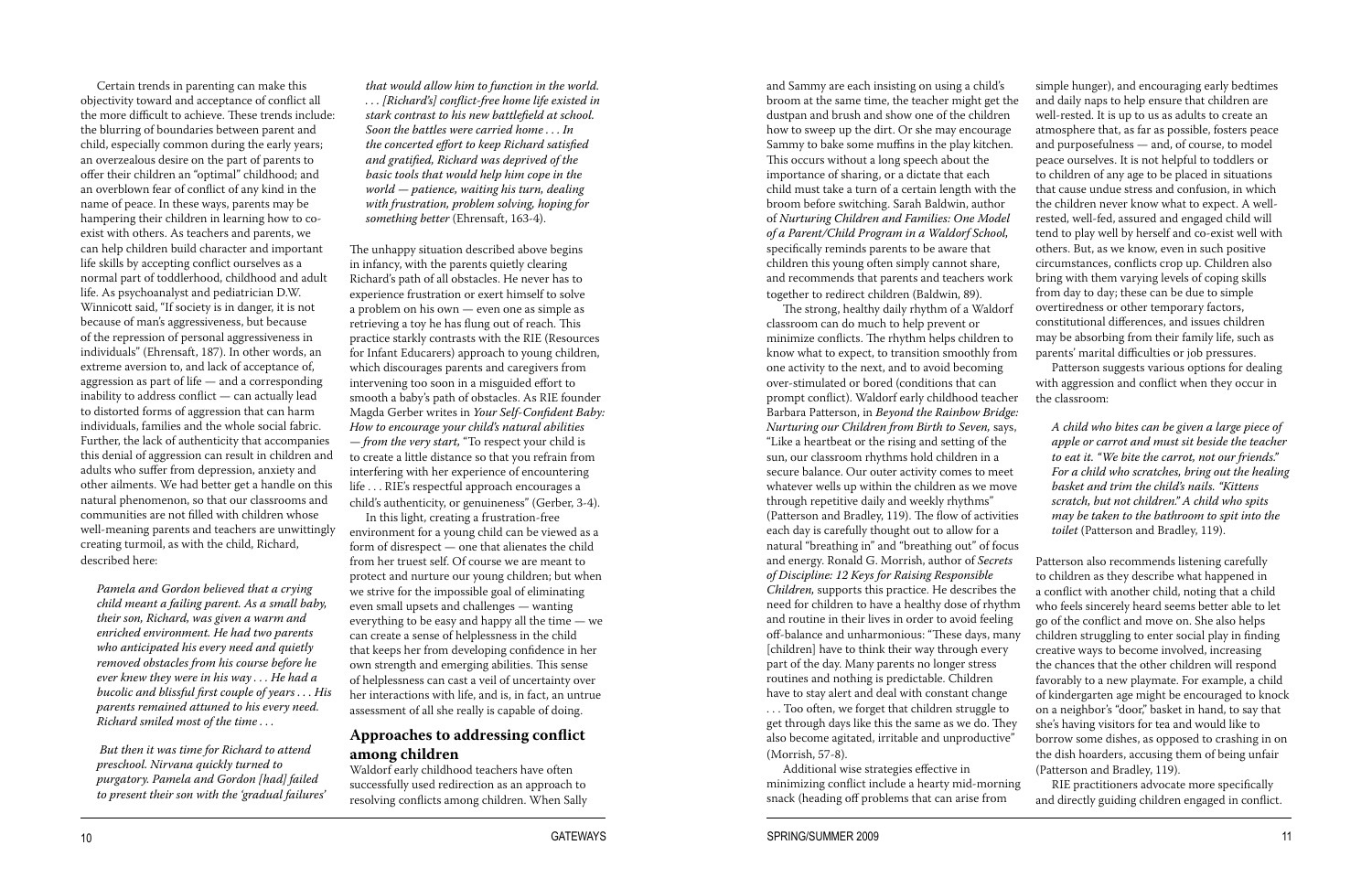First, however, children must have a chance to work out conflicts on their own — with just enough adult help as is needed to lead them through an impasse. In this way (as with the infant trying to reach a toy on his own) children's capabilities and competence are acknowledged as they gradually gain mastery in dealing with their physical world and social relationships. Gerber says:

*I believe in letting children struggle over a toy as long as neither one is getting hurt or hasn't reached a point where he is past his limit of coping with the situation. Struggle is part of life, all aspects of life. There is a famous Hungarian stage play called* The Tragedy of Man. *In one scene God looks down and speaks to Adam and Eve, saying, "Struggle and keep hoping"* (Gerber 188-9).

Gerber's words bring to mind images of a woman laboring through childbirth, a chick pecking its way out of a shell, a sperm's journey during conception — all examples of rich and necessary struggle.

#### **A helpful learning tool from RIE**

A RIE-based article by Denise Da Ros and Beverly Kovach, "Assisting Toddlers and Caregivers During Conflict Resolutions: Interactions That Promote Socialization," offers specific guidelines for caregivers in dealing with toddler conflict and in exploring one's own inner response to conflict in terms of how it might influence the way a caregiver chooses to intervene (Da Ros and Kovach 29). The first step is quiet observation, maintaining an open and nonjudgmental attitude. Moving in close to the conflict and remaining at the children's eye level, the caregiver watches and waits, unless, of course, a child's safety is at stake (all the while ready to intercept any hitting gesture). The caregiver may then describe to the children what she sees ("I see that you have the sheep, Thomas, and that Sarah wants it, too."). The caregiver, curbing her desire to quickly solve the problem out of a need to erase her own discomfort, waits to see whether the children, thus acknowledged, still need to struggle. She offers just enough involvement, if any, to help the

children solve the problem themselves. Often the simple act of moving in close, or of simply stating to the children what is happening, is enough to dispel the conflict. The caregiver stays nearby until the conflict is resolved, remaining available to comfort either child, and modeling gentleness toward both the "aggressor" and the "victim" (she does not actually view the children in terms of these limiting labels). The caregiver continues to verbalize what she sees happening until the toddlers disengage. Da Ros and Kovach conclude that "Adults' ways of relating and responding during toddler conflict will affect the immediate outcome of toddler problem-solving. When and how much adults should intervene, and the kinds of strategy they select, will affect the authenticity and competence of the toddlers who are in the adult's care" (Da Ros and Kovach, 30).

As Gerber, with her customary common sense, states, "If either child's emotions reach the boiling point and his behavior falls apart, or either child is intent on engaging in aggressively hurtful behavior like hitting or biting, you may decide to separate them. You can say, 'I don't want either of you to get hurt, and it looks like one of you might. I'm going to separate you now' " (Gerber, 190).

The Da Ros and Kovach article was especially helpful to me in practically dealing with classroom conflicts that occurred during parent-toddler classes I have taught at the Great Barrington Rudolf Steiner School. In classes that consist of up to eight parent-toddler pairs each day, with children ages one-and-a-half to four, conflict sometimes arises. In preparation for writing this article, I practiced the steps outlined above, and also took a closer look at my own deep discomfort with conflict, and with the mistaken idea that, ideally, there *wouldn't* be any in the classroom, or that a "good teacher" knows how to remove conflict in a snap. The insight to see conflicts as necessary and educational — and to question the wisdom of desiring an entirely conflict-free environment — helped me to become more effective in assisting the children and parents.

### **Practical applications**

At the initial signs of conflict, I would move in closer. When warranted, I "reported" to the children, in simple language, what I saw. I was

amazed at how affirming and calming these steps could be for the children. The feeling of "Ah, she understands," was palpable. At times, redirection still felt like the more appropriate response for such young children — but I also could more clearly observe how parents' overly enthusiastic attempts at redirection often backfired and, indeed, did not adequately acknowledge the child's feelings of frustration, inevitably leading to further frustration and conflict. (Perhaps the child thinks, "Why is she asking me to make muffins? Can't she see that I really want that broom?!") With empathy, I also was able to observe how uncomfortable some of the parents were with conflict in the classroom, particularly when their own child was involved in it. I began to tell "victims," in a matter-of-fact manner, that they could say "No," or "I don't like that," when another child was invading their space. the children "happy" by swooping in with a ready solution. If I noticed trouble escalating while I was busy with snack preparations and parents were occupied with their craft and conversation, I could say, "I think the children in the play kitchen may need to have an adult nearby," and one of the parents would get up, move in close, and be ready to respond or intervene as needed. Conflicts occurred less frequently in the final weeks, and there were no longer any full-blown struggles. A number of parents commented on how helpful they found the letter and article to be. It's interesting to note that when spouses or other caregivers (such as a grandmother or nanny) would occasionally accompany a child to class in place of the parent who came regularly (and, therefore, was more likely to have read previous hand-outs), the more typical approach to conflicts began to be more noticeable to me.

Years ago, I read a magazine article by a rape survivor who wrote about having been raised to be a "good girl" who never said no or wished to hurt anybody's feelings by refuting them, setting limits, or "making a stink." These learned habits of so-called "niceness" were the conditions that led to her rape. This harkens back to Gerber's goal of authenticity. It is simply false, unnatural, and even dangerous to smile apologetically and remain accommodating when someone is violating your personal space. These strategies included trying to quickly solve the problem for the child, seeing one child as the aggressor, the other as the victim, or trying to "jolly" the child out of her frustration. The contrast in approaches indicated that we really had managed to begin changing the general classroom culture in this regard, with occasional lapses into old patterns. The group had, by this time, more information on the topic of toddler conflict and regular practice with our new approach. RIE's emphasis on asking adults to notice and

I wrote a letter on the topic of toddler conflict to the parents, and gave them a copy of the Da Ros and Kovach article. The parents joked goodnaturedly when I mentioned the topic, "Oh, toddler conflict, we don't know *anything* about that!" Over the next weeks I saw the parents (and myself) develop greater comfort and skill in observing conflicts in process, allowing them some time to be resolved, and quietly acknowledging what was transpiring when a conflict was in effect. Of course, the children and parents were also by this time more familiar with me, each other, the classroom and our rhythm, but even considering these other factors, happy, peaceful play clearly increased as the weeks went on, in part due to the new awareness the adults were bringing to the classroom. Together we strived to refrain from distracting a child away from a conflict too soon or from trying to make explore their own feelings and responses — while simultaneously keeping them in check — is key to this process. In short, allowing the conflicts to occur with less parental and teacher discomfort and less quick intervention, and verbalizing problems as they occurred, had the effect of noticeably increasing peaceful play within the classroom over time. This "sports-casting" to the children differs from the traditional Waldorf approach, in which the teacher is urged to speak less and model more, to quietly and "behind the scenes" create a healing and peaceful environment, to indirectly address certain themes through story-telling and puppetry, and to show the children more acceptable ways to interact. However, my own direct experience and observations with the RIE approach to toddler conflict, as well as the parents' positive remarks and follow-through, convince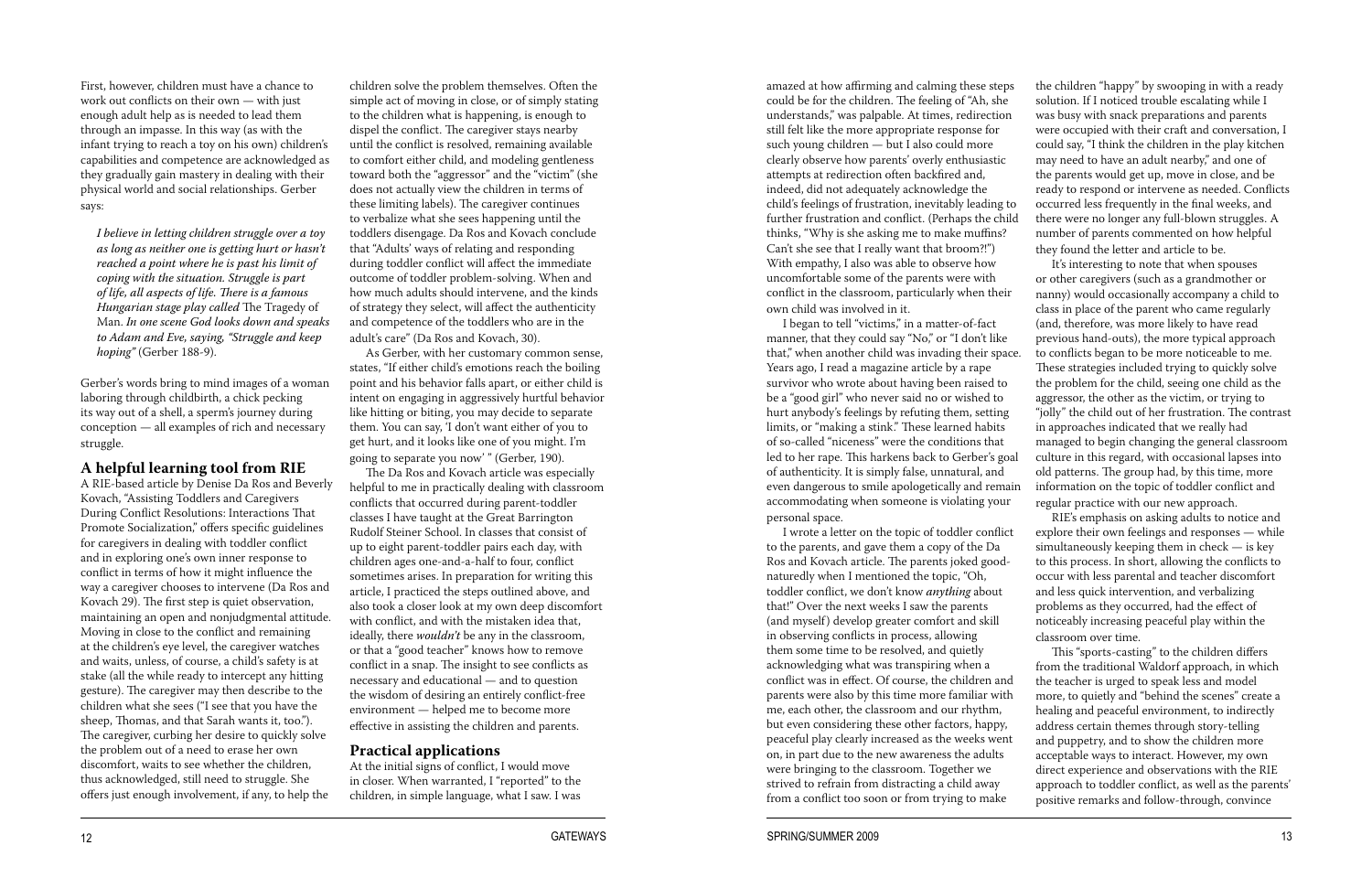me of its worth and appropriateness within the classroom, in addition to the more traditional, and deeply valuable, approaches to conflict within a Waldorf early childhood classroom.

## **Overcoming our "harmony addiction"**

Kim Payne — a psychologist and former Waldorf teacher who lectures worldwide on parenting, education and social issues — is opening new areas of inquiry within Waldorf schools by encouraging a more direct approach to conflicts among children of all ages. During a lecture entitled "When Push Comes to Love: How to Raise Civilized Children in an Uncivilized World," Payne said: "As adults, we need to get over our 'harmony addiction' and develop policies both at home and at school for dealing with conflict in a more straightforward way." He, too, urges us to embrace conflict — not to immediately separate children when they are arguing, but to help them work it out so that they can develop a sense of who they are in relation to others.

Sharifa Oppenheimer is another advocate for teaching children conflict resolution skills. In her book, *Heaven on Earth: A Handbook for Parents of Young Children*, she says, "It will require us to take our own emotions in hand and work with ourselves, not only to model justice, but also to shed light on human dynamics and creative problem-solving at an early age. . . . [When guiding children,] there are three essential elements to remember. 1) Use the same tone of voice you use for 'here's the towel.' Simple, informative, clear. 2) Rarely is there a situation in which there is a true 'victim' and 'aggressor.' There are two sides to every child's disagreement, and you need to know both. 3) Keep it simple. A few words used skillfully are far more effective than the best lecture on justice and equality" (Oppenheimer, 202).

My interest in how to handle toddler conflict has prompted me to begin studying the topic of conflict resolution more generally, and to engage in a more in-depth exploration of my own kneejerk reactions to, and feelings about, conflict. Toward this end, *Nonviolent Communication: A Language of Life* by Marshall B. Rosenberg is a valuable book that could have remarkably healing

effects on individuals, families and organizations taking up the practices it outlines. The language and communication skills described are meant to strengthen our ability to remain open, human, authentic and responsive even in challenging situations. Rosenberg prompts us to abandon our habits of blaming, judging, retreating, threatening and pigeon-holing. Instead, he invites us to compassionately work our way through conflicts by observing our feelings, realizing our needs and calmly making requests. His nonviolent communication process (NVC) has been used with much success in situations ranging from family and relationship problems, to communitywide conflicts, to political strife on a global scale (Rosenberg, 8). The steps Rosenberg outlines can feel stilted and scripted at first, but, honestly, the world could use a helping hand in the form of a beginning script as we all gain practice with new and healthier ways of relating.

### **Hope for the future**

As Morrish wrote, "A few years from now, our children will be in charge of our country and our communities . . . They will be responsible for looking after the environment, preventing wars, and educating a new generation of children. How well our children do in the years to come will, to a great extent, be determined by how well we raise them now" (Morrish, 141).

Our own discomfort with conflict and desire to squelch it can have a profound ripple effect into the future, leading to more complex problems. Like the children who have the potential to grow through conflict, if we let them, we all can benefit from learning the tools that lead to conflict resolution. With practice, we can become worthy examples to our own children, to the children in our classrooms and their parents, and to our communities — as we learn to make peace with conflict.

## **References**

Baldwin, Sarah. *Nurturing Children and Families: One Model of a Parent/Child Program in a Waldorf School.* Spring Valley, NY: Waldorf Early Childhood Association of North America, 2004.

- Da Ros, Denise A. and Beverly A. Kovach. "Assisting Toddlers and Caregivers During Conflict Resolutions: Interactions that Promote Socialization." *Childhood Education*, Vol. 75, N 1, Fall, 1998.
- Ehrensaft, Barbara. *Spoiling Childhood: How Well-Meaning Parents Are Giving Children Too Much — But Not What They Need.* New York: The Guilford Press, 1997.
- Gerber, Magda. *Your Self-Confident Baby: How to encourage your child's natural abilities — from the very start.* New York: John Wiley and Sons, Inc., 1998.
- Morrish, Ronald G. *Secrets of Discipline for Parents and Teachers: Twelve keys for raising responsible children*. Fonthill, Canada: Woodstream Publishing, 1999.
- Patterson Barbara and Pamela Bradley. *Beyond the Rainbow Bridge: Nurturing our children from birth to seven.* Amesbury, MA: Michaelmas Press, 2000.



|                 | Payne, Kim "When Push Comes to Love: How                                                          |
|-----------------|---------------------------------------------------------------------------------------------------|
|                 | to Raise Civilized Children in an Uncivilized                                                     |
| ë               | World." Viewed at http://www.thechildtoday.                                                       |
| <sup>[</sup> Ο. | org/Articles/                                                                                     |
|                 | Rosenberg, Marshall. Nonviolent Communication:<br>A Language of Life. Encinitas, CA: PuddleDancer |
|                 | Press, 2005.                                                                                      |

**Trice Atchison** *teaches parent-child classes at the Great Barrington Rudolf Steiner School. She is a graduate of the training course, The Child and Family in the First Three Years, at Sophia's Hearth Family Center in Keene, NH, She holds a master's degree in writing and publishing from Emerson College, Boston, MA, a bachelor's degree in philosophy, psychology and art from Wheaton College, Norton, MA, and is a freelance writer and editor. With Margaret Ris, she co-edited the book* A Warm and Gentle Welcome: Nurturing Children from Birth to Age Three *(WECAN, 2008) from which this article is excerpted.*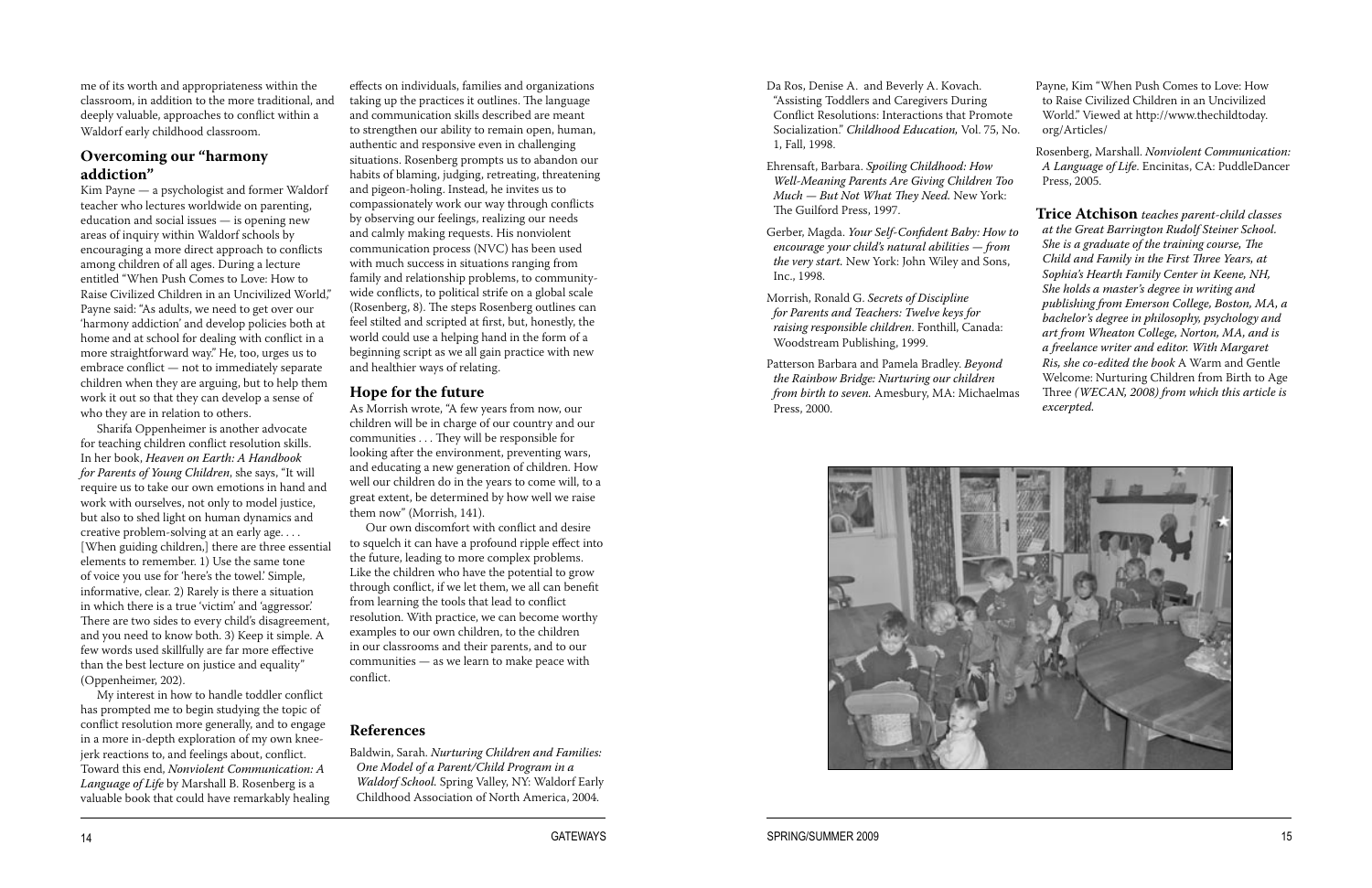## **RESEARCH**

# *The Sensible Child?*

• Kevin Avison

*The following article is an excerpt from the introduction to* Rudolf Steiner and the Twelve Senses*, a collection of extracts from Rudolf Steiner's lectures on the subject of the senses. It was compiled for the 2008 Steiner Waldorf Schools Fellowship Easter Conference at Ringwood Waldorf School in England. The compilation was revised and re-edited from an original collection based on the work of Elisabeth Grunelius, Cornelia Hahn, and Helmut von Kügelgen, compiled for 1992 Kolisko Conference with introductory commentaries by Kevin Avison.*

*In the first epoch, before the change of teeth, we may describe the child as being wholly "senseorgan." You must take this quite literally, wholly sense-organ.* 

 *—*Rudolf Steiner, *The Kingdom of Childhood*

If the very young child is "wholly a sense organ" that has enormous significance for every aspect of the way we live. Sense organs are not merely passive, but neither is their development "pre-programmed." The senses interact with the environment and are modified by that environment. In the 1990s a leading neuroscientist, Dr Alan Schore, frustrated by the well-patrolled borders of conventional scientific disciplines, set out to integrate the findings from neurology (how the brain works), biochemistry (the chemistry of the body), endocrinology (hormones), child development and psychiatry in effort to create some joined-up thinking on the subject of the development of young children. His work has led to a rewriting of the conventional map of human development—and the most important finding is that what babies need for optimal development is affection! (See Gerhardt's *Why Love Matters* for the best general introduction to Schore's work.)

When barricades around the former Soviet bloc finally fell during the 1990s, the personal fiefdom that was Ceausescu's Romania gained a new notoriety for the large number of orphanages where young children were discovered to have been kept in appalling conditions of abuse and neglect. Some of these orphans found their way to the west, where their development was studied. A shocking discovery was made. Children who had been left without affection or human interaction during the critical first three years presented as crippled in their learning, social skills, and their sensory capacity. MRI scanning revealed whole areas of their brains that had failed to develop, interior wastelands that appeared now to be offlimits to learning. Though we cannot always trace the causes so readily, we also know that scans of the brains of violently aggressive criminals frequently show similar neural black holes, especially around the prefrontal lobes, invariably accompanied by restricted or otherwise abnormal responses to stimuli.

All this confirms older research and what most people still instinctively know: that particular care is needed for the developing senses of babies though rarely do they know it coherently or act on it consistently. Of all the senses, touch is probably the most crucial, and babies thrive on human touch; this sense is a gateway into the social world. All that tickling, jiggling and talking to, which is at first a sort of touching with the voice often leading actual touching (Pat-cakes, Insey-Wincey Spiders and all!), is as important as good nourishment for healthy growth and learning. As Steiner suggested, touch is the basis of all our foundation senses, and we are only now beginning to understand how all this "touching activity" triggers corresponding surges in growth hormone, the immune system, skin and muscle tone, and cell growth in the brain. Not surprising, then, that infant massage and massage in schools are beginning to be recognised

for the contribution they can make to betteradjusted children and readiness for learning.

When baby is first born, sensing is the prime waking activity. At first the child only seems to know simple things and immediate needs: hungry/ full, comfortable/uncomfortable, secure/insecure. The response to these brings immediate reaction, one way or the other. Very early on, however, sensation unites with emotion. The whole child is sense organ, and the only language that sense organ has at first is the language of feeling: every need a young child has is also an emotional need. A language of needs calls forth the child's emotional bond with the world, and provided it is met by the "mother-tongue" of the parent (whoever actually speaks it), all is well. As we now know—and this reverses previous understandings of cognitive development—Goethe was right that "feeling is the gateway to thinking"; our emotions are the heart of our intellect. To put it in another way: "Just as speech arises from walking and grasping, in short from movement [which we should see as "e-motional activity"], so thought develops from speech" (Steiner, *A Modern Art of Education* 112). But if there is a right way to stimulate the development of the child, the senses are also vulnerable to abuse, whether it is through deliberate act or unintended consequence. The "*Toxic Childhood* debate" is only the most recent of a large number of attempts to draw attention to changes in the nature of childhood (and sensory development) that show every sign of undermining the "nerve centers" of positive human evolution and civility. Unfortunately, the history of this research and its influence on practice and policy is one of indifference, ignorance, or the intellectual equivalent of a Gallic shrug: "What can you do?"—often followed by a justificatory, "Things have always been bad"!

In the 1960s teachers working from the University of Tübingen noted what they took to be a severe reduction in sensory awareness in their students. A few years later, American researchers made a similar observation. Students appeared less alert to information from their environment then previous generations and this was adversely affecting their learning. Following these observations, the German Psychological Association set up a joint research project

with the university aimed at quantifying the phenomena. Tests were carried out on some four hundred undergraduate subjects per year over a twenty-year period. The conclusions of this longitudinal study are staggering and it is a matter of enormous significance that they have caused so little comment: "Our sensitivity to stimuli is decreasing at a rate of about one percent a year," their report states, adding that increasingly "brutal thrill" is needed for our brains to register stimuli (see Kneissle).

In two parallel studies, an independent child psychologist, Marcia Mikulak, examined children from a number of cultures, including pre-literate societies in Brazil, Guatemala and Africa as well as Europe and the United States. She found that, on average, sensory acuity and sensitivity to the environment were twenty-five to thirty percent higher in the children from so-called primitive settings. A further research project carried out in the late 1980s indicated that children from preliterate societies in Guatemala and similar countries where standards of living were deemed "low" showed prodigious capacity for learning. When these "deprived" children were given learning environments equal to those provided for North American and western European children, they demonstrated ability to learn estimated to be

three or four times that of their "more fortunate" peers and far superior attention, comprehension and retention. As Waldorf teachers we tend to be very

sensitive and easily exercised by real or perceived threats to our practice, our curriculum. But those things are not important in themselves. The curriculum is strictly speaking not a curriculum at

all, but a framework for an evolving practice which consists in creating and recreating translation between archetypes and the culture of the time. That means too that we cannot enjoy the luxury of wringing our hands over the damage that culture (or lack of culture) is doing to children, but that we are given the task to reinvent Steiner's indications in the light of each new challenge; and our core and essential purpose is to preserve and enhance the development of children, physically and socially and spiritually, by learning to work in such a way that what the children learn resonates throughout the twelve senses: "The real aesthetic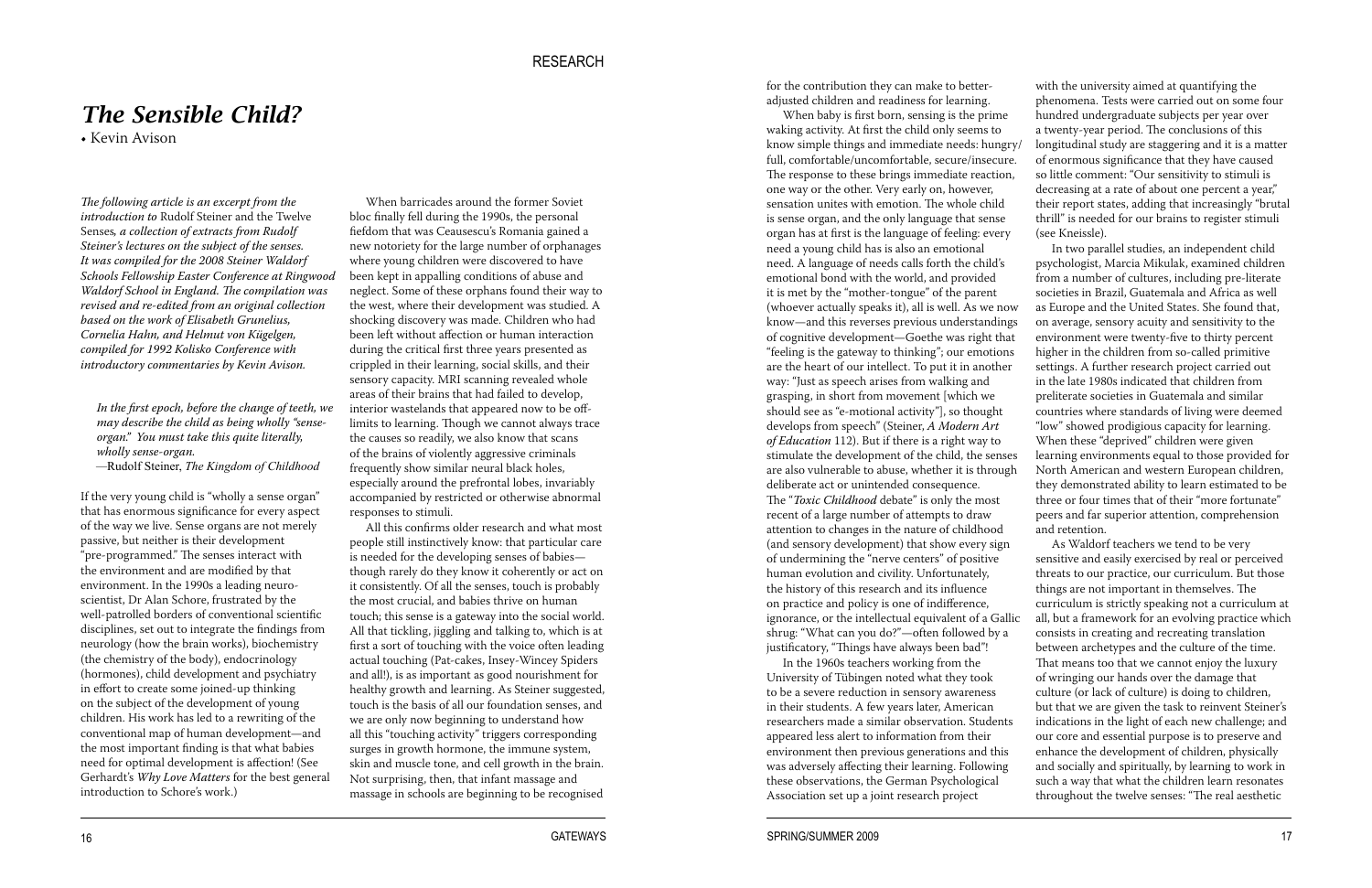conduct of humanity consists in the enlivening of the sense organs and the ensouling of the life processes" (Steiner, *The Riddle of Humanity*, quoted in Lissau, 26). For this to happen, we must become increasingly artistically pragmatic, multidisciplinary in our approach and logical (or, one might say as well, coherent) in our demeanor. Perhaps the best way to achieve this is through cultivating capability in an art or craft; in short, by doing all we can to become skill-full communities.

### **References**

Gerhardt, Sue. *Why Love Matters: How Affection Shapes a Baby's Brain.* Hove, UK: Bruner Routledge, 2004.

Kniessle, Michael. *Research – The Decrease of the Senses and the Evolution of the Fast Brain.* AWSNA/WHSRP research paper available at www.waldorflibrary.org/Articles/Fast\_Brain.pdf. Lissau, M. *The Temperaments and the Arts.* Private publication distributed by St. George Books, Chicago, 1983.

Mikulak, Marcia. *The Children of a Bombara Village.* Santa Fe Research, 1991.

Palmer, Sue. *Toxic Childhood*. London: Orion Publishers, 2006.

Steiner, Rudolf. *The Kingdom of Childhood.* London: Rudolf Steiner Press, 1982.

\_\_\_\_\_\_\_\_\_\_\_\_. *A Modern Art of Education.*  London: Rudolf Steiner Press, 1972.

**Kevin Avison** *has taught in state-maintained and Steiner schools. He is an executive officer to the Steiner Waldorf Schools Fellowship, and co-ordinator and senior adviser of the Steiner Waldorf Advisory Service, delivering lesson observation, organisational support and workshops to Steiner schools in the UK and Ireland. He has two grown-up children educated in Waldorf schools.* 

# *Nutrition for Young Children*

• Stephen Spitalny (including notes from Nancy Birang, NC)

I think about food and nutrition a lot these days, especially with regard to the various situations related to children's nutrition deficiencies including allergies, asthma, ADHD, ADD, autism, imbalanced brain chemistry and learning disorders. In my kindergarten, we make lunch each day together (the children do not bring lunch from home), so I have to make nutritional choices, and therefore food gives me much food for thought.

I try to base my choices for the children on some simple guidelines. I try to provide food that is organic, fresh and seasonal, and local. I feel lucky to live in California where there is something seasonal all year long. As we come into spring, there is much fresh produce available in the local farmers' markets, so it is easy to surround the children with good food based on sound nutritional choices.

As Waldorf educators I think it is our responsibility to think about all aspects of the children's lives, and what substances are going into their sensitive systems. Our world is rife with food that is harmful to human health, and even more so for developing bodies. Children, whose immune systems are not fully developed, are especially susceptible to toxins in food, and are dependent on the nutritive value in food to build their bodies. And with so much so-called "food" with little or no nutritional value, the onus is even more on us to be aware of nutrition. As a basic minimum, certified organic foods would be all that we provide for the children. Children need adequate and diverse nutrients, so we must see that they get them. All systems of the body depend on sufficient nutrients, as does the children's stamina and energy.

#### **What Children Need**

*The Macronutrients:*

- **Complex Carbohydrates** provide quick energy. *Sources: vegetables, fruit, whole grains*
- **Quality Protein** provides the body's building blocks; needed for growth and repair of muscle and other tissues, for immune support, to make up enzymes and hormones. *Sources: organic or hormone free animal products: beef, lamb, buffalo, elk, venison, ostrich, poultry, eggs, fish, beans, soy, legumes, whole grains, nuts, seeds*
- **Healthy Fat** provides long-term energy, insulation, counteracts inflammation; needed for hormone production, hormone balance, healthy skin and hair, digestion, vitamin absorption; necessary to burn fat. *Sources: cold water fish, nuts, seeds, avocado, olive oil, flax seeds*
- **Water** transports nutrients, eliminates waste, cools the body; critical for muscle contraction and all other bodily functions
- **Fiber** (the indigestible part of vegetables, fruits, beans, legumes) keeps the nutrients moving, gets rid of wastes, cleans out the tubes, prevents cancer

I recently went to a talk on children's nutrition presented by Nancy Birang, Nutritional Consultant. The following is a synthesis of her presentation mixed with my own thinking about Waldorf early childhood programs. number of calories and macronutrients needed for an individual can be calculated based on weight, height and activity level. There are websites that can help you with these calculations. Children need lots of water. How convenient

#### *The Micronutrients:*

**Vitamins, Minerals, Trace Minerals,** 

is it for the children to get water for themselves during the kindergarten day—do they have easy access? Do we model drinking sufficient water so the children have something to imitate? Human beings need water for *all* bodily functions. The children are still in the process of building up their organs so water is essential!

Children's eating habits develop out of imitation so surrounding them with healthy nutritional behaviors is the key. A hopeful fact is that taste buds rejuvenate every two weeks, so when changing eating habits and breaking food addictions, the first two weeks are the hard ones.

**Other Nutrients** are needed to use the carbohydrates, protein and fat; they are the cofactors for metabolism and cellular function, needed for fluid and electrolyte balance, acid/base balance; critical for overall optimal health available in stores). Fats are found in whole milk products, and plants are also a good source of fats, especially avocados, olives, nuts and seeds. Coconut oil is rich in fat as well. Healthy fat is critical to development. The brain is more than 60 percent fat. Fats provide energy, nourish nerves and provide essentials for making hormones. DHA, an essential fatty acid, is critical for brain, nerve and eye development. Fat in milk also helps in the digestion of calcium.

#### **Food Quality**

**How Much They Need** While nutrient requirements vary with age, sex, weight, height, amount of physical activity and individual needs, in general, a growing child needs about 55-60 percent of his total daily calories in carbohydrates, about 15-25 percent in protein and about 20-25 percent in fat. The approximate Healthy fats have essential fatty acids (EFAs) such as Omega 3s (EPA and DHA). Low levels

What is a healthy diet? What is quality in nutrition? Modern commercially produced food has lost nutrient density due to the convenience and lower costs of production. One key to healthy eating is whole foods—as close to nature as possible. The value in whole grains is that the hull has high mineral content such as zinc and magnesium. Fresh fruits and vegetables are loaded with vitamins and minerals. Whole raw nuts and seeds are full of healthy fats and protein.

Protein is found in meats, fish, and raw nuts and seeds. Eating beans or legumes with a whole grain provides a complete protein. Animal products, including meats, cheese, and milk, from "clean" animals do not have hormones and antibiotics added. (In California, raw milk is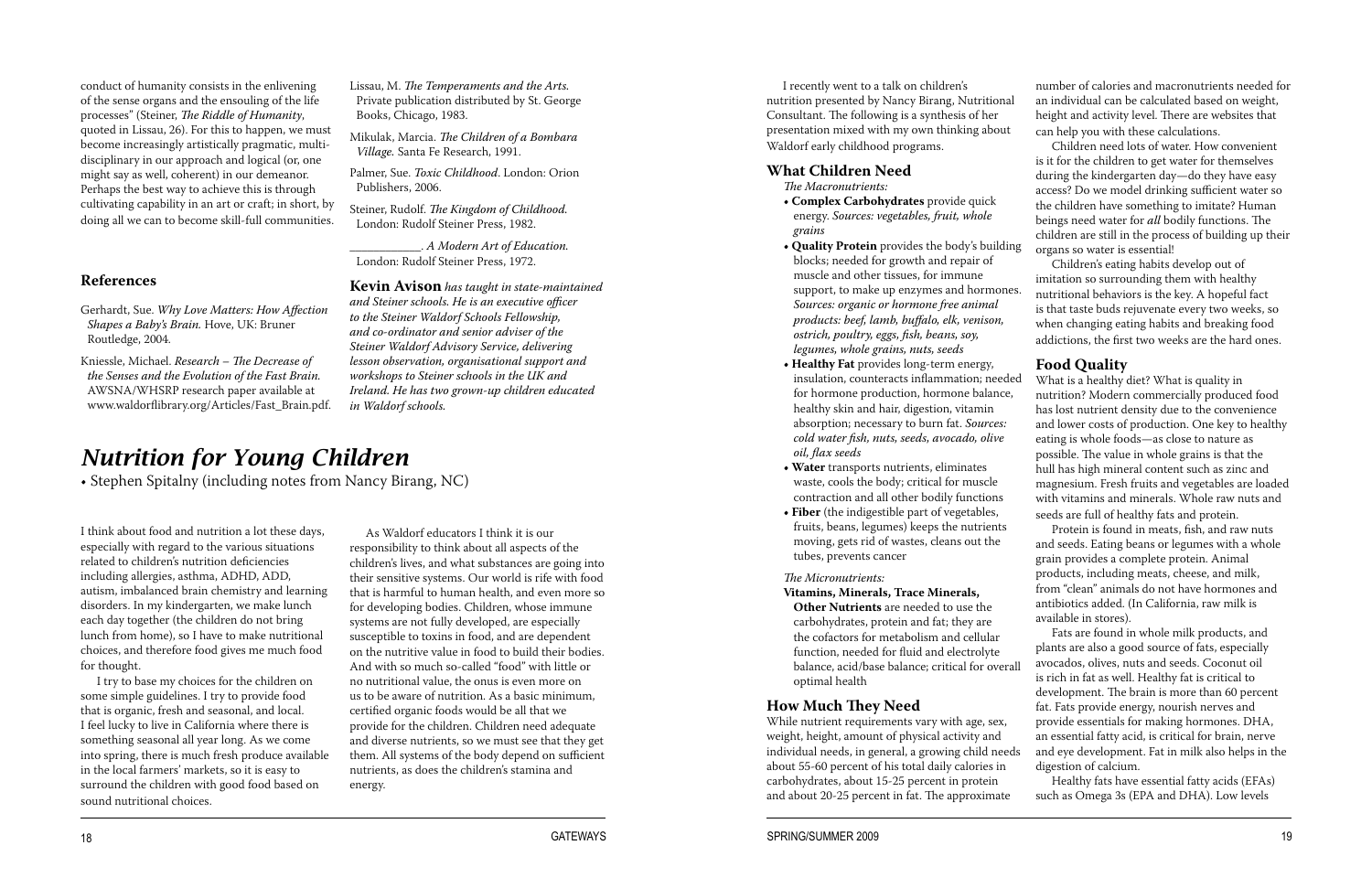of Omega 3s in foods are related to behavior problems, learning challenges "leaky gut syndrome," and allergies. Good sources of Omega 3s include cold water fish, cod liver oil, raw walnuts, flax seeds, chia seeds, and spirulina algae. The amount of Omega 3 and Omega 6 fatty acids consumed needs to be balanced.

Organic oils can be a good source of fat, but extended high heating and/or processing can damage oil. Even olive oil, which has wonderful qualities when raw, can't withstand heat. Some oils that can withstand higher heating include coconut oil, grapeseed oil and red palm oil. These all also tend to be less processed.

Ghee (clarified butter) is an excellent choice. In most cases, children with dairy allergies can eat ghee because the allergenic compounds are removed from the butter. Ghee can be used at high heat with no damage. Coconut oils and ghee are saturated fats – they don't break down when heated.

Many folks tout the benefits of grass-fed, organic animal products. These milks, butters, yogurts, and cheeses are rich in DHA, vitamin A and vitamin D. They are higher in Omega 3s and higher in tryptophan.

There are a number of booster foods that can give the children various vitamins and minerals that have been taken away from commercial, processed food. We could add freshly ground flax seeds to everything (Omega 3s). Sea veggies (seaweeds) are great in soups and sauces. Nutritional yeast (vitamin B) adds to any dish. Spirulina has proteins and brings a balance to blood sugar levels. Children who eat dirt or sand may be trying to take care of their own nutrient deficiencies.

The modern diet is filled with nutritional vampires. Not only are these "foods" nutritionally deficient, but they leach needed substances from the body simply to try and digest them. The most common and worst offenders are high-fructose corn syrup (in spite of the industry's lovely new ad campaign), chemical preservatives, and artificial sweeteners.

Many children on the autism spectrum, with hyperactivity, ADHD, ADD, and autism, have altered intestinal flora and an unhealthy gastrointestinal tract. Raw (not pasteurized), cultured

and fermented foods can substantially help bring intestinal flora to balance. (See *Wild Fermentation* by Sandor Katz). Foods such as sauerkraut, kefir, yogurt, miso, and tempeh provide live helpful bacteria for the gastro-intestinal system.

Sprouting nuts and seeds makes the nutrients in them more absorbable, more digestible. Also some digestive irritants are removed through sprouting. And it is so easy and fun. Sprouting seeds and nuts is such a great activity in kindergarten. The children will love to help water and rinse them, as well as watch them sprout, and thereby be even more interested in eating them when they are ready.

# **How Do You Know if the Children Are Getting Enough?**

Ask yourself if they are growing, thriving, playing, laughing. Do they look healthy: healthy skin, hair, teeth. Do they get sick often? Many colds? Bruise easily? Do they have allergies? Check with your pediatrician. Observe and record what they are eating.

One thing I have to do over and over, yearin and year-out, is to remind the parents to give their children a protein-rich breakfast to sustain them during their kindergarten time, and because they have their whole waking day to digest it. Too much protein too close to bedtime can become a sleep disruptor.

Some ideas that have become guiding principles for me in my kindergarten of three-tosix-year-olds:

- Have water accessible and easy to get for the children to drink at all times.
- Prepare and eat lunch together every day.
- Only use organic foods and whole grains.
- Soak the grains in water for at least a couple of hours if not overnight, and then rinse.
- Olive oil for salad, ghee or a high-heat oil for cooking.
- Establish a consistent weekly food menu rhythm.
- Grow some fruits and vegetables and include the children in the process.
- Shop at the local farmers' markets (we have them year-round in Santa Cruz).

For nineteen years I have been making lunches

with the children in kindergarten. The parents do not send lunch from home for their child, which is a great convenience for them. Meanwhile, the children and I are able to have a community experience of preparing the meals, and eating the same things together. A host of other pedagogical activities arise as well, because after eating we wash and dry the dishes, sweep the floor, wipe the tables and take out the compost.

I am more than willing to take the time with daily lunch preparations and clean-up because I think these are essential life activities, for me far more important than any project could be, though we also do find the time to work on various other activities on a daily basis. There are two adults in my kindergarten, though for the eleven years before I had an assistant I still managed to make lunch as well.

Each day at about 10:00 (our arrival time is 8:30), we have a small snack of fruit and nuts. As for lunch, this year we have salad every day, usually with lightly toasted sunflower seeds added. The dressing is oil and balsamic vinegar. Mondays we have rice and lentils and vegetables. Tuesdays it's pizza (yes, with whole milk cheese, and leeks, olives and mushrooms), Wednesdays rice pasta and veggies, Thursdays rice and beans and tortillas, and Fridays we have soup. All sorts of things can be added to a soup or sauce – sea



- veggies and miso are readily hidden away while adding to the flavor. Most days we include shiitake mushrooms, mostly steamed or simply added to broth or sauce. Lots of beets, onions and greens (especially collards and kale) find their way into
- nearly everything as well. Flax seeds are also easy to add.
	- I so often hear from the parents that "my child won't eat salad," or any number of other foods. And the fact is the children will eat salad, and all the other foods we prepare and eat together (though some do pick the mushrooms out).
- For a great article on healthy eating for all ages I recommend visiting the Bauman College website at http://www.baumancollege.org/about/eatingfor-health-philosophy.html.

And as Nancy Birang says, eat SOUL Food! (Seasonal, Organic, Unadulterated and Local), both at home and with your young children!

**Stephen Spitalny** *is a longtime kindergarten teacher at the Santa Cruz Waldorf School in California, where he currently has a mixed-age kindergarten of three- to six-year-olds. A former WECAN Board member, Steve has been the editor of Gateways for eight years.*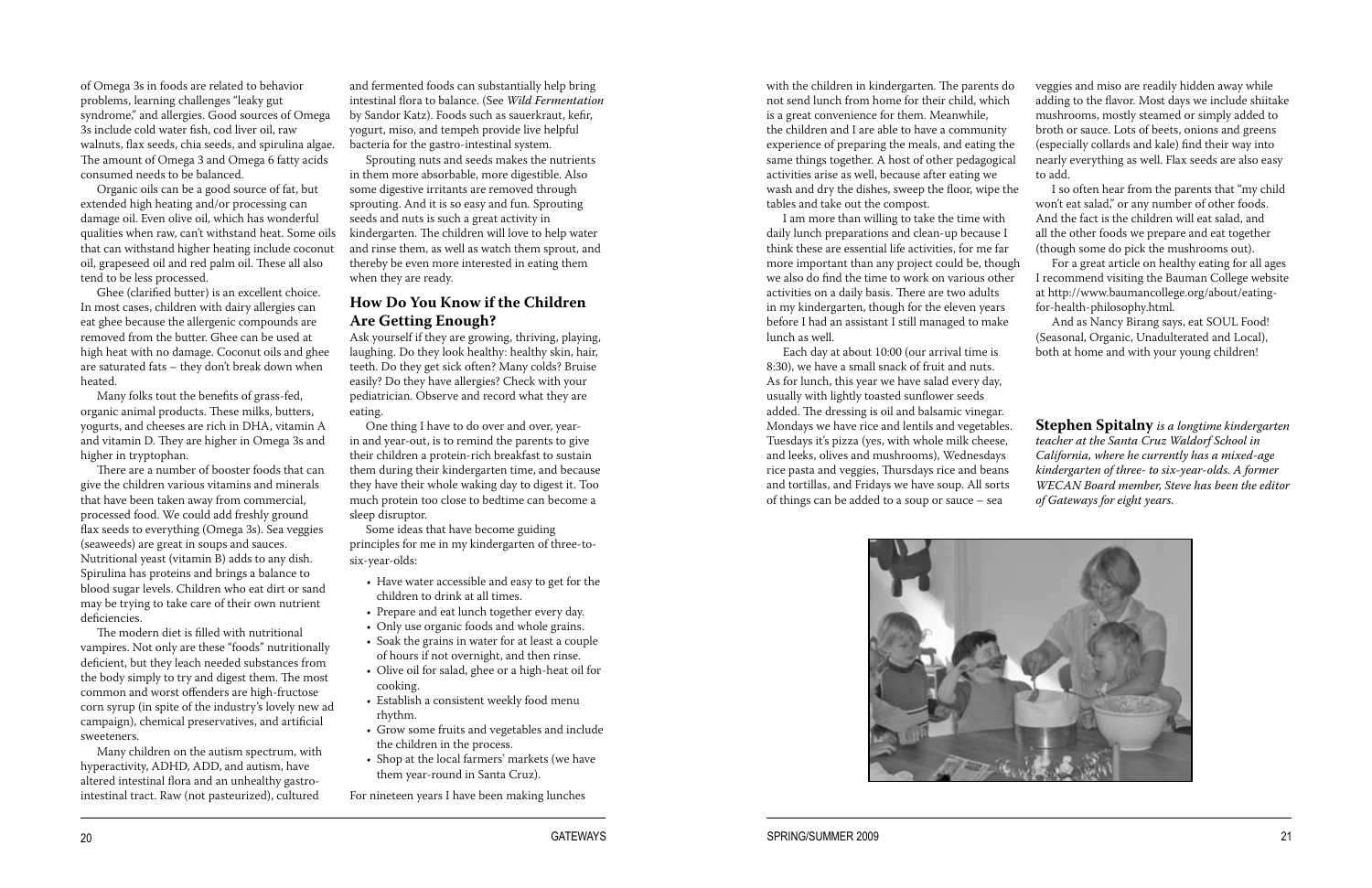*This article is part of the forthcoming WECAN publication* First Grade Readiness: Resources, Insights and Tools for Waldorf Educators, *edited by Nancy Blanning. This much-requested volume will include perspectives from experienced teachers, doctors, therapeutic educators and others on what to look for in children who are preparing for the transition to the grade school, as well as examples of actual procedures used in serveral different settings. Contributors include Joan Almon, Michaela Glöckler, Audrey McAllen, Ruth Ker, and Nancy Blanning. The book is expected to be available by June, 2009.*

It is increasingly apparent to those of us working in the educational realm that the age at which a child enters first grade can be very significant in terms of academic and social success throughout the entirety of the educational process and beyond. A child who is too young for first grade, although many first grade readiness signs are already apparent, may spend his or her grade school years working very hard to keep up, never feeling that he or she fits into the social or academic world of his or her classmates. For some, this feeling of having to pedal very fast to stay on a par with others continues into adulthood, where they always have the sense that they don't quite "get it." Others may feel that there is still something unfinished in their growing up years. Early in my teaching career, I had the great good fortune to work with a very experienced and inspiring early childhood teacher. When I asked her, what in her life had led her to teaching kindergarten, she answered in all seriousness, "I went to first grade when I was five."

For those children who enter first grade older than the optimal age there are also dangers and long-term repercussions; as we know, our curriculum is based on Rudolf Steiner's understanding of human development and the

# *First Grade Readiness: The Development of Memory and the Transformation of Play*

• Louise deForest

content of the main lessons of each grade is geared to meet the needs of that particular stage of development. A child who is too old has the disadvantage of passing through thresholds of development without the accompaniment of his classmates or of the curriculum, leaving that child feeling isolated and different. Many of these children, not being met by the curriculum and not feeling integrated into the social world of the class, quickly lose interest in school and studies and can become under-achievers and never quite shake the feeling of being different.

In many of our schools, however, there is no educational consultant and the teachers often do not have the experience, knowledge or confidence to evaluate readiness. Signs of readiness are often confusing and contradictory; is it the losing of the teeth or the growth of the molars that is one signal of possible readiness? To make it even more complicated, each child develops according to his or her own individual timetable; one might be showing all the signs of physical readiness while still being socially immature, while another may be "awake" enough for first grade but still need more physical development. Too often we rely only on the birth date to move a child forward into the grades.

But children are always revealing to us their needs, gifts and challenges, if only we know how to read the signs. Everything they do, be it walking, playing, eating, even how they get sick, reveals something unique about them and their stage of development. They *want* to be seen by us, and it is up to us to develop the capacity to observe them objectively, with no preconceived ideas or judgments, and to put our observations into the context of human development. In this training—for that's what it is—I have found Rudolf Steiner's lecture "Practical Training in Thought" (Karlsruhe, January 18, 1909; available in *Anthroposophy in Everyday Life*) very helpful, for

In Chapter Three of his book *The First Three*  and I couldn't help but think they were doing it out of mischief and joy in seeing their mother so frustrated. But if we truly observe what they are doing, we will come to understand that they are really trying to discover the laws of nature, things we as adults feel are self-evident. The material world is very new to our young ones and they spend their first years discovering how it works: gravity will pull an object, any object, down, no matter how many times you drop it; what goes up *does* come down, and so on. I remember one of my children sitting in the bathtub as the water ran from the faucet; for weeks he would repeatedly and with intense concentration try to grab the water coming from the tap. Finally he repeated it enough times to learn an essential lesson about the fluid nature of water and happily went back to splashing and pouring.

it gives very specific exercises to develop both our thinking and our capacity to observe. *Years of the Child,* building on Rudolf Steiner's insights, Karl König speaks about the three phases of memory development over the first seven years. Every human being experiences these three types of memory (indeed, all humanity has passed through this evolution of memory), and if we're observant we can actually see the transformation from one to the next. The first and earliest type of memory, which began in Atlantean development, is called Localized or Spatial Memory and is often confused with the more mature Time Memory. This Localized Memory, however, is completely dependent on outer stimulation, and a memory only comes to mind because something in the environment of the child has reminded that child of something. A child can be going for a drive with Somewhere between two and three, we begin to notice a change in both how memory works that he or she is a separate, independent being. My youngest son, Ry, then two-and-a-half, woke up one morning and, as if drunk, ran around the house saying/singing, "I am Ry. Ry am I. I, Ry." This rapture lasted the whole day and, while he continued to be the ever-active, rambunctious "pretend" has entered. Now they cook, take care

her parents, for example, and suddenly begin to describe Grandma's house, complete with all the details. Parents often remark on what a developed and precocious memory their children have but what has really happened is that the child saw something—a tree, flowers, a house of the same color—and through that object, "memories" of grandma's house streamed forth. The same child would not be able to describe what Grandma's house looks like if asked to do so by her parents, but once the memory is sparked, so to speak, all the details flood through. This stage lasts up to the second to third year of life. In the play of toddlers, we can also observe that the inner activity of imagination and creativity do not play a big role; instead, it is curiosity, the instinctive drive for varied physical movements and the need to understand the world that propels the child through his or her day. The favorite play of the very young child, as we parents all know, is banging pots and pans, climbing onto and into every available spot, pouring, fitting one thing into another, etc. A walk is often an excruciating experience for the adult who is trying to *get* somewhere, as the toddler needs to touch, taste, observe and interact with everything that crosses his path. I remember with some shame and regret, how exasperated I would get from the near constant dropping of objects—food, spoons, cups—from the tray of my children's high chair, and in the play of the child. Steiner talks about this time as the birth of the I, when a child recognizes boy he has always been, he was also different from that day onward. In play, too, we begin to see that of babies, go off to work (if they have Waldorf teachers as parents, they go to meetings), and are Mommies, Daddies, and babies. At first they play house-related play, imitating what they see in their own homes. They are not so much playing together as they are playing the same kind of play, side by side. Slowly, over the next few years, the pretend becomes more elaborate and veers from the home-centered play to imitating and playing the activities in the world around them. Suddenly we have carpenters, doctors, snow shovelers and teachers and, instead of the side-by-side play, children are playing together. Play is enormously creative and imaginative at this time, between three and five-and-a-half, and is constantly in the process of becoming; a truck becomes a space ship which becomes a restaurant which becomes.... It's a bit like the water streaming from the faucet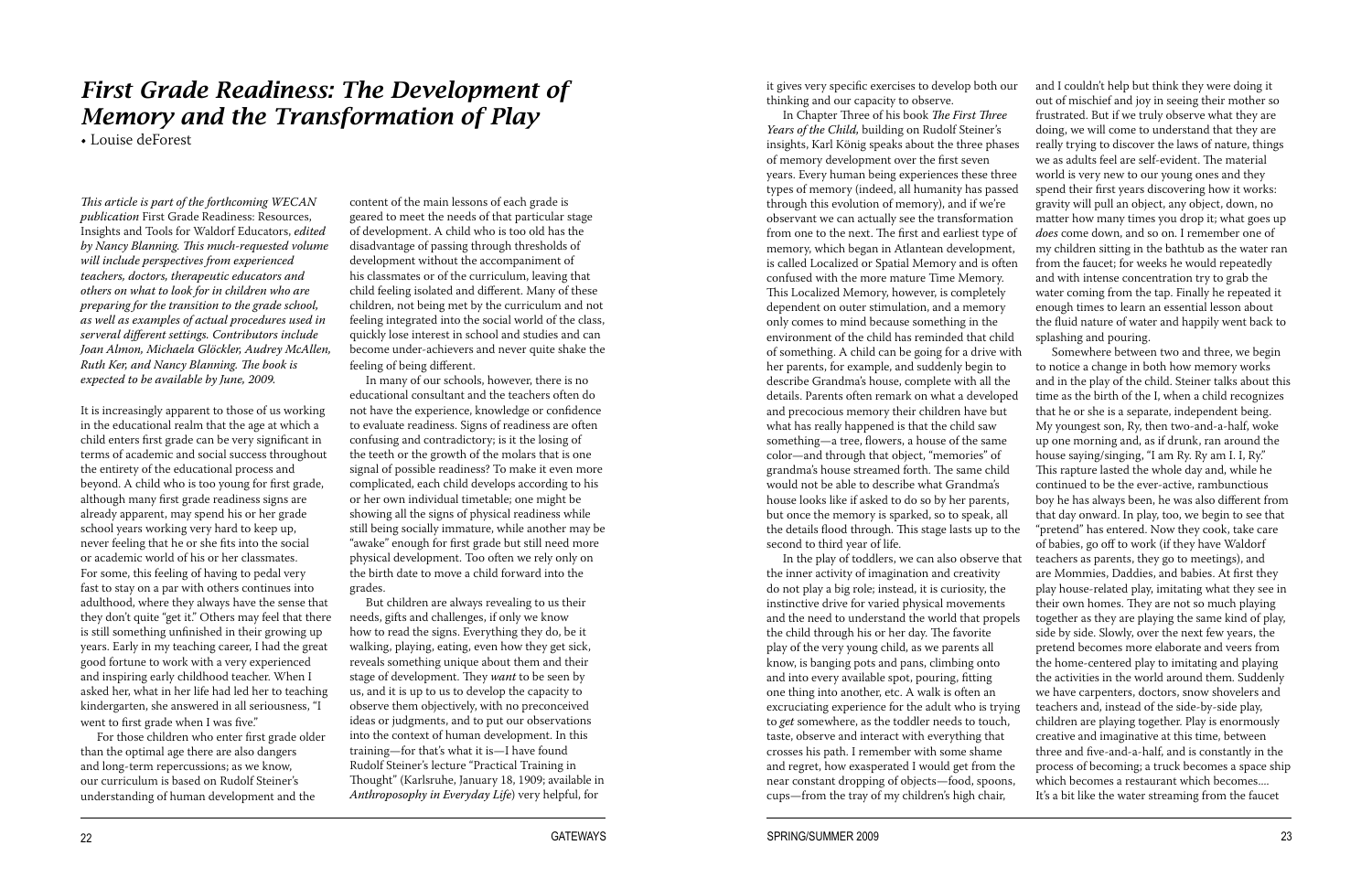that my son tried so hard to hold—totally fluid and unpredictable and in constant movement. As Rudolf Steiner puts it, "Imagination in children represents the very forces [etheric] that have just liberated themselves from performing similar creative work within the physical formation of the brain" (*Soul Economy and Waldorf Education*, 114).

A healthy child will completely invest him- or herself in the role that he or she is playing and the objects become what the imagination makes of them. Children are often indignant when we adults call this "pretending." We can learn much about children, watching them play at this time in their lives when we can see how creativity feeds creativity and play is a form of nourishment. In the lecture titled "Self Education in the Light of Spiritual Science," Rudolf Steiner says, "Where do we find what works on the child as a higher Self, and which belongs to the child, but doesn't enter his consciousness? Astonishing but true: it is *children's play,* the meaningful, well carried out play of all children, that the higher Self works on." And later, "a child educates himself for life, simply through play" (10-11).

Memory also changes; what was once sparked by an outer object has now moved more inwards, relying on rhythm to put an event into the stream of time and space. König calls it Rhythmical Memory (as did Steiner) and the basis of this kind of memory is repetition. We Early Childhood teachers experience this type of memory after two or three weeks of school when our new nursery or kindergarten children, seeing the big bowl on the table and the grinders standing ready, know it is Bread Day—Localized Memory— which means that tomorrow is (for example) Painting Day— Rhythmic Memory. As parents, we see this in the daily rhythms we have put into place around our children; when it is bedtime, for example, once the regular routine is started, the Rhythmic Memory leads the child from bath to pajamas to brushing teeth to story to bed and good night.

And so we draw near to the six-year change, that developmental threshold when the etheric forces are freed from their formative work on the physical body and released into the capacity for thinking and independent picture-making ability, essential skills for the academic work that lies

ahead. Almost overnight the child now can, at will, recall experiences or people she knows and create clear inner pictures of real or imagined things. A friend of mine in Finland described a conversation she had with a six-year-old in her class: they were harvesting autumn fruits and vegetables and this child asked her where the watermelon tree was so he could pick watermelons. She answered that watermelons were too heavy to grow on trees so they grew on long vines on the good earth. The child looked very puzzled and finally said, "But how can that be, when I can see a watermelon tree so clearly in my head?" Dr. Claudia McKeen, an anthroposophic doctor in Germany and a leading researcher on the question of first grade readiness, tells of a child who went on vacation in the Swiss Alps one summer; months later, having breakfast with his mother, he looked dreamily out the window for several minutes and then said, "I am walking up the path and I can turn around and see the village below. Now I am at the foot of the mountain and I can see the path we will climb." Several minutes later he said, "And now I am at the top of the mountain and everything below looks so small. Mom, can you see things in your head, too?" Konig calls this type of memory Time Memory, when we can produce an inner picture out of our own forces and the released forces of the ether body can begin to work in the soul realm of mental images.

In children's play, too, we see a change. On the one hand, the wellspring of creativity seems to have dried up and we hear, "I'm bored!" or "There's never anything to do!"—quite a change from the ever-active and ever-inventive child of only a few months ago. They mope around the class or the house, they are out-of-sorts most of the time, and the rest of the time, little rebels. They no longer give themselves over to the artistic activity, be it drawing, painting or beeswax, but seem to struggle with technique and achieving the look they want, which often results in frustration and discontentment. But once they become engaged in play, one immediately notices a different quality to their play. Now the child enters the classroom with a fixed and clear idea of what he is going to play that day and spends the rest of his time gathering the materials he will need to realize the idea he has. As I mentioned above, frustration

comes easily, because it is now important that the outer object (a painting or a drawing, the rocket ship or boat) match the inner picture. No longer do the materials in the classroom determine the play; instead, they serve to enable the child to recreate his or her inner picture. One can notice that the child has left behind the physical active soul—fantasy forces and true inner imagination begins to develop.

There is also a new social quality to the play; in the past, the roles of each child evolved as the play progressed, gender appropriateness was basically irrelevant (boys could be mothers, girls could be big brothers) and it seemed that the children were carried by the play. Now, with older kindergarteners, the children carry the play and individual roles are assigned right from the beginning of play. There are rules now, more prescribed ways of playing the roles, and there is a strong impulse towards community building. Very often the play of the older child tends to encompass most, if not all, the class. Postman,

to bring children into the real world, "fantasy is the continuous joy that the child experiences on his waking to the earthly world" (König, 64). As teachers, it is our obligation and responsibility to safeguard this sacred time.

#### **References**

Santa Claus, restaurant are a few of the many plays that tend towards inclusiveness and almost always they are carried by the older children. Six-yearolds are social geniuses! It is vitally important for the future health of the individual that children be allowed to build this healthy foundation for thinking with no interference from well-meaning adults. "Accomplishments that come with forces that are available later on should never be forced into an earlier stage, unless we are prepared to ruin the physical organism" (Steiner, *Soul Economy* 116). While we adults often think that fantasy takes us away from reality and we have an obligation **Louise deForest** *has been a Waldorf kindergarten teacher for many years and is now the Pedagogical Director of the Early Childhood Program at the Rudolf Steiner School in Manhattan. Louise is also a WECAN Board member, a regional representative of WECAN in Mexico, one of the representatives from North America to IASWECE and leader of the early childhood teacher training in Cuernavaca, Mexico. Louise was a member of the WECAN Working Group on the Older Child and a contributor to the book* You're Not the Boss of Me! *(WECAN, 2007). She is currently working on preparing a WECAN publication in Spanish.*

- König, Karl. *The First Three Years of the Child*. Spring Valley, NY: Anthropsophic Press, 1984.
- Steiner, Rudolf. *Anthroposophy in Everyday Life* (Hudson, NY: Anthroposophic Press, 1999).

\_\_\_\_\_\_\_\_\_. "Self Education in the Light of Spiritual Science." Spring Valley, NY: Mercury Press, 1995.

\_\_\_\_\_\_\_\_\_. *Soul Economy and Waldorf Education.*  Great Barrington, MA: Anthroposophic Press, 2003.

## **FLY ON THE WALL**

*Sometimes, in our daily bustle, we forget how deeply the children are living into their life of fantasy. It is always so interesting, this "trek to China" that they make in the sandbox! Two young five-year-olds shouted, "Let's dig to China!" A three-and-a-half year old, Mary, looked excited and rather anxious, all at once. She turned to the teacher and said: "If my mommy and daddy come to pick me up while I am gone, will you tell them where I am?"*

Janet Kellman Live Oak Waldorf School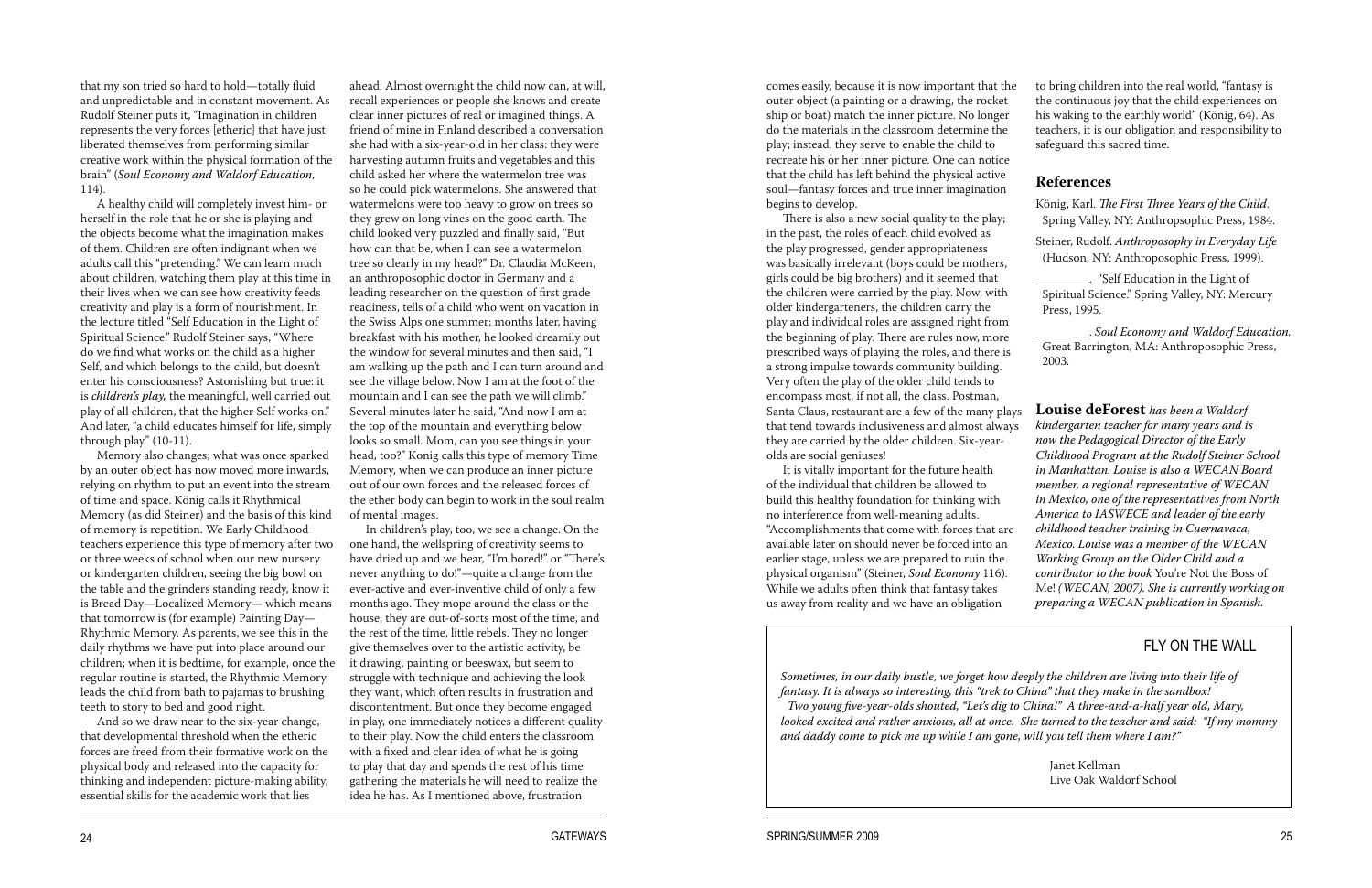# *Working Together*

• Maggie Reilly

While working on my Masters' project at Sunbridge College, I explored the relationship between the two adults working together in the kindergarten. In most North American Waldorf kindergartens this relationship is usually a teacherassistant relationship. However, I am currently working with a co-teacher, so I used examples from my experience of co-teaching as well. The following excerpt from my thesis explores that sense one has when observing or working in a kindergarten class that is filled with the happy hum of working and playing children. It also illustrates the importance of having a positive relationship with one's co-teacher, assistant, or lead teacher.

*This is how it is when, during the various stages of childhood, we bring the right thing to children at the right time. If, during the first period of life, we create an atmosphere of gratitude around children. . . out of this gratitude toward the world, toward the entire universe, and also out of an inner thankfulness for being in this world at all. . . the most deepseated and warmest piety will grow. Not the kind that lives on one's lips or in thought only, but piety that will pervade the entire human being, that will be upright, honest, and true*  (Steiner, *The Child's Changing Consciousness,*  127-8).

The ideal environment within a Waldorf kindergarten reflects warmth and love. The happy hum of activity and soul warmth of a kindergarten are created by teachers working through Anthroposophy to create a community that supports the incarnating child. This warmth and love will affect the children for their entire life.

There are several ways to observe health and harmony within the relationship between the adults in the Waldorf kindergarten. One can

observe the relationship between the adults during the various activities of the day. The relationship between the adults within their meditative life will reflect soul-warmth towards each other and the children. Additionally, the teachers will use the environment with respect, safety, and care for the children. It is also essential to bear in mind that children imitate the adults they are around.

Observing the interactions, both verbal and non-verbal, between two adults in the kindergarten is one way to observe a harmonious relationship. Harmony can be seen in non-verbal communication such as open gestures, eye contact, and a comfort with body movement. As an example, my co-teacher and I using gestures to indicate a transition from one activity or another. We also glance at one another and smile in recognition of an observation. For example, we observed a child skipping for the first time during eurythmy, so we smiled with joy and made eye contact to acknowledge the new step this child had taken. Verbal communication is another way that one can observe harmony. Two adults that enjoy working together will have positive verbal communication and conversation. There is an ease of conversation that indicates both adults are comfortable and happy working together. This does not mean that one is constantly chatting with a coworker, but is seen more subtly in daily interactions. For example, before school my co-teacher and I usually have nice, friendly conversations as we talk about how our evening was, what our day will hold, and what we are looking forward to with the children. Additionally, if we are making a request of the other teacher, we strive to state our intention or request positively and with warmth.

One unique and essential element within Waldorf education is the use of meditation to support our work with the children. In a harmonious kindergarten, one can see that the life. Although meditation lies behind the activity in the kindergarten, there is a quality of soul warmth between two individuals who share a meditative practice. My co-teacher and I share a joint meditative practice before each school day. faculty in reading the Calendar of the Soul aloud and saying a verse together to support the work of the entire school. Then, after preparing for our morning, just before the children arrive we practice a meditation. We light a candle, and then recite each child's name to prepare both our class environment and our heart and soul to receive the child. I believe our joint meditative practice can be observed as warmth and love permeating our classroom. We also use an element of meditation during our child observations. Sharing artistic activity by painting together weekly and working jointly on birthday presents for the children are other meditative and artistic activities we enjoy together. to the relationship between the two adults. The inner mood of the two teachers is often reflected

teachers are working together in their meditative We both begin our morning by joining the full The very environment of the classroom speaks cleaning and arrangement, which reflects the respect we have for each other. This is seen in the way we care for toys and way we have arranged the classroom. We spent a lot of time before school started thinking about the ways the children use the toys and the space and deciding where everything should be placed. Before the start of school, we worked with a lazure artist and lazured our classroom. The warmth, love, and laughter we shared while we meditated and focused on the walls of our classroom is a gift that we both enjoy in our love and work for the children. We strive to keep our classroom clean, warm, and inviting, and I believe this is something people observe when they visit our classroom. It is our obligation to create a positive relationship with the other adults we work with. As Waldorf kindergarten teachers we strive to work through imitation. Through our daily tasks within the kindergarten we perform work, and while we do not expect children to imitate each action, we want them to imitate our dedication to our work, the inner work and purpose of the activity, and our being. Thus, each one of us must strive to be the best possible human being and

in the play of the children, while the warm, inviting classroom is a merging of soul warmth and practical considerations. While there are many factors that contribute to an individual child's behavior, I truly feel that I can ascertain the relationship between the adults based on the children's play. Children work out of imitation and imitate both the inner and outer mood of the teachers. If two teachers are in harmony, there is a general harmony within the play. I have observed this in my own class. On a day that I was feeling particularly "out of it," I observed that the children were having a hard time focusing on activities and seemed exhausted. Although my co-teacher was working twice as hard to maintain the normal mood, my mood destroyed the normal kindergarten focus and calm. I went home and made sure to rest up and gain back my normal equilibrium. The next day we had an incredibly harmonious morning and I was deeply touched by how strongly the children imitated my inner feelings. My co-teacher and I also utilize the environment and space with respect through be worthy of the children's imitation. Steiner discusses the importance of imitation by stating: *Most people would ask how a child should behave, but anthroposophy comes along and says that adults should learn how to behave in front of children, even in words, attitudes, and thoughts. Children are much more receptive in their souls than people commonly think, and certainly more receptive than adults. There are people, no doubt, who have a certain kind of sensitivity and immediately notice when someone comes into a room and ruins the previous good mood. Even though people today notice little of this, it is particularly strong in children. What you do in detail is less important than the kind of person you try to be and the thoughts and ideas you carry. It is not enough to hide things from children while allowing yourself thoughts not intended for them. We must have and live the thoughts than we feel could and should live in the child. This is uncomfortable, but nevertheless true*  (Steiner, *The Education of the Child,* 105).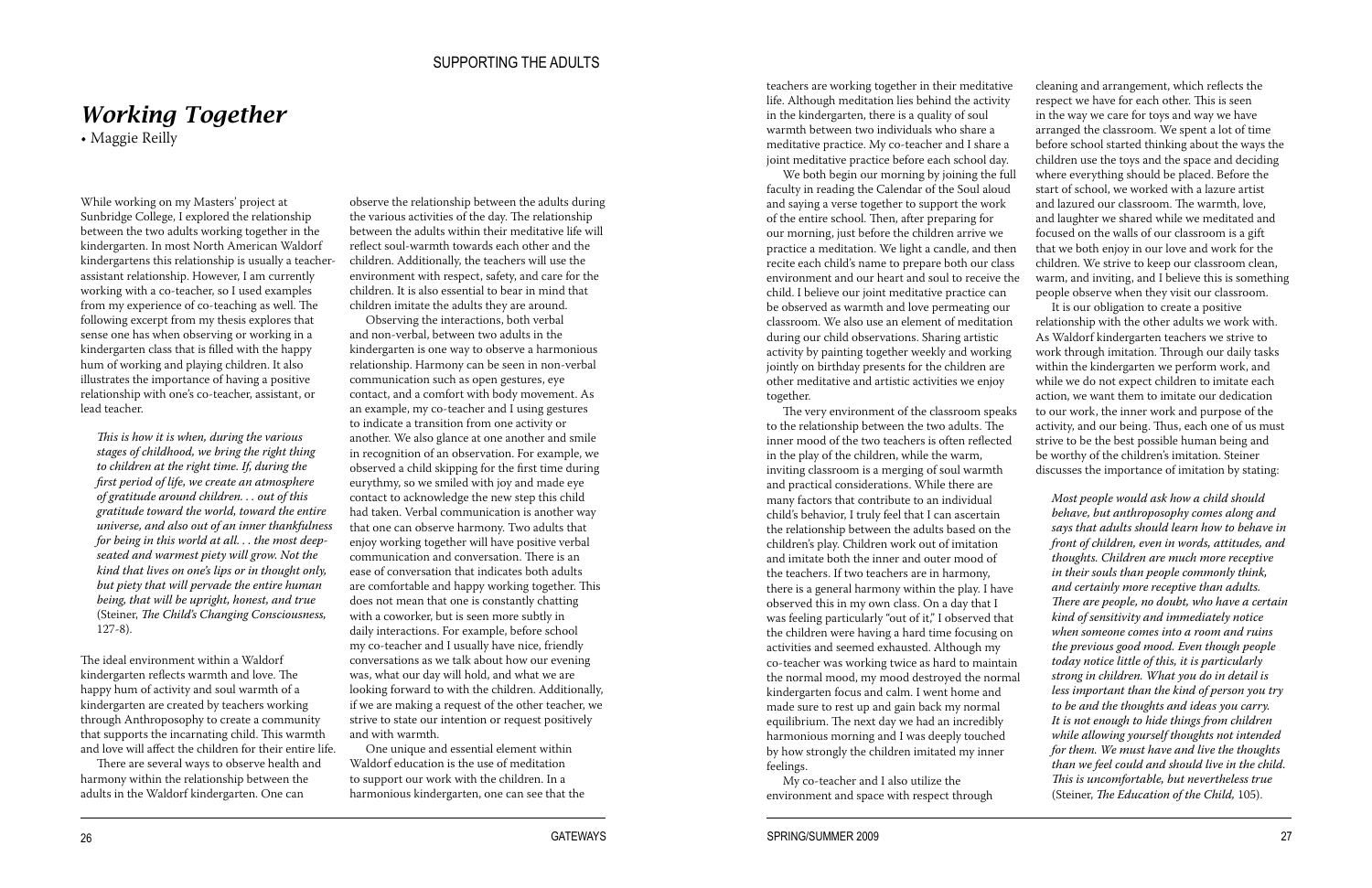Part of this picture is our relationship and respect for all human beings—especially the person the children see us with most. If we do not speak to, gesture toward, and convey love for the person we are working with, the children can only imitate our discord and the lack of respect we carry. It is essential that we have a positive relationship in order to be worthy of the children. We as teachers often desire that young children will get along with one another—but if we do not convey a positive example the children cannot imitate us.

#### **References**

Steiner, Rudolf. *The Child's Changing Consciousness As the Basis of Pedagogical Practice.* Hudson, NY: Anthroposophic Press, 1996. Pg. 127-128

\_\_\_\_\_\_\_\_\_\_. *The Education of the Child and Early Lectures on Education*. Hudson, NY: Anthroposophic Press, 1996. Pg. 105

**Maggie Reilly** *is a kindergarten teacher at the Three Cedars Waldorf School in Bellevue, Washington. She is also grateful to be married to herhusband, Josh, and the mother to Ben (in first grade at Three Cedars) and Josie (six months old).*

# *Holding the Adult in a Meditative Light Deepening Our Work with Parents in the Parent-Child Class*

• Magdalena Toran

We are given through the insights of Rudolf Steiner and Anthroposophy a deep understanding of the young child. An archetypal image of health for the whole human being is continually guiding our work. This archetypal childhood is surrounded and penetrated by the calming strength of rhythm, physical and soul warmth, healthy nutrition, purposeful work, ample time in nature, healthy sleep habits, physical movement and above all love. We know too that the soul life of the mother and father deeply affect this incarnating child. It can be said that the child lives within the soul life of the adults surrounding her, especially the mother.

*The mother's soul can be pictured as forming a protective cloak around the baby – a Madonna's cloak, raying out into the environment and affecting the whole atmosphere surrounding the child. It enfolds him in warmth and deeply affects him* (Salter 91-92).

This true image of the young child lives within us, but the realities of modern life and our own development as human beings can leave us many obstacles and challenges. These challenges can prevent our ability as parents to offer the ideal to our children.

In the Parent-Child work the teacher is in the unique position of having the parents and their children in the classroom. The parent then becomes, in a sense, the student. The guiding inspiration for this work of meditation on the adult came from recognizing that if I wanted to best serve the children, I needed to find a way to support the parents in their own unfolding. Some parents who enter the classroom are eager and open to receiving all that can be shared about the needs of their children. They feel safe and confident. Usually the children of these parents also feel safe and confident. The parents who feel anxious, stressed and defensive are the ones who is often not approachable in a verbal or direct way. It is those parents' children who need the most support.

*During the early months, and in fact for the first three years, the young child, living within the cloak, experiences himself as part of the* 

There are many ways for human beings to express warmth towards each other. We have all experienced the right word at the right moment (or silence when we needed it), the feeling of a hand on our shoulder, a phone call, someone's intentionality as they offer us a needed insight, hot soup on a cold day. Each person finds her own way of bringing warmth to another, and as the sun calls forth the flowers from the cold ground in springtime so we, too, open when someone turns warmly towards us. There is a call in me to discover how I might deepen that expression of warmth in my work that those in my care might open ever so slightly, that we might all be more deeply in loving service to our children. Prayer and meditation are ways in which a teacher can cultivate warmth between herself and a parent in service of a child. To approach another human being in this way can create a compassionate and informed understanding of the other, a bridge between the teacher and the parent.

I will share my insights and a method for approaching parents in this way as well as my experiences from engaging in this practice.

*Mother, sharing fully her soul life. If Mother's soul life is calm and joyous, so will the baby within the Madonna's cloak be similarly affected. If Mother is nervous and anxious, this will also be expressed in the cloak* (Salter 91-92). place in our development and it is not for us to wish them away. It is also not appropriate for me to pray for harmony between the parent and the child because there is again the possibility that they have something important to work out together. We cannot with our small minds know what is best for another person, which is why we have arrived at the place of prayer or meditation. (We should probably arrive there more often.) We can only claim the truth, which is that we do not know what to do for the other. There is simply a desire in us to be of service to them and to their unfolding. We do not know what form that will take. Claire Blatchford offers us this wisdom in her book *Becoming*:

Before going into the methods of meditation and my experiences in practicing them there are some important preparatory considerations that I would like to develop. These are: the desire never to compromise the personal freedom of another; assessing one's motives; clarity of preparation; and *that is all* (105). If we approach our meditation in this way we create an opening in ourselves where something higher can work. A further development of this idea is the

no expectation of a response. One overwhelming desire I had in the activity of meditation for adults in my care was not to compromise their personal freedom. I do not know what the person truly needs and it would be a grave mistake if I thought I knew. The only thing I could be sure of was that there was a suffering in the adult, which manifested itself as insecurity, fear, anxiety, over-confidence, coolness, and/or depression. The suffering of another is obvious to us and we know it is not the truest possibility of human life. But pain and suffering have their assessing of one's motives in the activity of meditating on another. Our motives must be truly selfless, originating from a loving desire to assist another in order that his highest and best self may emerge. Henning Köhler states, "We are concerned here with a totally selfless method, dedicated to serving mankind – This must be done consciously, with clarity, avoiding any trace of egotism…" (Köhler, 4) We can access in ourselves, using our cognitive forces as well as our heart sense, whether we are selfishly or selflessly

*You're pushing too hard in your prayer life for what* you *want to see in others. The spiritual world is so vast, So immense in its possibilities, Do not block the way with your preferences. Pray only for my [Christ's] light on and in others. Leave the rest, the details, to me and to the angels. Remember it is the intention that matters, that is all. Even for yourself, leave the imaginings to me. Let this teach you that true love brings freedom; It is free of personal expectations, it rejoices in the other,*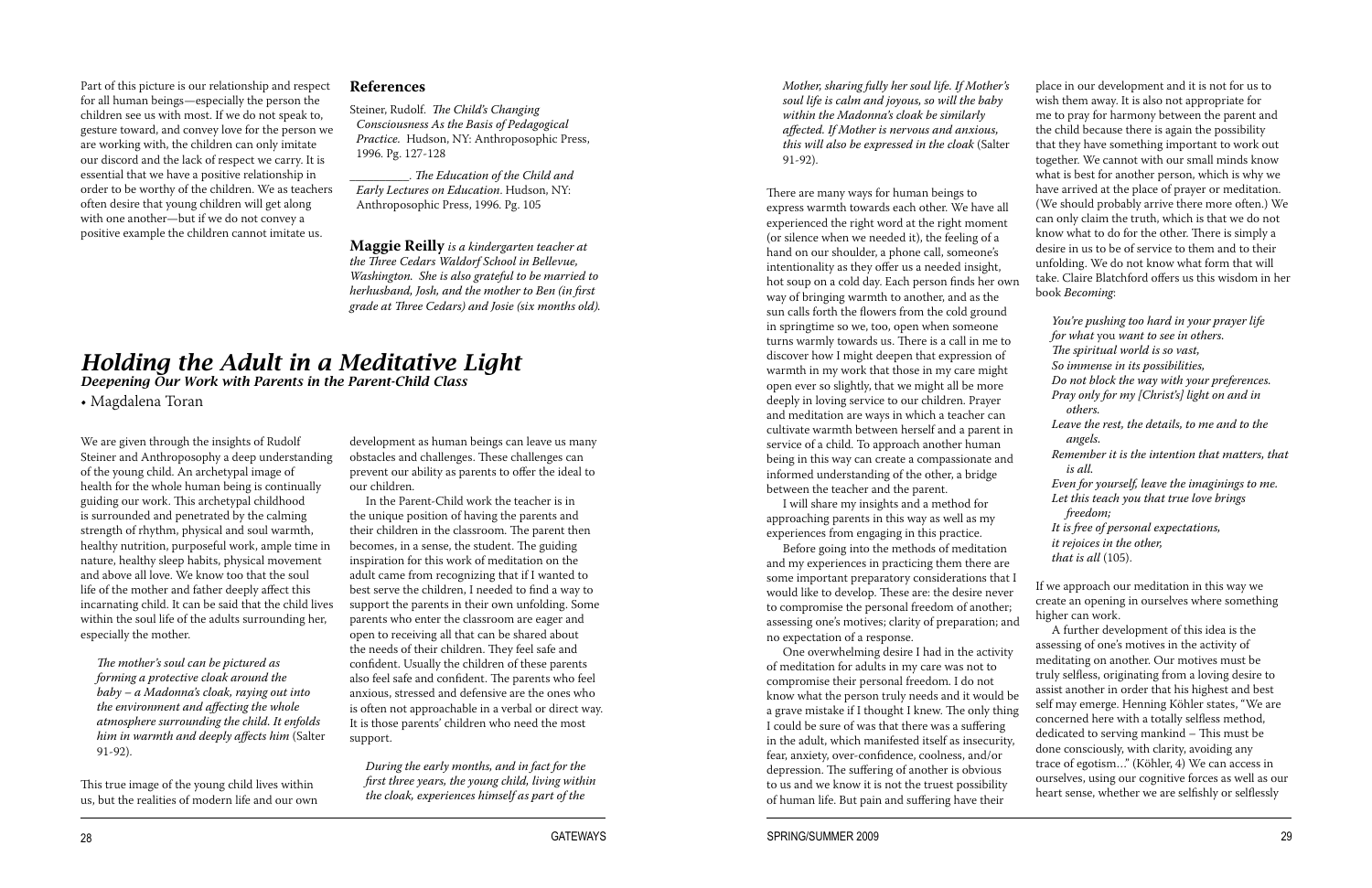motivated. For example I was searching for further material for my research project for my training at Sophia's Hearth Family Center and chose someone in my class whom I found to be irritating and difficult. I went home that night and methodically and coolly held her in my thoughts. There was no warmth in me for this parent and I did not succeed in cultivating any. My motives were selfish. I needed material for my research project so I was going to pray for her! If I had held her in my heart out of genuine interest and a desire to be of service to her and her child then I would have been acting selflessly and perhaps experienced a different outcome. Köhler describes this by stating: "Finding answers by this method has to be based upon genuine interest and involvement; we must be really stirred by a desire to understand the child's [or adult's] being." (Köhler, 4)

Koehler goes on to say: "We will, as a rule, succeed in getting what sleep has to offer only if we have done a thorough job of preparation." It is my feeling that preparation encompasses many different aspects and will vary for each person. We must uncover for ourselves what our preparation entails. First there is the preparation of one's self. This may mean making more time in the evening than usual to become inwardly quiet. It is difficult to think clearly on another when one's own personal thoughts are filling the mind. It also helps to think about the person for a number of days in a row before the actual activity of meditation, just calling them to mind and reflecting on why you might be bringing her to your consciousness in a special way.

It is also important to be able to create a clear mental picture of her, her physical appearance and her soul gesture. Often the physical body is a strong expression of the soul gesture of the person. For example: does she walk heavily with slumped shoulders? Is the handshake limp and cool? Does she back away when being spoken to? All of these can be quietly noted, free from any sympathetic judgment. This is a way of coming into deeper relationship with the person, of deepening one's involvement with the other.

We can easily experience something done with preparedness and care versus something done absentmindedly and in haste. As with anything else in life we will have greater success by engaging

in a caring, loving, thoughtful way. After preparing in this way one can approach the meditation with lightness, openness, and trust. There is a deep joy that comes from working in this way and as a practice develops a greater perception can occur of the helping spiritual beings that surround us. To think that the angels hear us does inspire joy and dedication!

Expectation of an outcome or response to a prayer can act like a dam upon the flow of assistance. One can think to herself "There, I've done everything right. I imagine this person with a clear mind and a loving attention and prayed my little prayer. When I wake in the morning I am going to love them all the better and know just what to do!" There is egotism in deservedness and expectation. So we must free ourselves from an expected outcome and only be grateful if one can perceive the activity of the angels in oneself or in the other. Again, the way in which help is received is as varied as the individual. Perhaps the assistance will manifest itself as something a week from now, or only after ten years. Perhaps it will be healing between the person in the prayer and someone you've never met. The possibilities for healing are endless. If you have approached the prayer with intentionality, integrity, and love, you can be grateful for that opportunity alone. And gratitude is important. If one does perceive a change in one's own being or in the other than it is extremely important to be grateful for that.

#### **Description of Meditation**

To arrive at a meditation for this I used as a model that which many early childhood teachers and class teachers use to meditate on their children. That is, simply put, to picture the child in one's mind before going to sleep. This practice is used widely and many authors have written comprehensively on the subject(for example Henning Köhler, Michaela Glöckler, Helmut von Kügelgen).

The teacher may find it helpful to prepare herself by coming into a more meditative mind. This can be done by saying quietly within oneself what is intended for the next few minutes, taking a series of deep breaths, and quieting the thoughts going through the mind. Then the teacher can call up in herself an image of the person. It is amazing

how quickly the image of the other comes, as if it has been waiting all the time to be seen by us. We hold the image of the person in our heart and perceive him as clearly as possible. Often an image comes of time we have spent with him, how he has interacted with their child or with another parent. We can see him as he is walking, as he has shaken our hand, or as he is seated at the table. Whatever image comes we hold it lovingly in our heart.

The image of the other is held with the recognition that out of my limited self I do not know how best to serve this person in my care but that I am open to being in service to the highest in them. In doing this, the teacher creates in herself a vessel into which wisdom may flow. It is this opening that allows for assistance to be given. The teacher can ask for assistance at any time during this process from her angel or the Christ. The full image of the other is then offered up to the spiritual world with a grateful heart. Each one of us has a different experience or feeling of what it is that is supporting human beings in their development. This may be felt or experienced as warmth or a light, as the arms of the angels, as the

### **Experiences resulting from engaging with my research topic**

Christ Being or the Christ Light. One colleague described it as "the ever unfolding rose of love." Whatever that is for each of us it has love at its source and it is into this love that we gently place the other. One can also give thanks at this time for the Love that one is experiencing and the help that is being offered. After this it may be important to come back into a more "everyday" mind, a few deep breaths and opening the eyes will gently bring the teacher out of the meditative experience. The teacher then goes into rest and into sleep. It would be extremely presumptuous of me to say that I understand what happens to the human being during sleep and so I must lean into my sense of the activity that occurs there and what can be taken from the insights of Anthroposophy, which describe how in sleep we turn away from the world of the senses and toward the spiritual world. Something can happen in this time between our waking days where insights can be revealed to us. With curiosity we can explore what that means for each of us and for our children. We place this meditation at the end of the day and before going to sleep so that the angels and the spiritual world might assist us in our work. Sally Sullivan came to my class eager to participate and perceiving that Waldorf education was something she wanted for herself and for her daughter. She describes her daughter Annie as a "free sprit" and very bright. This is true of Annie; she is beaming with intelligence and strength. I perceived immediately that she "ruled the roost" and that her mother was almost frightened of the strength she saw in her daughter. Sally felt safe with me and we had many conversations about her daughter and how she might meet her. Annie responded well to me and to being in the class. But it was hard for Sally because Annie's behavior could at times cause embarrassment in her mother. Sally would back away from Annie energetically and physically when she started acting out for fear that she would have a tantrum from which Sally could not retrieve her. After the first few weeks of class Sally and Annie's attendance became sporadic, as Annie was often sick. One night I had a long conversation on the phone with Sally and she was saying that she thought it might be better for her and Annie not to come to class any more because it seemed to hard for Annie to be there. I trusted my perception that it was not hard for Annie

Each time I entered into the activity of meditation on an adult in my care I had valuable experiences, which strengthened my commitment to working in this way. The most noticeable experiences occurred with parents for whom I had followed all the indications offered in this paper. If ever I tried to "practice" meditating on someone with a desire to accumulate material for my research I felt an extreme emptiness both in the meditation and upon awakening. This affirmed for me that the greatest motive has to be a genuine interest in the well-being of the parent and her child. All of this work was intended to create an opening in the adult that might allow for deeper communication and assistance for the child we hold between us. What I found when I entered into the meditation in the most genuine way was that movement would happen that I could not have created out of myself. I will share an example of this. (Names have been changed to respect the privacy of the people involved.)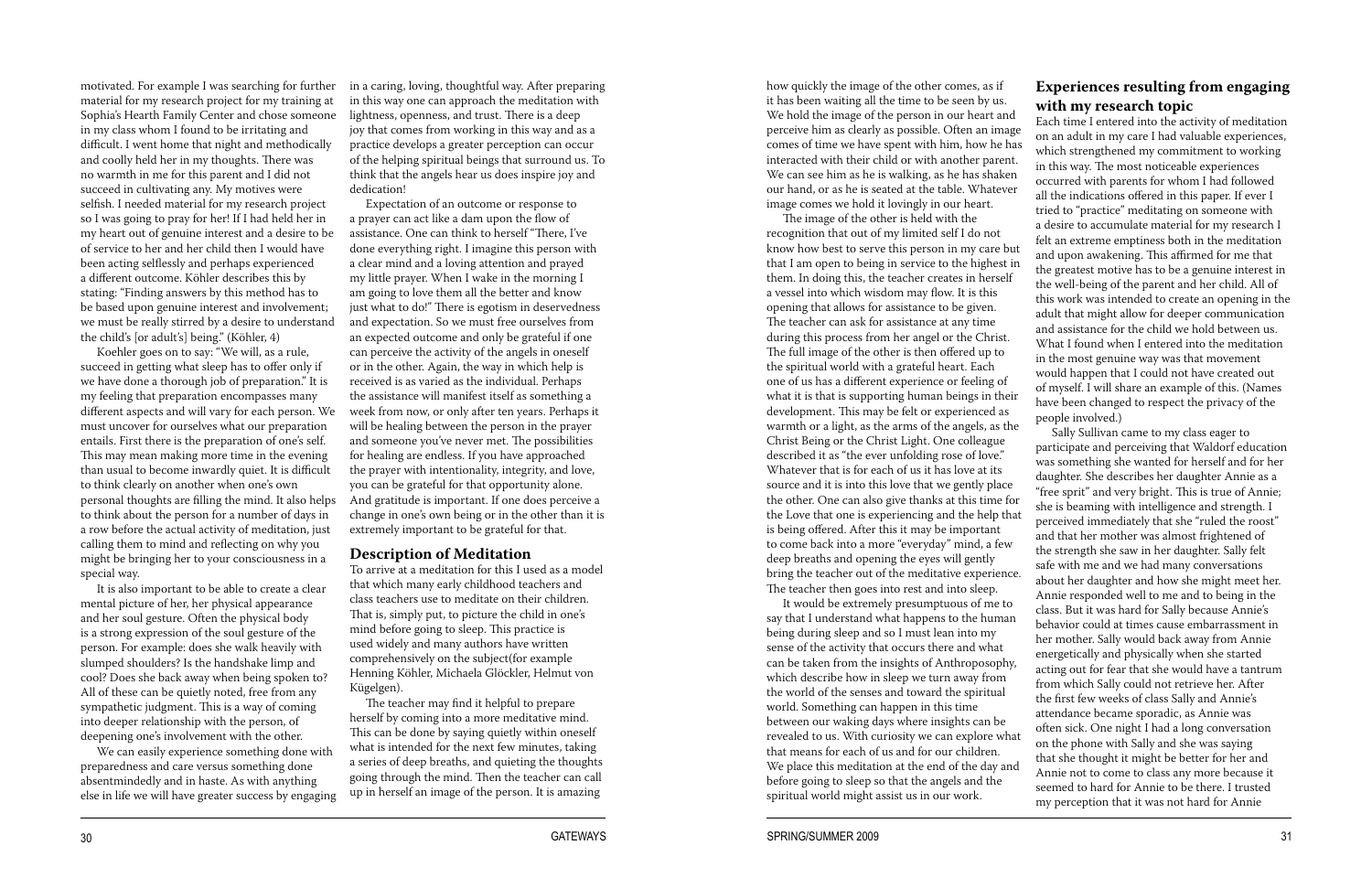to be in the class but hard for her mother. I also felt strongly that Annie was meant to be in my class and that I might be able to help her mother perceive her daughter more clearly, and have a more enjoyable experience of parenting her. In that phone conversation Sally revealed more of what Annie's schedule was like. When I hung up the phone I was truly angry with Sally. I was angry with her for making choices for Annie that I perceived were making it very difficult for Annie to feel safe and be healthy in her body. I also was angry that she might take her out of the class when I felt that being there could help Annie and her mother.

When I took Sally into my sleep that night I had a strong image of her and my interest was genuine and very deep. I really wanted to help Annie and I felt a great love for her. I awoke in the morning with a profoundly new perception of Sally. I realized how before I was really filled with criticism and judgment of her for how she was with her daughter. I felt that I was really able to perceive what it was to think of her in that way. Instead I was filled with a deep love for her and for her path in life. There was in me a new space for Sally where she could come as she was and I would receive her. This opening in me really felt to be a gift. It was not something I could have done with my cognitive mind. I could have recognized I was judgmental and that I needed to change my perceptions of her but I could not decide to see her differently. Henning Köhler speaks of this: "What can be achieved in this way is naturally much richer, more and more deeply grounded, than any head knowledge one might try convulsively to translate into action, action taken mostly in vain. You experience how an insight, one that you are neither able nor willing to put into immediate practice but rather continue to 'meditate' on as a questioning carried into sleep, works formatively, reshaping the structure of your habits. And you experience, too, how you are enabled to read the 'answer' in your own changing conduct. It is an answer you could not have found by any amount of merely theoretical searching" (Köhler, 3-4).

After that experience Annie did not miss another class due to illness. She came often and grew more and more calm, as did her

mother. Many other doors also opened. Annie's father, who had been reluctant to have Annie participate in the program, arrived at class one day unexpectedly. He continued to come often after that and I could tell that he was being nurtured by what he experienced there. Sally soon reported to me that Thomas was now willing to support Annie's application process for the Nursery at school. Last week I met them as they were coming in for their parent interview, eager to have Annie in the school.

This was the most profound experience out of all the meditations I practiced but it was also the one where my desire to be of assistance to the child was the strongest. My sense is that this loving desire is stronger than even the most thoroughly prepared meditation. As Köhler described in the above quotation, it may be and I imagine often is, our own conduct that needs changing in order to be of deeper service to another. In this instance an opening was created in me where Sally could feel truly safe. From that safety she could relax more and everything flowed more smoothly. I also believe the spiritual world could work more easily with us as there was less resistance between us.

#### *References*

Blatchford, Claire. *Becoming: A Call to Love.* Great Barrington, MA: Lindisfarne Books, 2004.

Köhler, Henning. *Working with Anxious, Nervous, and Depressed Children.* Fair Oaks, CA: AWSNA, 2003.

Salter, Joan. *The Incarnating Child.* Stroud, UK: Hawthorn Press, 1987.

**Magdalena Toran** *completed her Waldorf early childhood training at Sunbridge College and has taken courses at Sophia's Hearth in New Hampshire. She leads parent-child classes, called Cricket on the Hearth, at the Hartsbrook School in Hadley, MA, where her son attends the elementary school.*

# *The Role of the Evaluator*

• Holly Koteen-Soulé

*There was an old woman lived under a hill And if she's not gone, she lives there still Baked apples she sold and cranberry pies And she's the old woman who never told lies* —Nursery Rhyme

#### **The Role of the Evaluator**

A visitor to an early childhood classroom can bring a great deal of delight to the children, especially if the visitor slips in unobtrusively and is as happy to be there as the children are to have a guest. Imagine, on the other hand, how it might

in an honorable manner are all embedded in the meaning of the word. Much of what an evaluator would aspire to could be found in this expanded definition of honesty, especially when it is coupled with the capacity for tactful communication.

Rudolf Steiner advised the teachers of the first Waldorf School to "have courage for the truth." He linked having courage for the truth to two other activities that are also relevant to our topic.

*Imbue thyself with the power of imagination, Have courage for the truth, Sharpen thy feeling for responsibility of soul.*

be for the children and their teacher to host a frowning, tight-lipped "know-it-all"! While every fairy tale may have need of such a hard-hearted character and the challenge that it represents, we would not choose such an archetype to be our evaluator. Experience in Waldorf early childhood settings is not the only necessary qualification for an evaluator. There are specific qualities, capacities, and skills that an individual serving as an evaluator will want to cultivate. Honesty is paramount, as indicated in the nursery rhyme above, but honesty as a virtue is more encompassing than merely "never telling lies." Openness, genuineness, sincerity, frankness, fairness, trustworthiness, and acting If we look again at traditional fairy tales, we can find several common elements that characterize the encounter of the hero and/or heroine with an individual who offers them guidance for their journey. The guide is not usually a companion, but someone whom the seeker meets and whose advice changes the course of the seeker's journey and allows it to come to fulfillment. Typically the guide is a person, but occasionally might appear in the form of a tree (as in the Grimms' version of "Cinderella" in which the heroine's counselor is the hazel tree with the white bird that lives in its branches) and sometimes in the form of an animal (like the cat in certain versions of the Russian fairy tale, "Baba Yaga"). In general, this character has more experience in the world, and so is referred to as "the Old One" in the list that follows.

An evaluator's capacity to sense the truth finds its basis in an understanding of essential principles, while avoiding fixed notions of how those principles must be manifested in a particular situation. It is through the creative power of the imagination that the evaluator can recognize and celebrate an individual educator's artistic expression of common understandings. An evaluator will also be keenly aware of the deep responsibility of serving as a guide for the development of a fellow educator.

The common motifs include:

*• The Old One shares somehow in the destiny of the seeker.* 

- *The Old One already knows something about the seeker.*
- *The Old One offers a gift or means of protection.*

- *The Old One gives a picture of what lies ahead for the seeker.*
- *The Old One leaves the seeker free.*
- *The Old One teaches the seeker his or her art.*

Motifs often appear in combinations, but the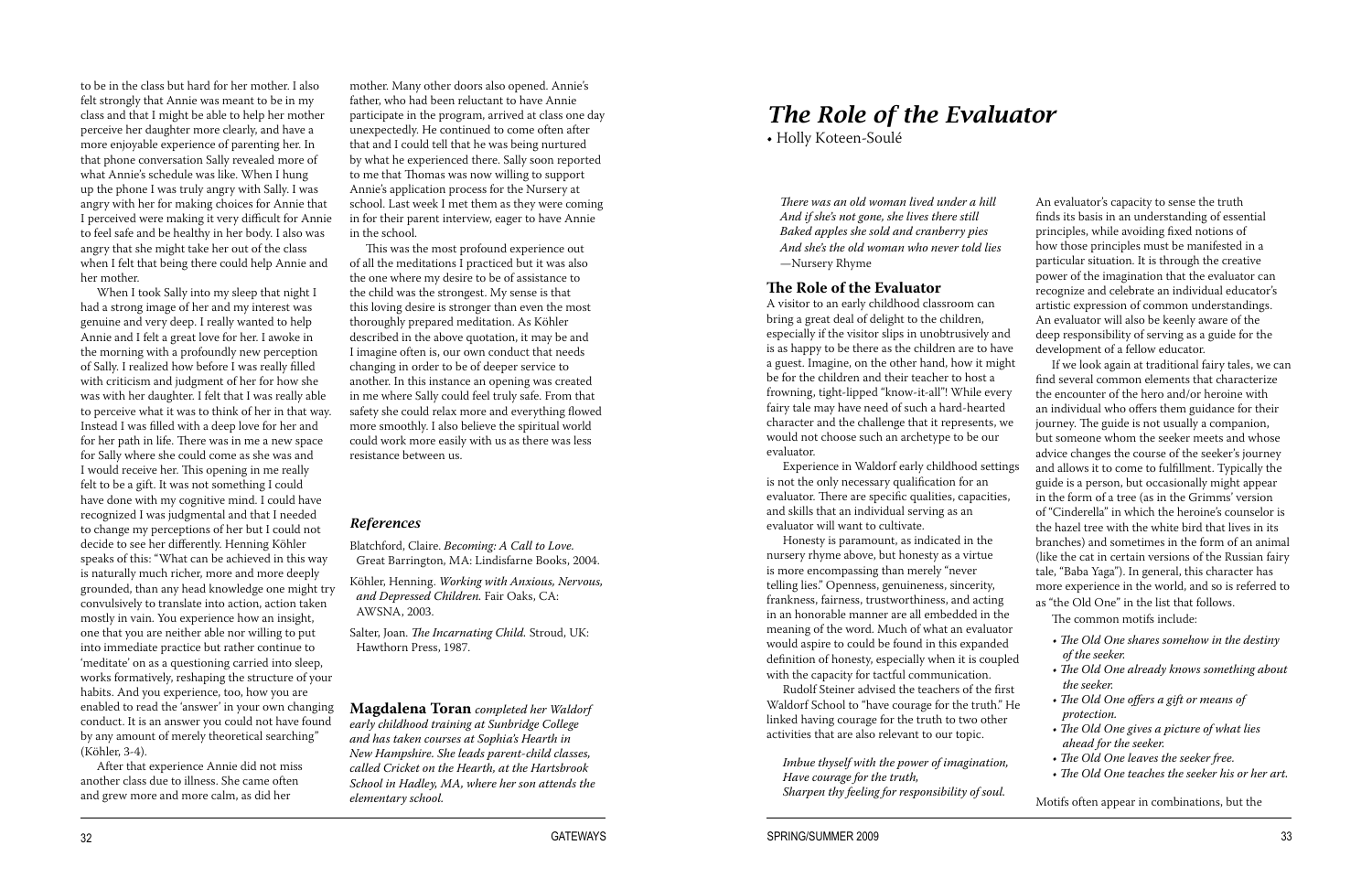examples below were chosen to illustrate one or another of the aspects listed. Those familiar with fairy tales will be able to think of other examples as well.

## **The Old One shares somehow in the destiny of the seeker.**

In the German fairy tale "Mother Holle," the old woman with the big teeth tells the girl not to be afraid, but to stay with her and be the better for it. When the girl wants to return home, Mother Holle says, "As you have served me so truly, I myself will take you up again." When the golden rain falls on the girl as she passes through the doorway, her words are, "You shall have that because you have been so industrious."

# **The Old One already knows something about the seeker.**

The heroine of the Scandinavian fairy tale "East of the Sun and West of the Moon," meets three old hags, and each one says, "Maybe it's you who ought to have had the prince." The girl gets a gift from each of them, a golden ball, a golden comb and a golden spinning wheel. "Maybe you'll find a use for it, " each hag says in turn.

## **The Old One offers a gift or means of protection.**

In "The Three Little Men in the Wood" from the Grimms' collection, while the girl is sweeping the snow from behind the house as the men had asked her to do, the three say to one another, "What shall we give her as she is so good and shared her bread with us?" One gives her beauty, another says that gold coins will fall from her mouth when she speaks, and the third that she will marry a king's son.

 The Granddaughter in the Native American tale "The Arrow Chain," tells the chief's son, "My grandmother has been watching you climb up from the earth." The grandmother welcomes him and says, "You are brave to come up to the sky country, but what do you seek here?" After he tells her, she feeds him and then gives him four gifts: a pine cone, a fish eye, a rose, and a small sharpening stone, all of which he will need to escape with his friend and complete his mission safely.

# **The Old One gives a picture of what lies ahead for the seeker.**

In the Spanish fairy tale "The Three Oranges," the prince who is seeking a bride not born of an ordinary mother leaves the castle with only three loaves of bread. He gives the first one to an old man who can hardly see or hear. The old man asks him what he is looking for and when the prince tells him of his quest, he describes the road to follow, warns him of the lion ahead and instructs him how to care for the maiden when she is released from the magic orange.

### **The Old One leaves the seeker free.**

Gifts are given without restrictions in the little German fairy tale "Sweet Porridge," in the Scandinavian fairy tale "The Lad Who Went to the North Wind," and in similar tales involving a magic pot or a magic cloth. In these stories learning how to care for what one has received is the real gift.

## **The Old One teaches the seeker his or her art.**

In the fairy tale of "The Donkey," which was discussed in the Introduction, the musician teaches his pupil to play the lute as well as the master himself. This gift becomes the means by which the donkey ultimately becomes fully human.

If we were to apply these motifs to the work of the evaluator, what might be illuminated for us? Are there potential correspondences that could be helpful to the person who takes on the task of offering guidance to fellow educators? Every evaluator is also on a path of development. Perhaps these motifs could serve as inner guideposts for the evaluator in this journey, even as he or she attends to the very necessary and practical details of the evaluation visit.

In addition, we offer below a checklist that outlines the different stages of the evaluation visit and questions to be considered at each stage.

# **CHECKLIST FOR THE EVALUATOR**

## **Preparation For The Visit**

*• Am I inwardly and outwardly prepared for the* 

*evaluation visit?*

- *Do I have copies of all the relevant material?*
- *Do I know what the school expects of me?*
- *Do I know to what group or committee I am responsible?*
- *Do I know how to reach my contact person (phone and email) at the school?*
- *Have I read the teacher's self-evaluation?*
- *Have I set up a phone conversation or a meeting with the teacher prior to my visit?*
- *Do I have a schedule for my visit?*
- *Am I conscious of the teacher's questions as well as the questions of the school?*

## **Initial Meeting with the Teacher**

- *How did I help us form a positive working relationship prior to the observation? • Did we review the teacher's self-evaluation*
- *together?*
- *Did I ask the teacher about additional questions?*
- *Did I ask the teacher if there were anything that he or she would like me to observe?*
- *Was I able to listen without jumping to conclusions?*
- *Is my interest in this person genuine?*

# **The Classroom Observation**

- *Was I a supportive presence for the teacher?*
- *Did I arrange with the teacher where to sit and what to do in order to be most unobtrusive? • Did I take in impressions without falling into sympathy or antipathy? • Did I make observations objectively? • Was I able to be inwardly calm?* Serving as an evaluator gives us a rare opportunity to lift ourselves out of our personal perspectives to stand for something larger than ourselves. It allows us to behold again, with our colleagues, the ideals to which we all aspire and to rededicate ourselves to our individual paths of development.
- 
- 
- *Was I able to bring myself into the right mood for the children?*

# **The Post-Observation Conversation**

- *Did I share out of my own experiences? • Did I refrain from overwhelming the teacher with multiple suggestions? • Was I honest in sharing my concerns?*
- 
- *Did we agree on concrete objectives?*

#### **The Written Report**

*• Were my communications clear, professional and addressed to the appropriate persons?*

- *Did I ask the teacher to review the report for inaccuracies?*
- *Was there a fair balance of commendations and recommendations in the report? • Were specific goals, timelines and support*

*suggested in the report?*

*• Were options for professional development opportunities noted when appropriate? • Did I respect agreements for confidentiality?*

- *Were we able to find together a key to the teacher's future development?*
- 
- *Were there sufficient time and a private space for an in-depth conversation? • Did I ask the teacher if the day was typical or not? • Did I allow the teacher to speak first? • Did I offer my observations before offering any interpretations? • Did I ask the teacher to explain why certain things were done as they were?* **Holly Koteen-Soulé** *is the author of*  Professional Review and Evaluation in Waldorf Early Childhood Education *(WECAN, 2008), from which this chapter is excerpted. A Waldorf kindergarten teacher for eighteen years, she is Director of the Sound Circle Early Childhood Teacher Education Program in Seattle, as well as a guest instructor at the Waldorf Institute of Southern California.*
- 
- 
- 
- 

Even for experienced evaluators, who may already have internalized such a list, the questions above can still serve as useful reminders. For educators

who are new to the task of evaluation the checklist can help them become successful guides for others. Working with the fairy tale motifs connected to the archetype of "The Old One" can add an enlivening artistic element to the work for both new and experienced evaluators.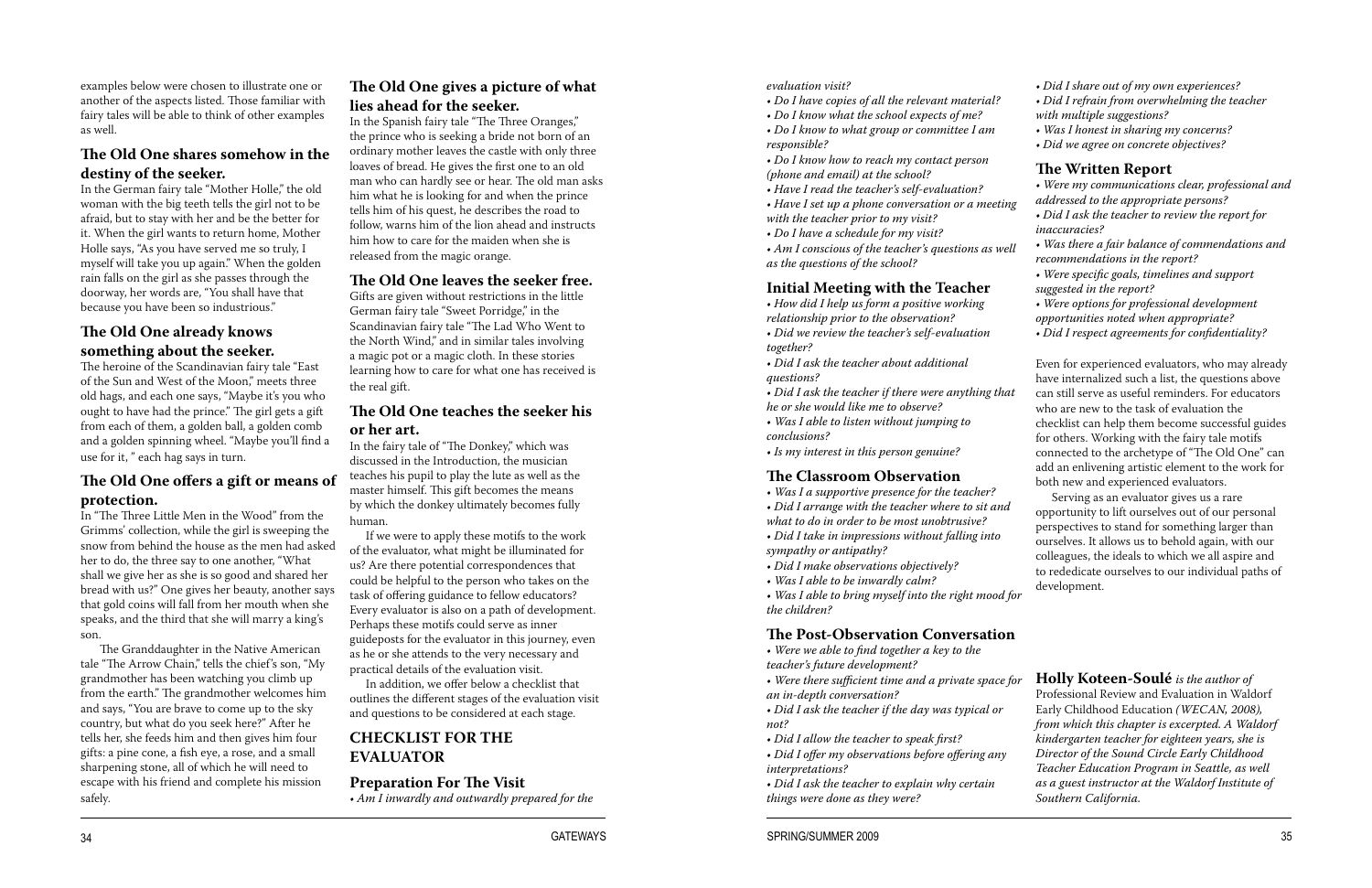# *Emmi-Pikler-Haus*

*A Pikler/Waldorf Residential Home for Young Children in Germarny*

• Joyce Gallardo

Emmi-Pikler-Haus*,* a residential home for children from birth to six years old, is located in Gersdorf, a rural hamlet of Dahme-Spreewald, Germany, halfway between Dresden and Berlin. The nine children who live here range in age from five weeks to six years old. They are mostly social orphans—children whose parents cannot take care of them because of substance abuse or mental illness in the family. The children may have socialemotional or developmental disturbances, as many come from homes where violence, abuse or neglect is common. Each child's story is unique.

Here at Emmi-Pikler-Haus, the children live in a family-like life community with their caregivers, where they are sheltered and protected and given respectful, loving, and tender attention. Consistency and continuity in their daily life is so important for these children, for whom life before coming to Emmi-Pikler-Haus was a series of disconnected, fragmented, and often painful events.

Here life is rhythmical and predictable bedtime and naps are at the same time each day; nourishing, wholesome meals are served at the same hour each day; there is time for indoor and outdoor play and time for rest. The regular, focused, and respectful caregiving times provide opportunities for intimacy and the cultivation of a special I-Thou relationship between the child and his caregiver; as the child's trust in the adults who care for him is slowly restored, a healing process can begin.

# **A Brief History of Emmi-Pikler-Haus**

Ute Strub and her colleague, Elke-Maria Rischke,

who were the main caregivers in the beginning at Emmi-Pikler-Haus, formed a seven-member association in 2004 to create this residential home for young children out of the fusion of the pedagogies of Hungarian pediatrician Emmi Pikler, founder of Loczy,a residential nursery in Budapest, Hungary (also known as the Pikler Institute), and of Austrian philosopher and scientist Rudolf Steiner, founder of the Waldorf School in Germany. It would be the first Pikler/ Waldorf residential home for young children in the world. In March 2006, they were able to rent the former home of relatives of German poet Heinrich von Kleist, in the tiny hamlet of Gersdorf, and with several generous donations began to remodel the old kitchen and to lazure the walls in soft plant colors. The floors and doors were scrubbed and polished, and cotton and silk curtains softly tinted with rose and peachcolored plant dyes were hung to diffuse the bright sunlight streaming in through the big south-facing windows that overlook a large cornfield.

Little wooden beds with peach and rose silken canopies were constructed for the children who would live here. Objects from nature were collected and baskets of pine cones, shells, stones and sticks sat on low shelves, waiting for little hands to touch and play with them. A basket of dress-up clothes and hats sat nearby.

Wooden play stands were made and little wooden playhouses were draped with plant-dyed cloths for a roof, waiting for a little child to come "live" in them. A vegetable garden was planted and a lovely outdoor space in the garden was created with a sandbox and tree trunks to climb on. A deck was built out the back door where the children would nap under a canopy, protected

from sun and wind. In June 2006, Child Protection Services granted them permission to receive children at Emmi-Pikler-Haus, but the first child did not arrive until January 2007. By the end of May 2007 they were caring for six children and training two other caregivers with the financial support of Child Protection Services. Today, nine children live here who benefit from the respectful, loving caregiving and the creative, natural environment. Open, free, imaginative play without interference from the adults is supported and there are materials for as they can see how their care and attention have contributed to the good health and well-being of each child. Once a week all of the caregivers meet and conduct a child study, which could continue for three consecutive weeks. This is reflective of the child studies that Waldorf early childhood teachers conduct, wherein through our observations we create a picture of the whole child for colleagues and then out of this sharing often come to insights about how we might best serve that child. **Parent Visits** On Saturday mornings from nine to twelve, parents may visit their child in the presence of

They strive to work from an anthroposophical image of the child—that of the reincarnated human spirit who has experienced repeated earth lives, although for some of the caregivers the anthroposophical approach is new. Even though the Pikler approach does not articulate or work from a defined spiritual perspective, the I-Thou relationship that the caregivers at Loczy develop with the children underscores the depth of reverence and devotion with which care is provided.

### **The Development Diary, Child Study**

The caregivers keep a development diary for each child in which they document his growth and development, similar to what is done at Loczy. There is regular medical observation by the house doctor, who is an anthroposophical pediatrician, and an individual daily chart is kept for every detail of the child's care as well. This documentation and study of each child's development is an inspiration for his caregivers,

the autonomous movement of the children in the house and garden. Therapeutic horseback riding is offered for the older children on a nearby farm, where they are exposed to other animals as well. Throughout the year the festivals are celebrated with all the children, while each Sunday morning is marked by music, song and dance. Each evening a candle is lit at bedtime for story and a prayer, and in the morning the children are awakened by a song to the accompaniment of the gentle music of the kantele. At Emmi-Pikler-Haus there is a recognition of the child's spiritual as well as earthly origin. an adult from Emmi-Pikler-Haus and afterwards discuss the child's progress with Pia Buerfent, the administrator, who was a child in Elke-Maria's kindergarten many years ago. This communication with the parents is part of a long-term attempt to reunite the children with their families. Yet, sometimes it is decided that it would not be healthy for a child to return to his family, and another alternative must be investigated, such as foster care or adoption. If a child is to be adopted or move into foster care, his caregivers carefully accompany him over the course of his transition, in conjunction with Child Protection Services.

### **A Visit to Emmi-Pikler-Haus**

I visited Emmi-Pikler-Haus this summer after attending a seminar at Loczy, where Ute gave several workshops. Early in the morning, my husband and I took the two-hour train ride from Dresden to the town of Golssen, and then a fifteen minute taxi ride to the hamlet of Gersdorf, where Emmi-Pikler-Haus is located. The house is set back from the dirt road that winds past it, and is surrounded on both sides by gardens and cornfields. As we walked up the driveway, we heard the flapping of wings and saw a stork fly overhead to a huge nest on a large, high post near the house, where two young storks sat, theirbeaks open wide, waiting to be fed by the mother stork. How appropriate! I thought. In Europe, the stork is still a symbol of childbirth and is said to make its nest near where a child will be born. It is considered a blessing for a stork to build its nest near one's house or on one's chimney.

In the garden next to the house, the older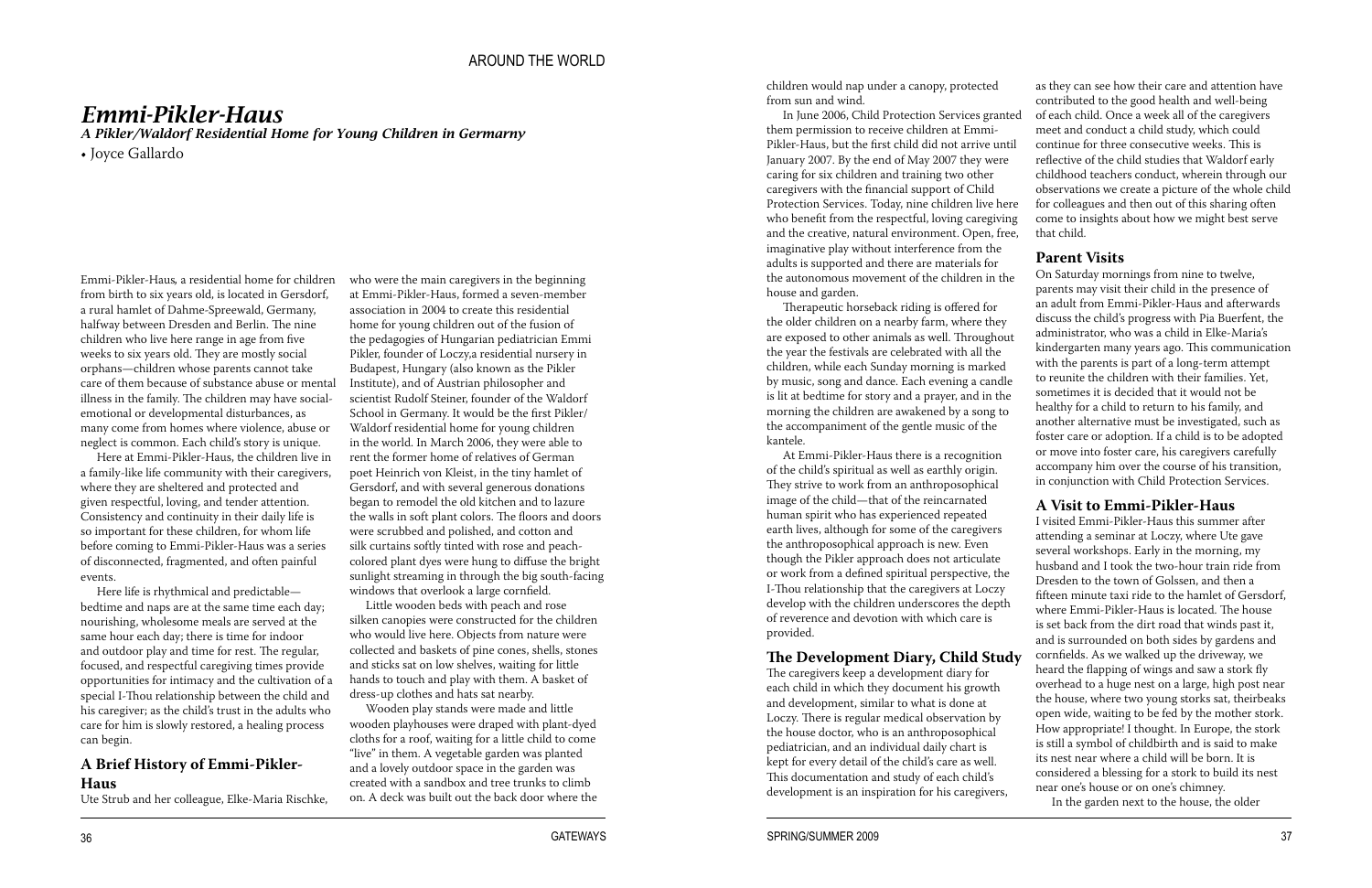children were playing and ran to the little gate as soon as they saw us. They called out and we waved a greeting. Their caregiver smiled and bent down to speak to them softly in German and they ran back to their play in the sandbox.

Ute greeted us from the front door at the top of the steps. When we stepped through that big wooden door, the soft, diffuse light and quiet, peaceful atmosphere inside were a sharp contrast to the bright summer sunlight and the sound of a tractor harvesting corn on a nearby farm. The lovely, soft hues of the walls, the curtains that billowed pastel plant colors from open windows framed in natural wood, the wood floors that shone with just a hint of a shine, the aroma of delicious, wholesome food cooking in the spotless, welcoming kitchen, and the presence of the adults working were all like a gentle caress to the senses.

Little play houses were tucked away in corners of the play room and knotted dolls were sleeping in their basket beds. The children's beds were attractively arranged in a large airy room, all with silken canopies of a whisper of rose color. What a lovely place for children to live! I thought.

### **The Children of Emmi-Pikler-Haus**

We went outside onto the deck just as the older children were coming up the stairs to wash their hands before lunch. One little girl tugged at her caregiver's skirt and whispered something to her. "She would like you to sing a children's song," the caregiver said. "Yes," I said, smiling, and with gestures, sang a song:

*There's a sun for the morning And a moon for the night When the moon hides her face Still the stars twinkle bright*

 *Love and joy, light and beauty Come from God high above And He gives these good gifts From a heart full of love.*

The little girl smiled shyly and tugged at her caregiver's skirt once more. She whispered in her ear, "Again." Once again, I sang the song, and the children smiled sweetly. The little girl asked for me to sing the song again and again. By the fourth

time I sang it, all of the children, their caregiver and Ute were doing the gestures with me. Then, off they went to wash their hands for lunch.

Elke-Maria invited us to walk in the garden with her, where she told us about the youngest child at Emmi-Pikler-Haus, Julie-Marie, who was just eight weeks old when she arrived. She had been held in a vertical position almost from birth, without adequate support to her head and back. When she was brought here two weeks ago, her whole body was tense and her hands were clinched in tight little fists up near her shoulders as she struggled to support her own head.

Another child came to Emmi Pikler Haus when he was four years old from a home where he had been physically abused. The first day he came to stay at Emmi-Pikler-Haus he said to his caregiver, "I want to stay here forever because I know you love me." Learning to model the behavior of the caregivers at Emmi-Pikler-Haus is a part of the long process of attempting to reunite parents with their children. By means of this modeling of the behavior of the caregivers, a new and positive relationship has developed between this child and his mother.

We went inside for lunch and Ute pointed out the baby's room. She was sleeping, but I could go in and see her for a moment. In this room, a peaceful sanctuary for the nurturing and healing of the infant's damaged life and touch senses had been created. The crib where baby Julie-Marie slept was like a "celestial incubator" in which she was enveloped in sheaths of protection. Over the crib was draped a rosebud-colored silk canopy, the same delicate color as her cheeks. Her pale white skin was almost transparent. Her little head was covered with a natural-colored silk hat and her silk cardigan and cotton bunting were also naturalcolored. The bedding was of the same color, all of which gave her the appearance of a tiny angel sleeping on a cloud.

The baby's little hands were no longer clenched tightly, trying to hold up her head, but were relaxed and open on either side of her head, like the leaves of a plant. Her tiny pink lips curved ever so slightly into a sweet smile and she sighed softly in her sleep. With a last look, I slipped quietly out the door.

Lunch was waiting and with it a lovely social

time with Ute and two of the caregivers. Ute told us that when the doctor who first brought Julie-Marie to Emmi-Pikler-Haus came to visit the day before, she brought him into the room where the infant was asleep. He said, "Yes, this baby looks very well, but now I would like to see our Julie-Marie." He did not recognize the infant just two short weeks after her arrival at Emmi-Pikler-Haus. *educator for more than twenty-five years. She is the director of Los Amiguitos, a family day care home, where she works out of the insights of Waldorf early childhood education, offering a kindergarten-nursery program that is enriched by the work of Emmi Pikler. She has completed RIE Level I training in the U.S. and introductory* 

| Joyce Gallardo has been an early childhood     |
|------------------------------------------------|
| educator for more than twenty-five years. She  |
| is the director of Los Amiguitos, a family day |

It would soon be nap time, and the children were being tucked into their beds, but still, there was work to be done. The three o'clock train would take us back to Dresden. With gratitude we bid everyone farewell, knowing that we would meet again. *and advanced training at the Pikler Institute in Budapest, Hungary.* 

# *Legacy of an Adopted Child* Author unknown

*Once there were two women who never knew each other. One you do not remember, the other you call Mother. Two different lives shaped to make you one, One became your guiding star, the other became your sun. The first one gave you life and the second taught you to live it. The first one gave you a need for love, the second was there to give it. One gave you a nationality, the other gave you a name. One gave you talent, the other helped you find your aim. One sought for you a home that she could not provide, The other prayed for a child and her hopes were not denied. And now you ask me through your tears The age-old question unanswered through the years, Heredity or environment? Which are you product of? Neither my darling, neither, just two different kinds of love.*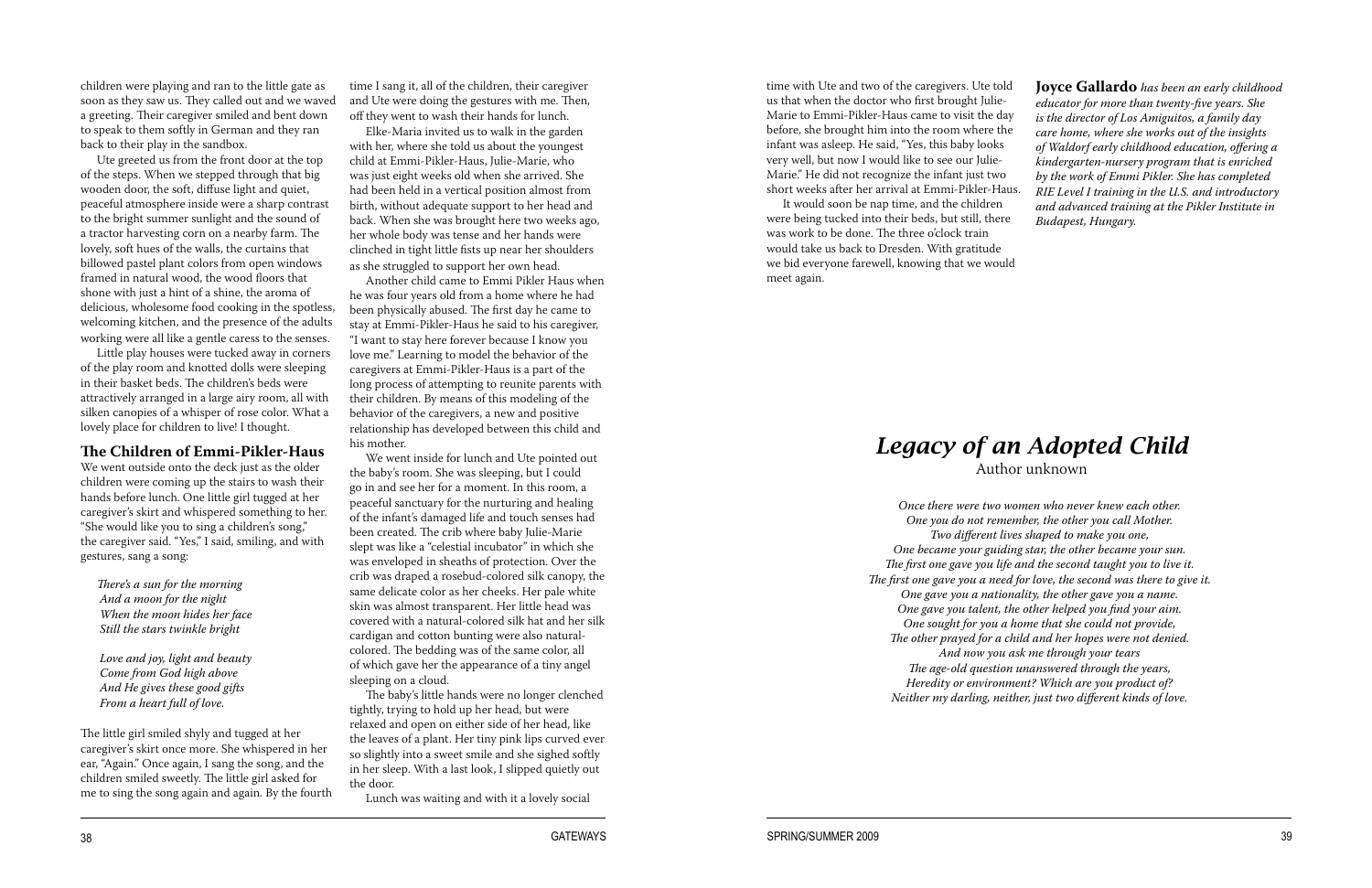# CALENDAR OF EVENTS

#### *Parenting with Spirit; A Waldorf Guide for the Three Phases of Childhood* by Cindy Brooks and Joya Birns (Parenting With Spirit Publications, 2008).

Cindy and Joya have put together a wonderful booklet for parents on how to relate to children during the first three phases of life. They offer an easy to understand picture of child development and simple guidance on various aspects of connecting with the children, from communication to discipline to the therapeutic use of story. The last issue of *Gateways* included two stories from Cindy Brooks that are included in this book.

*Parenting With Spirit* is an excellent resource for a parent library, as well as offering insightful tips that teachers can use, especially in the realms of communication and storytelling. The authors set out to describe a path of parenting with spirit that they articulate clearly, both in parent skills development goals and as a perspective on relating to the child's developmental stages. Each section

of the booklet is concise but gives plenty of seeds for thought and further deepening and practice. Also, many of the sections are separated into the three main developmental phases from birth to 21 years, allowing the reader to focus on a particular stage if so desired. All of the suggestions are grounded in descriptions of how they relate to the particular developmental stage at hand, so the reader can understand easily why the suggestions are offered. *Parenting With Spirit* also includes helpful chapters by Scott Olmsted and Joan Agostinelli.

August 8-11, Chestnut Ridge, NY: Soul Transformation and Social Renewal: Conference and Art and Scien **Exhibit** with Gary Lamb, Ulrich Roesch, Michael Howard, Henrike Holdrege, Dr. Gerald Karnow, Mac Mead, Michael Steinrueck, Laura Summer, and member of Think OutWord. What inner or spiritual capacities do we need to address today's financial and environmental crises, and to renew political, economic, and cultural lif in the twenty-first century? Registration forms available at www.threefold.org/events, or contact Lory Widmer, 845-352-5020 x18, events@threefold.org.

There is a section devoted to working with the spiritual world that is both accessible and inviting. Perhaps it could inspire readers (whether parents or not) to take up or deepen a practice of connecting with the spiritual world as a support for children and for one's own balance and sanity. I especially like the three star meditation in Chapter Two that is offered as a support for the adult in increasing calm and confidence, and regaining inner balance.

Currently the book is only available by contacting parentingwithspirit@gmail.com.



# *Parenting with Spirit*

May 16, Fiber Craft Studio, Chestnut Ridge, NY: Dyein **Silks with Plant Color** with Mikae Toma, 845,425,289 fibercraft@threefold.org, www.threefold.org.

• Reviewed by Stephen Spitalny

#### *Conferences*

June 22–June 26, East Bay Waldorf School, El Sobrante, CA: Searching for the Spirit in Our Time; **Young People's Festival of Art, Anthroposophy and Agriculture** with Sibylle Eichstaedt, Christopher Guilfo Glenda Monasch, David-Michael Monasch, John Ryan, Ken Smith, Dorit Winter. Contact: Lisa Anderson, bacw org, 415-332-2133, info@bacwtt.org.

June 23–27, Milwaukie, OR: **AWSNA Summer Conference: Weaving the Educational Task with the Social Mission of Waldorf Schools.** AWSNA conference for Teachers, Staff, Parents, and Board Members, hosted by the Portland Waldorf School. Keynote Speaker: Virginia Sease. Pedagogical Section Meeting: June 22 - 23. Contact: Connie Starzynski 808- 377-5488, cstarzynski@awsna.org.

August 12–16, Chestnut Ridge, NY: **The Relationship of Goethe's Fairy Tale to The Portal of Initiation**, Contact Barbara Renold: barbararenold@yahoo.com.

October 2–4, Chestnut Ridge, NY: **Creating Living Connections: Christian Rosenkreutz and the Social Impulse**, Annual Conference and Members' Meeting of the Anthroposophical Society in America. As they develop, details will be posted at www.threefold.org and on www.anthroposophy.org.

#### *Workshops and Short Courses*

May 16, Sophia's Hearth Family Center, Keene, NH: **A Practical Path to Healthy Attachment: the Pikler Approach for Caregivers and Parents** with Nancy Macalaster. Contact Bonnie Chamberlin, 603 357-375 bonnie@sophiashearth.org.

| A<br>ł.           | May 23, Fiber Craft Studio, Chestnut Ridge, NY: Plant<br>Dyeing for Parents and Children (Age 6-10) with Chris<br>Marlow. 845.425.2891, fibercraft@threefold.org, www.<br>threefold.org.                                                                                                                                                        |
|-------------------|-------------------------------------------------------------------------------------------------------------------------------------------------------------------------------------------------------------------------------------------------------------------------------------------------------------------------------------------------|
| ۱il,<br>۱,<br>tt. | June 19-20, Rudolf Steiner College, Fair Oaks, CA:<br>Working with Preschool Children Ages 3 and 4 with<br>Rosario Villasana-Ruiz, MA and Lauren Hickman, MA.<br>Contact Lauren Hickman, 916-961-8727 x117 or earlychil<br>dhood@steinercollege.edu.                                                                                            |
| n<br>}-           | June 21-27, Chestnut Ridge, NY: The Voice of the<br>Soul-Music and Movement: Summer Eurythmy<br>Week. One-week summer intensive in eurythmy led<br>by Annelies Davidson and Natasha Moss of Eurythmy<br>Spring Valley. Contact Lura Jacobs, 845-352-5020, ext.<br>13, info@eurythmy.org.                                                        |
| on<br>ICe<br>Эrs  | June 22-26 Sunbridge College, Chestnut Ridge,<br>NY: Tracing the Healing Roots of Waldorf Early<br><b>Childhood Education with Nancy Blanning and Laurie</b><br>Clark. Contact: Susan Wallendorf, 845-425-0055 x16,<br>Summer@Sunbridge.edu or visit www.Sunbridge.edu.                                                                         |
| эl<br>ë<br>€      | June 22-26, Waldorf School of San Diego, CA: The<br><b>Courage to Transform Ourselves: The Calling from</b><br>a New Generation, Rena Osmer. Contact Brooke<br>Trudeau, 877-394-1444, office@waldorfteaching.org or<br>www.waldorfteaching.org.                                                                                                 |
|                   | June 28-July 3 and July 5-July 10: Wilton, NH.<br>Renewal Courses 2009. For a complete listing, visit<br>centerforanthroposophy.org or call 603-654-2566.                                                                                                                                                                                       |
| Ī                 | June 28-July 3, Rudolf Steiner College, Fair Oaks,<br>CA: Fundamentals of the Waldorf Kindergarten<br>with Cynthia Lambert and Karen Viani. Contact Lauren<br>Hickman, 916-961-8727 x117 or earlychildhood@steiner<br>college.edu.                                                                                                              |
| d                 | June 29-July 3, Denver, Colorado: Building the<br>Moral Sense: Medical and Pedagogical Insights for<br><b>Enriching the Work of Early Childhood Education.</b><br>Presenters include Dr. Adam Blanning, Nancy<br>Blanning, Laurie Clark, and Marielle Levin. Contact<br>Nancy Blanning, phone: 303-777-0531 x164, nancy.<br>blanning@gmail.com. |
| 5,<br>١g<br>1,    | June 29-July 3, East Bay Waldorf School, El Sobrante,<br>CA: Arts Intensive with Christiaan Boele, Sibylle<br>Eichstaedt, Patrick Marooney, Christopher Guilfoil,<br>David-Michael Monasch, Dorit Winter. Two areas of<br>emphasis (may be combined): Musical and Sculptural.                                                                   |

# BOOK REVIEW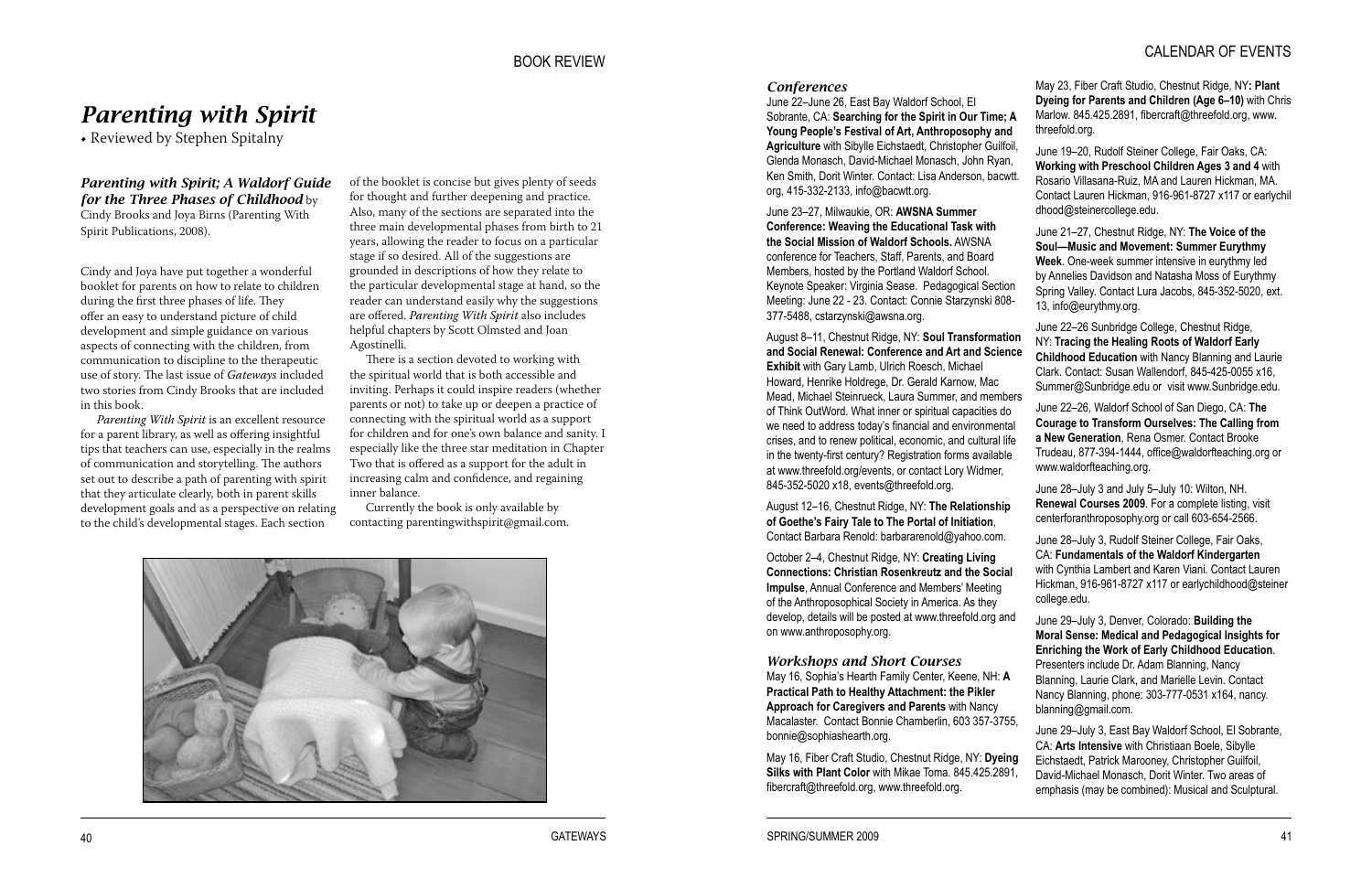Contact: Lisa Anderson, bacwtt.org, 415-332-2133, info@bacwtt.org.

June 29–July 3 Sunbridge College, Chestnut Ridge, NY: **Enlivening Social Arts—Nurturing Relationships** with Patricia Rubano, Connie Manson, Celia Riahi. Contact: Susan Wallendorf, 845-425-0055 x16, Summer@Sunbridge.edu or please visit www.Sunbridge. edu.

June 29–July 3, Sophia's Hearth Family Center, Keene, NH: **Creating an Outdoor Environment and Imbuing it With Life** with Carol Nasr Griset and Marjorie Rehbach. Contact Bonnie Chamberlin, 603-357-3755, bonnie@sophiashearth.org.

June 29–July 3, Sophia's Hearth Family Center, Keene, NH: **Embracing Every Child: Supporting Children with Challenges**, with Jane Swain and Marjorie Rehbach. Contact Bonnie Chamberlin, 603-357-3755, bonnie@sophiashearth.org.

July 5–10, 2009 in Duncan, BC: **The Joys & Challenges of Working with the Older Child in the Kindergarten** with Ruth Ker and Barbara Klocek. Contact Ruth Ker, 604 748-7791, info@westcoastinstitute.org.

July 5–25, Stonehill College, Easton, MA: **Rudolf Steiner Institute**. Over 20 One- and Two-Week Courses, Children's program and financial assistance available. Contact: Lynn Bufano, 410-358-0050, reg@steinerinstitute.org. For a complete course listing see steinerinstitute.org.

July 6–10, Sophia's Hearth Family Center, Keene, NH: **Working Well with Parents** with Carol Nasr Griset and Kim Snyder-Vine. Contact Bonnie Chamberlin, 603-357- 3755, bonnie@sophiashearth.org.

July 6–10 Sophia's Hearth Family Center, Keene, NH**: Creating a Program for Infants and Young Children** with Marjorie Rehbach and Kim Snyder-Vine. Contact Bonnie Chamberlin, 603-357-3755, bonnie@sophiashearth.org.

July 6–10, East Bay Waldorf School, El Sobrante, CA: **Common Sense and Presence of Mind and Guiding Principles in the Waldorf School** with Christof Weichert, Sibylle Eichstaedt, Christopher Guilfoil, Renate Lundberg, Lisa Sargent, Ken Smith. Contact: Lisa Anderson, bacwtt.org, 415-332-2133, info@bacwtt.org.

July 6–10 Sophia's Hearth Family Center, Keene, NH: **Nurturing the Child in the First Three Years** with Jane Swain, Susan Weber, and Marjorie Rehbach*. This is the first week of a two-week course (see* Nurturing the Young Child *below). Participants may enroll for the first week alone or for both weeks. With permission of the faculty and based upon prior experience, participants may enroll for the second week only.* Contact Bonnie Chamberlin, 603-357-3755, bonnie@sophiashearth.org.

July 11, The Pfeiffer Center, Chestnut Ridge, NY: **Summer Tasks for the Vegetable Garden** with Mac Mead. Contact Carol Rosenberg, 845-352-5020 x20, info@pfeiffercenter.org.

July 12–17, 2009 in Duncan, BC: **The Journey from Kindergarten to Grade One** with Ruth Ker and Nancy Blanning. Resources for first grade readiness observation and assessment. Contact Ruth Ker, 604 748-7791, info@westcoastinstitute.org.

July 13–17 Sophia's Hearth Family Center, Keene, NH: **Cooking for the Love of the World: Nourishing the Young Child** with Anne-Marie Fryer Wiboltt. Contact Bonnie Chamberlin, 603 357-3755, bonnie@sophiashearth.org.

July 13–16, Sophia's Hearth Family Center, Keene, NH: **Nurturing the Young Child**, with Jane Swain and Susan Weber. *This is the second week of a two-week course (see* Nurturing the Child in the First Three Years *above). Participants may enroll for the first week alone or for both weeks. With permission of the faculty and based upon prior experience, participants may enroll for the second week only.* Contact Bonnie Chamberlin, 603-357-3755 bonnie@sophiashearth.org.

July 13–17, East Bay Waldorf School, El Sobrante, CA**: Waldorf for Grown Ups** with Deborah Krikorian with Lisa Sargent, Sibylle Eichstaedt, Christopher Guilfoil, Renate Lundberg, Ken Smith. Contact: Lisa Anderson, bacwtt.org, 415-332-2133, info@bacwtt.org.

July 20–24, Los Angeles, CA: **Fostering Moral and Physical Development in the First Seven Years**, Holly Koteen-Soule and Alice Stamm. Contact Brooke Trudeau, 877-394-1444, office@waldorfteaching.org or www.waldorfteaching.org.

July 20–24, Santa Cruz, CA: **The Question of Waldorf Early Childhood Education: A path toward finding your answers** with Stephen Spitalny and Dean Pollard. Experienced teachers as well as those new to the work are welcome. Contact Steve at 831-469-9835 or stevespit@gmail.com.

August 3–7, Sunbridge College, Chestnut Ridge, NY: **Introduction To The Waldorf Kindergarten** with Patricia Rubano, Leslie Burchell-Fox, Connie Manson. Contact: Susan Wallendorf, 845-425-0055 x16, Summer@Sunbridge.edu or please visit www.Sunbridge. edu. September 5, October 3, November 7, Rudolf Steiner College, Fair Oaks, CA: **Early Childhood Enrichment Series for Educators and Caregivers**. This series of three hour workshops will be designed to provide an enrichment and deepening experience for teachers and caregivers who are working in state and private preschools, extended day programs or family childcare homes, with at least one session in Spanish. For more information contact Lauren Hickman at 916-961-8727 ext. 117 or at earlychildhood@steinercollege.edu. September 5, October 3, November 7, December 5, January 30, March 6, April 3, May 1, Rudolf Steiner College, Fair Oaks, CA: **Family Ways Parenting Series** for parents, grandparents, teachers and caregivers of children birth to seven years of age. With Lauren Hickman and guest speakers. Sessions may be taken individually. Childcare available. For more information contact Lauren Hickman at 916-961-8727 ext. 117 or at earlychildhood@steinercollege.edu. November 2009, Date TBA, Rudolf Steiner College, Fair Oaks, CA: **Workshop with Helle Heckmann**. For more information contact Lauren Hickman at 916-961-8727 ext. 117 or at earlychildhood@steinercollege.edu. *Ongoing Trainings* May 17–23, 2009, Boulder, CO: **LifeWays training and certification program** for parents, childcare providers and early childhood teachers. Cynthia Aldinger and Rahima Baldwin Dancy lead the first of four week-long sessions over the course of a year. Trainings also available in Seattle, Fair Oaks, Wisconsin, and Maine. See www.lifewayscenter.org or call 405-579-0999.

July 6–24, in BC, Canada: **Waldorf Early Childhood Teacher Training.** First summer session of a two-year, part-time course of study in Waldorf early childhood education intended for practicing early childhood educators who wish to deepen their knowledge of Waldorf education. Each year, three weeks in July, and one week each in the fall and spring. Contact Dorothy Olsen, 604-740-0539 or Marjorie Thatcher, 604-985- 3569, info@westcoastinstitue.org. September 18, 2009, Rudolf Steiner College, Fair Oaks, CA: **LifeWays Childcare Training Program** begins. One year part time LifeWays certificate training for childcare providers, teachers, nannies, parents and grandparents meets for three intensive sessions in Fall, Spring and Summer. Contact Lauren Hickman at 916- 961-8727 ext. 117 or earlychildhood@steinercollege.edu.

July 6–24 at Rudolf Steiner College, Fair Oaks, CA: New **Early Childhood In-Service training** begins. This two-year, part time Waldorf early childhood teacher training program is designed for those working in Waldorf early childhood classrooms; meets three weeks in the summer for three summers, and four intensives, one week in the fall and one week in the spring for two years. with mentoring during the school year. Contact Lauren Hickman, 916-961-8727 x 117or earlychildhood@steiner college.edu. July 6–17, Sophia's Hearth Family Center, Keene, NH: **The Child and Family in the First Three Years**, part-time training program with Susan Weber, Jane Swain, Marjorie Rehbach. This session is part of a 13 month course, featuring a holistic, inspiring study of the development of the young child and the experience of creating a family arising out of Waldorf education's insights into human development. The program is designed for childcare providers working with infants, toddlers and young children, parent-infant and parenttoddler group facilitating teachers, and those who work with expectant parents, and early childhood teachers wishing to deepen their understanding of these early years as a foundation for their work with nursery and kindergarten children. Contact Bonnie Chamberlin, 603- 357-3755, bonnie@sophiashearth.org. Summer, 2009 in Chestnut Ridge, NY: **Applied Arts Program, Sixth Cycle begins.** The Applied Arts Program, a professional development opportunity for Waldorf handwork teachers and aspiring teachers, explores the art, philosophy, practice and pedagogy of teaching handwork. The course meets in the Fiber Craft Studio on the Threefold campus for two weeks each summer and one week each winter for four years. In their time together, students and teachers form a learning community that supports their artistic development as well as their spiritual and practical striving. Contact fibercraft@threefold.org, 845-425-2891.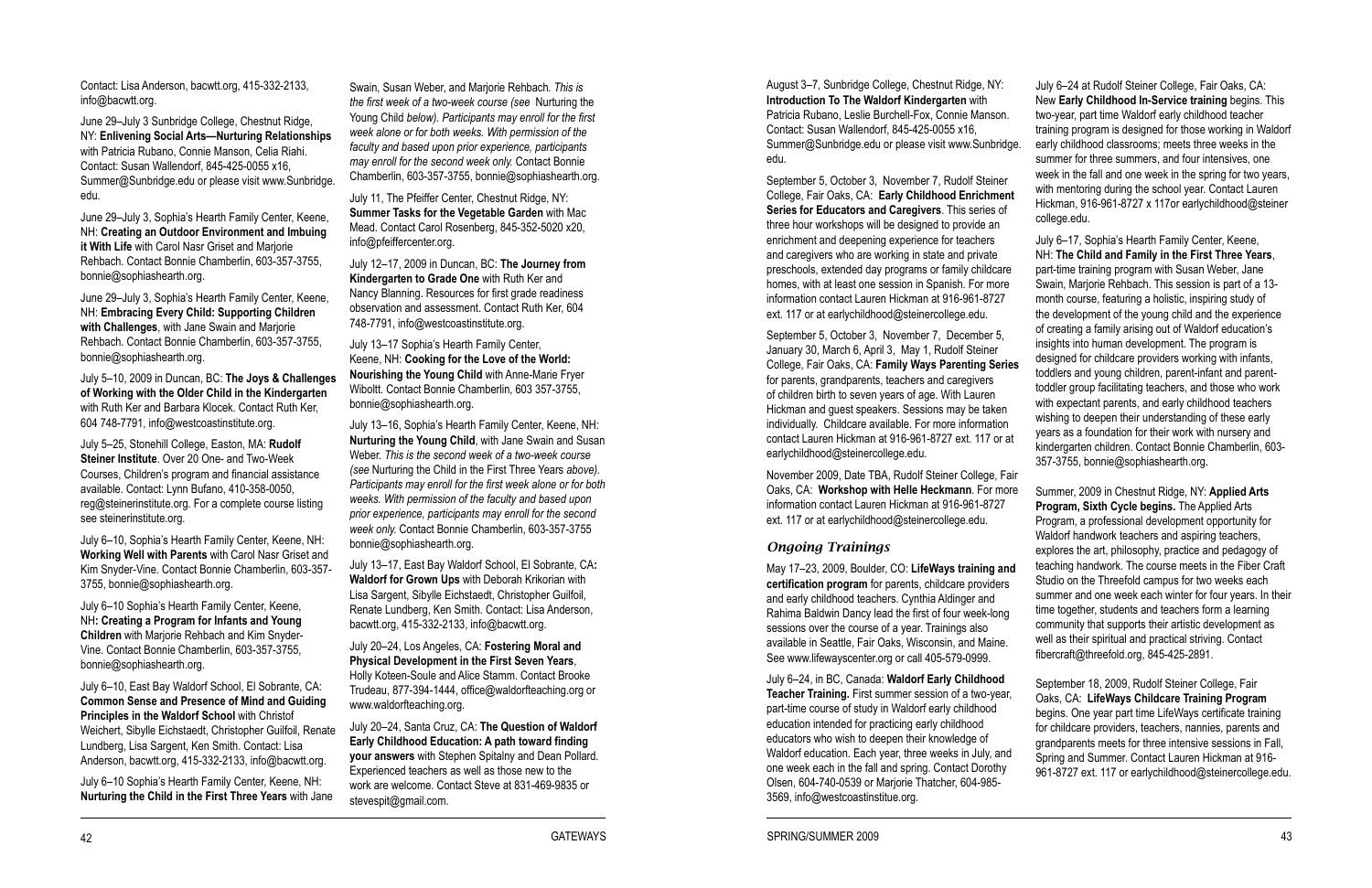September, 2009, Rudolf Steiner College, Fair Oaks, CA: **Full time Waldorf Early Childhood Teacher training program** and **Foundation Studies** classes begin. For more information contact Lauren Hickman at 916-961- 8727 ext. 117 or at earlychildhood@steinercollege.edu.

September 2009–June 2010, The Pfeiffer Center, Chestnut Ridge, NY: **One-year Part-time Training in Biodynamics**. Eight Saturday sessions (with Friday added in April and May) and a final three-day session in June. More than just a gardening course, this training is a way to connect to the life-giving nature of Anthroposophy. Contact Carol Rosenberg, 845-352-5020 x20, info@pfeiffercenter.org.

September 27, Chestnut Ridge, NY: **Part-Time Frontier Eurythmy Training** begins; open to new and continuing students. School of Eurythmy faculty Christina Beck, Annelies Davidson, Barbara Schneider-Serio. Contact Lura Jacobs, 845-352-5020, ext. 13, info@eurythmy.org.

October 24, Rudolf Steiner College, Fair Oaks, CA**: Harvest Marionette Show** and craft activity. For more information contact Lauren Hickman at 916-961-8727 ext. 117 or at earlychildhood@steinercollege.edu.

November 2009, Chicago and Kimberton, PA: **Educational Support Program** for kindergarten teachers, class teachers and remedial teachers begins. This program will consist of four long weekends and two weeks in the summer. Applicants may take one, two or three years. Visit healingeducation.org or contact Mary Jo Oresti, mjoresti@aol.com.

#### *Performances*

May 16, Rudolf Steiner College, Fair Oaks, CA**: Birds of Fortune: Fairytale Performance for Children and Families** with Susan Strauss and Jazmin Hicks. Contact RSC, 916-961-8727.

May 29 and 30, Chestnut Ridge, NY: **Eurythmy School Graduation Performance**. Graduating students of the School of Eurythmy. Reservations required. Contact Lura Jacobs, 845-352-5020, ext. 13, info@eurythmy.org.

August 2, Sunbridge College, Chestnut Ridge, NY: **Puppet Story Presentation** by Connie Manson. Contact: Susan Wallendorf, 845-425-0055 x16, Summer@Sunbridge.edu or please visit www.Sunbridge. edu.

#### *Puppetry Events*

June 23–July 3, Viroqua WI: **The Fairy Tales and Marionette Performance Theater** with Suzanne Down, Juniper Tree School of Story and Puppetry Arts. Part 2 of certificate training program. Contact Suzanne, 1-888- 688-7333, suzanne@junipertreepuppets.com.

July 1–5, Viroqua, WI: **The Art and Practice of Therapeutic Puppetry** with Suzanne Down. Contact suzanne@junipertreepuppets.com,1-888-688-7333.

July 5-July 10 in Wilton, NH: **Awakening: An Exploration of Fairy Tale, Puppetry Arts, and Human Encounter** with Janene Ping. Visit centerforanthroposophy.org or call 603-654-2566.

July 8–12, Boulder, CO: **The Art and Practice of Therapeutic Puppetry** with Suzanne Down. Contact Suzanne, suzanne@junipertreepuppets.com,1-888-688- 7333.

July 16–28, Sacramento CA: **New One Year Part Time Format Certificate Puppetry Training**. Go to www. junipertreepuppets.com for school details. Contact Suzanne Down of Juniper Tree School of Story and Puppetry Arts, suzanne@junipertreepuppets.com, 1-888- 688-7333.

August 1–5, Sacramento, CA: **Elements of Therapeutic Early Childhood Education** with Suzanne Down. Contact Suzanne, suzanne@junipertreepuppets.com, 1-888-688-7333.

October 10–11, Location TBA: **New England Regional ECE Professional Development Conference—The Art and Practice of Therapeutic Puppetry.** Contact Suzanne Down of Juniper Tree School of Story and Puppetry Arts, suzanne@junipertreepuppets.com, 1-888- 688-7333.

October 17–18, Location TBA: **Mid-Atlantic Regional Puppetry Conference—The Art and Practice of Therapeutic Puppetry.** Contact Suzanne Down of Juniper Tree School of Story and Puppetry Arts, suzanne @junipertreepuppets.com, 1-888-688-7333.

**Please submit calendar items for Nov. 2009 through summer 2010 by October 15 to Lory Widmer, publications@waldorfearlychildhood.org.**

### **Special Thanks**

We would like to thank everyone who contributed articles for this issue, either directly, or indirectly through other publications.

Photographs on pages 15, 21, and 40 are from *Creating a Home for Body, Soul, and Spirit* by Bernadette Raichle (WECAN, 2008) and were taken at Awhina Day Nursery and Kindergarten in New Zealand.

Past issues of Gateways are available online with many articles posted at http://www.waldorflibrary.org/gateways.html. The most recent issues will not be posted online. Hard copies of current issues and back issues can be ordered from WECAN.

#### **Seeking Your Contributions**

- Articles based on your experiences, observations or research.
- Practical activities such as stories, circle times and crafts.
	- \*Reviews of books that support our work.
- Articles about or interviews with the elders in the Waldorf early childhood movement.
	- Websites that support early childhood work.
	- Your comments and questions about Gateways and past contents.

Annual individual membership, which includes subscription, is \$40. Deadlines for articles and advertisements are September 15 and March 15. It is preferable that articles be sent on disk or emailed as an attachment to publications@waldorfearlychildhood.org.

Editor: Stephen Spitalny Editorial Advisor: Susan Howard Managing Editor: Lory Widmer Administrator: Melissa Lyons Cover Art: Michael Howard Production: Frank Costantino

*Gateways* is published twice yearly by the Waldorf Early Childhood Association of North America, 285 Hungry Hollow Road, Spring Valley, New York, 10977. Telephone (845) 352-1690, Fax (845) 352-1695 info@waldorfearlychildhood.org.